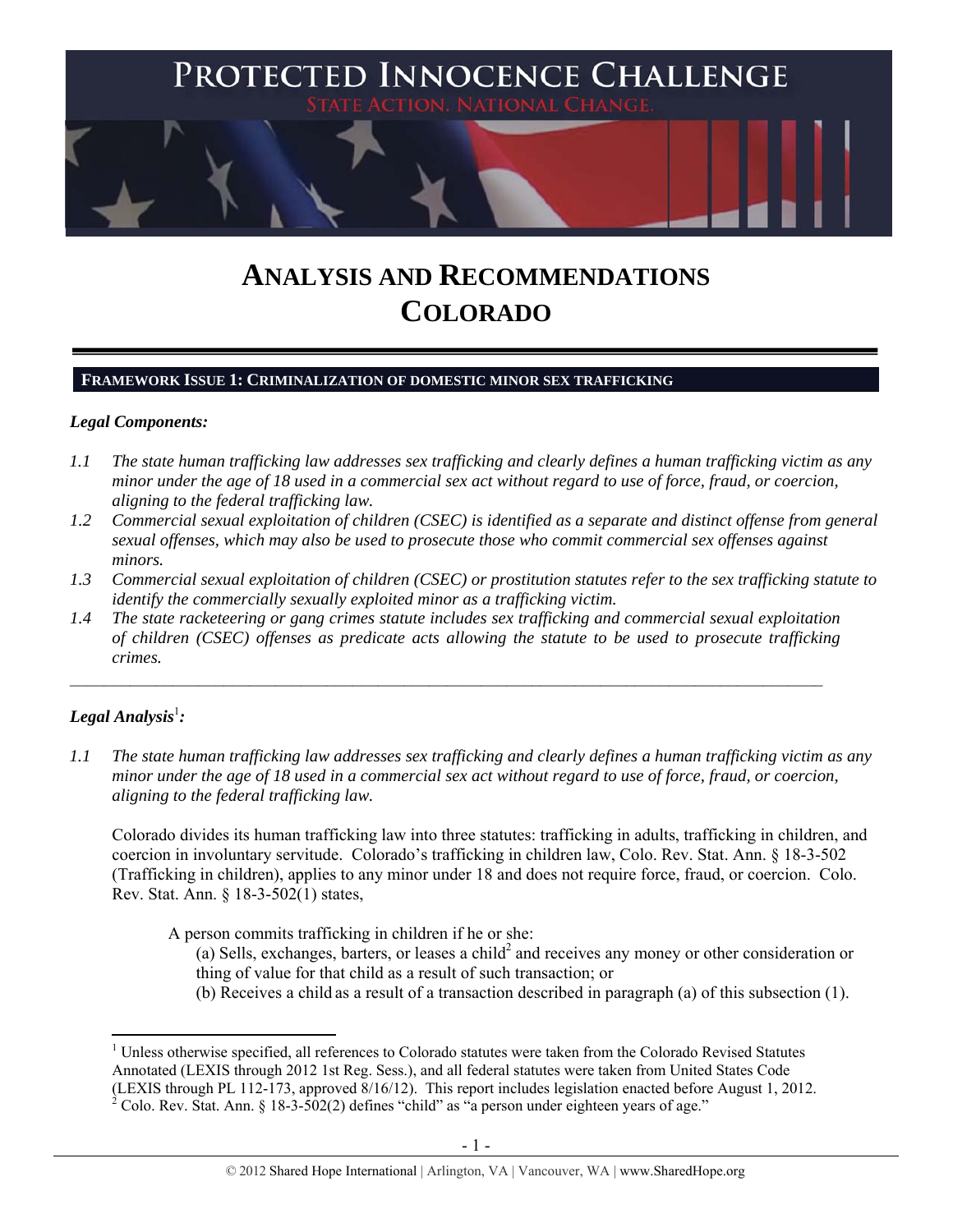Colorado's trafficking in children statute does not specifically include trafficking of children for purposes of commercial sexual acts. The fact that trafficking in children is an "unlawful sex offense"<sup>3</sup> pursuant to Colo. Rev. Stat. Ann. § 18-3-411(1) (Sex offenses against children), however, indicates the intent to include sex trafficking, though the intent of the statute remains unclear.

A conviction under Colo. Rev. Stat. Ann. § 18-3-502(1) is punishable as a Class 2 felony by imprisonment for 8–24 years,<sup>4</sup> a fine of \$5,000–\$1,000,000,<sup>5</sup> or both. Colo. Rev. Stat. Ann. §§ 18-3-502(3), 18-1.3- $401(1)(a)(III)(A)$ ,  $(1)(a)(V)(A)$ , and is a "crime of violence,"<sup>6</sup> pursuant to Colo. Rev. Stat. Ann. § 18-1.3- $406(2)(b)(I)$  (Mandatory sentences for violent crimes), when the "defendant caused bodily injury<sup>7</sup> to the victim or in which the defendant used threat, intimidation, or force against the victim."

1.1.1 Recommendation: Amend Colo. Rev. Stat. Ann. § 18-3-502 (Trafficking in children) to clarify its applicability to child sex trafficking by expressly defining trafficking in children to include the use of a minor under 18 in a commercial sex act without regard to use of force, fraud, or coercion in commission of the offense.<sup>8</sup>

 $3$  An "unlawful sex offense," as defined in Colo. Rev. Stat. Ann. § 18-3-411(1) (Sex offenses against children), includes the following offenses: Colo. Rev. Stat. Ann. § 18-3-305 (Enticement of a child), § 18-3-405 (Sexual assault on a child), § 18-3-502 (Trafficking in children), § 18-6-403 (Sexual exploitation of a child), § 18-6-404 (Procurement of a child for sexual exploitation), § 18-7-402 (Soliciting for child prostitution), § 18-7-403 (Pandering of a child), § 18-7-403.5 (Procurement of a child), § 18-7-404 (Keeping a place of child prostitution), § 18-7-405 (Pimping of a child), § 18-7-405.5 (Inducement of child prostitution), § 18-7-406 (Patronizing a prostituted child), § 18-3-306(3) (Internet luring of a child) (when a Class 4 felony), § 18-3-405.4 (Internet sexual exploitation of a child), or "criminal attempt, conspiracy, or solicitation to commit" any of these crimes.<br><sup>4</sup> Unless otherwise specified, the sentences of imprisonment for all felonies provided throughout this report are based on the assumption that the defendant has no prior felony convictions and that none of the aggravating factors listed in Colo. Rev. Stat. Ann. § 18-1.3-401(8) or (9) (Felonies classified―presumptive penalties) are present. "The court may consider aggravating circumstances such as serious bodily injury caused to the victim or the use of a weapon in the commission of a crime, notwithstanding the fact that such factors constitute elements of the offense." Colo. Rev. Stat. Ann. § 18-1.3-401(8)(f). If a defendant has 2 prior felony convictions, the defendant "shall not be eligible to receive a fine in lieu of any sentence to imprisonment. . . but shall be sentenced to at least the minimum

sentence specified." Colo. Rev. Stat. Ann.  $\S$  18-1.3-401(1)(a)(III)(E).  $<sup>5</sup>$  The fines cited in this report are applicable to felonies committed on or after July 1, 1985, while the sentences of</sup> imprisonment apply to felonies committed after July 1, 1993. Sentencing ranges for felonies committed before July 1, 1993 are laid out in Colo. Rev. Stat. Ann. § 18-1.3-401(1)(a)(I), (II), and (IV).

 $6$  A "crime of violence" is an aggravating factor pursuant to Colo. Rev. Stat. Ann. § 18-1.3-401(8)(a)(I) and includes all felony unlawful sex offenses as defined in Colo. Rev. Stat. Ann. § 18-3-411(1) (Sex offenses against children) "in which the defendant caused bodily injury to the victim or in which the defendant used threat, intimidation, or force against the victim." Colo. Rev. Stat. Ann. § 18-1.3-406(2)(b)(I). A defendant convicted of a crime of violence must be sentenced "for a term of incarceration of at least the midpoint in, but not more than twice the maximum of, the presumptive range" for the offense. Colo. Rev. Stat. Ann. § 18-1.3-406(1)(a). However, where an "unlawful sex offense," as defined in Colo. Rev. Stat. Ann. § 18-3-411(1) is also a "sex offense," as defined in Colo. Rev. Stat. Ann. § 18-1.3-1003(5)(a), and "the defendant caused bodily injury to the victim or . . . used threat, intimidation, or force against the victim," the offense becomes a sex offense constituting a crime of violence and the defendant "shall be sentenced to the department of corrections for an indeterminate term of incarceration of at least the midpoint in the presumptive range specified in section  $18-1.3-401(1)(a)(V)(A)$  up to a maximum of the person's natural life, as provided in section 18-1.3-1004 (1)." Colo. Rev. Stat. Ann. §§ 18-1.3-406(1)(b), (2)(b)(I), 18-1.3- 1004(1)(b). Pursuant to Colo. Rev. Stat. Ann. § 18-1.3-401(1)(b)(III), a defendant convicted of a crime of violence may not be sentenced to pay a fine in lieu of imprisonment. Additionally, "A person convicted of two or more separate crimes of violence arising out of the same incident shall be sentenced for such crimes so that sentences are served consecutively rather than concurrently." Colo. Rev. Stat. Ann. § 18-1.3-406(1)(a).<br><sup>7</sup> "Bodily injury" is defined in Colo. Rev. Stat. Ann. § 18-1.3-406(2)(b)(I) by referring to Colo. Rev. Stat. Ann. § 18-

1-901(3)(c), which defines the term as "physical pain, illness, or any impairment of physical or mental condition."

 $8$  Subsequent recommendations in this report referring to the state human trafficking law(s) are predicated upon the recommendations contained in Section 1.1 being previously or simultaneously implemented.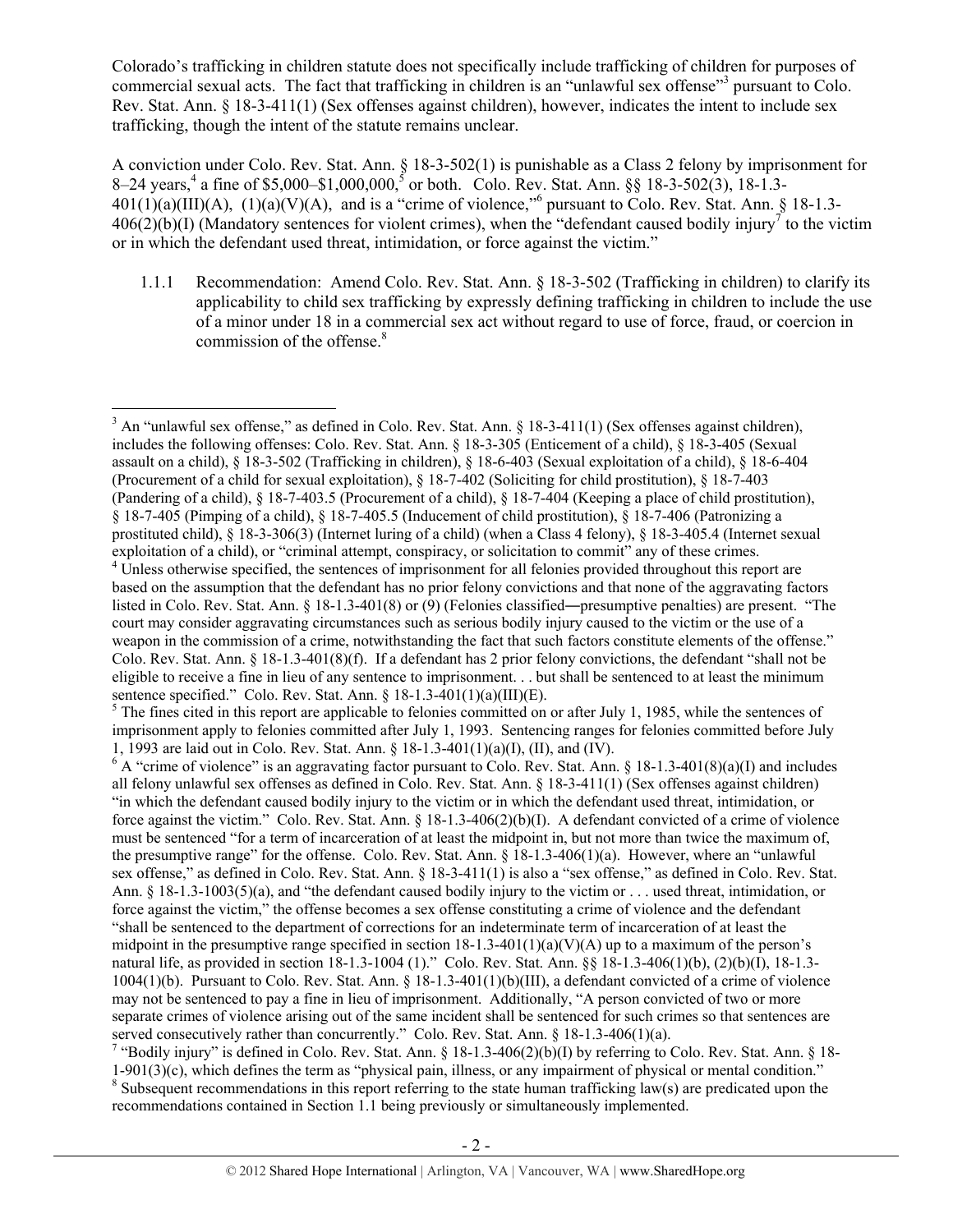*1.2 Commercial sexual exploitation of children (CSEC) is identified as a separate and distinct offense from general sexual offenses, which may also be used to prosecute those who commit commercial sex offenses against minors.* 

The following laws<sup>9</sup> make CSEC a distinct crime in Colorado<sup>10</sup>:

. . .

1. Colo. Rev. Stat. Ann. § 18-6-403(3) (Sexual exploitation of a child) states,

A person commits sexual exploitation of a child if, for any purpose, he or she knowingly:

(a) Causes, induces, entices, or permits a child to engage in, or be used for, any explicit sexual conduct<sup>11</sup> for the making of any sexually exploitative material;<sup>12</sup> or

(d) Causes, induces, entices, or permits a child to engage in, or be used for, any explicit sexual conduct for the purpose of producing a performance.

<sup>11</sup> Colo. Rev. Stat. Ann. § 18-6-403(2)(e) defines "explicit sexual conduct" as "sexual intercourse, erotic fondling, erotic nudity, masturbation, sadomasochism, or sexual excitement."

<sup>12</sup> Colo. Rev. Stat. Ann. § 18-6-403(2)(j) defines "sexually exploitative material" as "any photograph, motion picture, video, video tape, print, negative, slide, or other mechanically, electronically, chemically, or digitally reproduced visual material that depicts a child engaged in, participating in, observing, or being used for explicit sexual conduct."

  $9$  All crimes laid out in Section 1.2 are unlawful sexual offenses pursuant to Colo. Rev. Stat. Ann. § 18-3-411(1) (Sex offenses against children). As such, they are also crimes of violence pursuant to Colo. Rev. Stat. Ann. § 18- 1.3-406(2)(b)(I) (Mandatory sentences for violent crimes) if "the defendant caused bodily injury to the victim or [if] the defendant used threat, intimidation, or force against the victim." *See supra* note 3 for details about unlawful sex

<sup>&</sup>lt;sup>10</sup> The penalty enhancements provided in the Colorado Sex Offender Lifetime Supervision Act of 1998, Colo. Rev. Stat. Ann. §§ 18-1.3-1001 to -1012, apply to all offenses listed in Section 1.2. These penalty enhancements are either mandatory or discretionary, depending on the offense. Under Colo. Rev. Stat. Ann. § 18-1.3-1004(1)(a), "Except as otherwise provided in this subsection  $(1)$  and in subsection  $(2)$  of this section, the district court . . . shall sentence a sex offender . . . for an indeterminate term of at least the minimum of the presumptive range . . . for the level of offense committed and a maximum of the sex offender's natural life." Colorado has two definitions of "sex offender." First, Colo. Rev. Stat. Ann. § 18-1.3-1003(4) defines "sex offender" as "a person who is convicted of or pleads guilty or nolo contendere to a sex offense." A "sex offense" is defined in Colo. Rev. Stat. Ann. § 18-1.3- 1003(4), (5) to include the following: Colo. Rev. Stat. Ann. § 18-3-405 (Sexual assault on a child), § 18-3-305 (Enticement of a child), § 18-7-406 (Patronizing a prostituted child), § 18-3-306(3) (Internet luring of a child), if it is a Class 4 felony, or § 18-3-405.4 (Internet sexual exploitation of a child). These offenses are subject to mandatory penalty enhancement provided in Colo. Rev. Stat. Ann. § 18-1.3-1004(1)(a). *See* People v. Harrison, 165 P.3d 859, 860 (Colo. App. 2007) (stating that "indeterminate sentencing [under Colo. Rev. Stat. Ann. § 18-1.3-1004(1)(a)] is (1) mandatory for the fourteen types of inchoate or completed [sex] offenses enumerated in § 18-1.3-1003(5), and (2) also appropriate, but only under certain circumstances (including the need for a sexually violent predator assessment), for nine other types of offenses specified in § 18-1.3-1004(4)"). In addition, Colo. Rev. Stat. Ann. § 18-1.3-401(1)(b)(II.5) provides that a defendant convicted of a sex offense, as defined in Colo. Rev. Stat. Ann. § 18-1.3-1003(5), may not be sentenced to pay a fine in lieu of imprisonment. Secondly, "sex offender" is defined in Colo. Rev. Stat. Ann. § 18-1.3-1003(4) as "any person sentenced as a sex offender pursuant to section 18-1.3- 1004 (4)." Pursuant to Colo. Rev. Stat. Ann. § 18-1.3-1004(4), if a defendant is convicted of or pleads guilty or nolo contendere to Colo. Rev. Stat. Ann. § 18-3-502 (Trafficking in children), § 18-6-403 (Sexual exploitation of children), § 18-6-404 (Procurement of a child for sexual exploitation), § 18-7-402 (Soliciting for child prostitution), § 18-7-403 (Pandering of a child), § 18-7-403.5 (Procurement of a child), § 18-7-404 (Keeping a place of child prostitution), § 18-7-405 (Pimping of a child), or § 18-7-405.5 (Inducement of child prostitution) and "[a]n assessment of the person pursuant to section 16-11.7-104, C.R.S., determines that the person is likely to commit one or more of the offenses specified in section 18-3-414.5(1)(a)(II), under the circumstances described in section 18-3-  $414.5(1)(a)(III)$ ," the defendant may be sentenced to "an indeterminate term of at least the minimum of the presumptive range specified in section 18-1.3-401 for the level of offense committed and a maximum of the sex offender's natural life." Colo. Rev. Stat. Ann. § 18-1.3-1004(1)(a), (4)(a), (4)(b).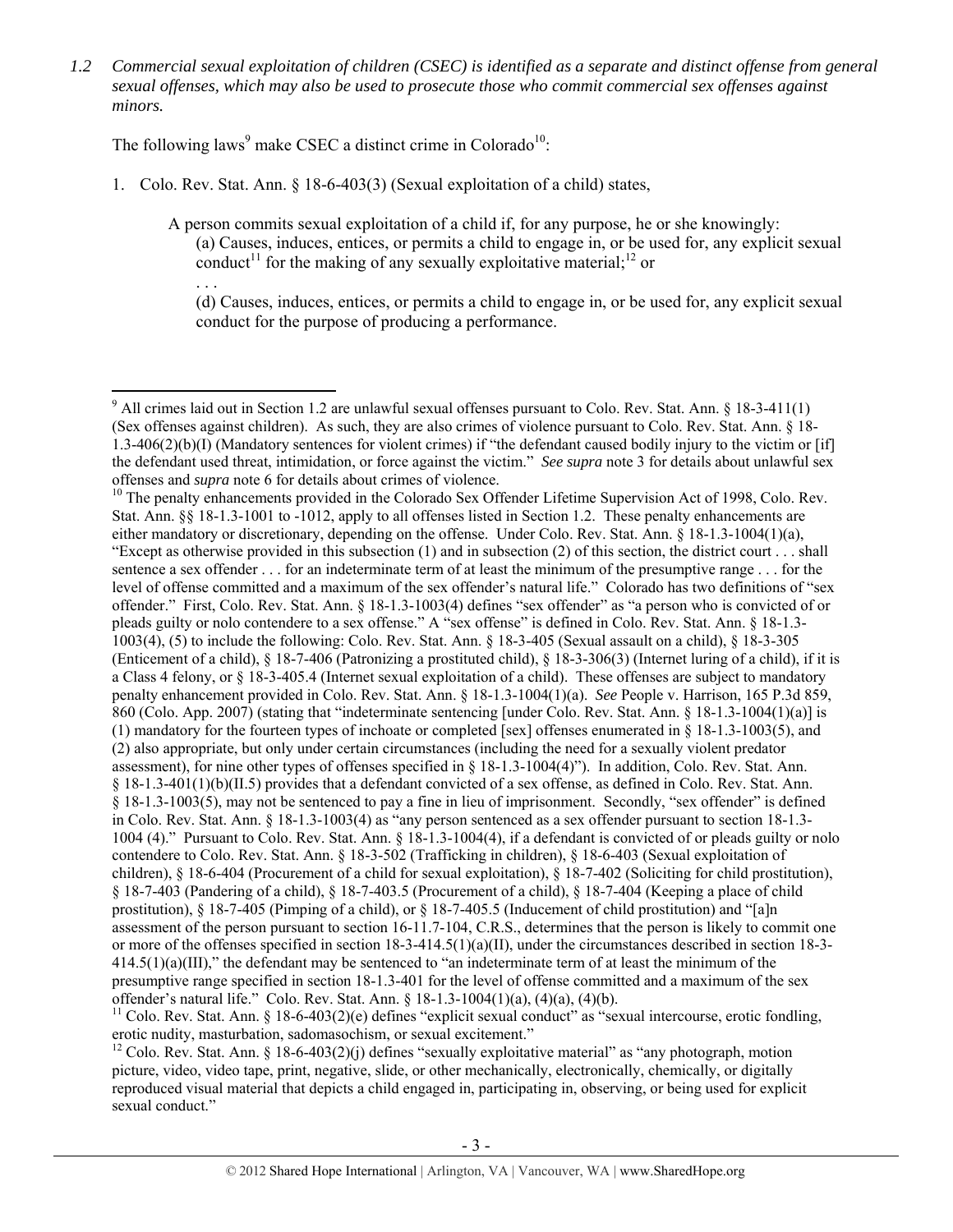A conviction under Colo. Rev. Stat. Ann. § 18-6-403(3)(a), (d) is punishable as a Class 3 felony by imprisonment for 4–12 years, a fine of \$3,000–\$750,000, or both. Colo. Rev. Stat. Ann. §§ 18-6-403(5)(a),  $18-1.3-401(1)(a)(III)(A), (1)(a)(V)(A).$ 

- 2. Colo. Rev. Stat. Ann. § 18-6-404 (Procurement of a child for sexual exploitation) provides, "Any person who intentionally gives, transports, provides, or makes available, or who offers to give, transport, provide, or make available, to another person a child for the purpose of sexual exploitation of a child commits procurement of a child for sexual exploitation, which is a class 3 felony." A Class 3 felony is punishable by imprisonment for 4–12 years, a fine of \$3,000–\$750,000, or both. Colo. Rev. Stat. Ann. § 18-1.3-401(1)(a)(III)(A), (1)(a)(V)(A).
- 3. Colo. Rev. Stat. Ann. § 18-7-402(1) (Soliciting for child prostitution) makes it a crime when any person

(a) Solicits another for the purpose of prostitution of a child<sup>13</sup> or by a child;<sup>14</sup>

(b) Arranges or offers to arrange a meeting of persons for the purpose of prostitution of a child or by a child; or

(c) Directs another to a place knowing such direction is for the purpose of prostitution of a child or by a child

A conviction under Colo. Rev. Stat. Ann. § 18-7-402(1) is punishable as a Class 3 felony by imprisonment for 4–12 years, a fine of \$3,000–\$750,000, or both. Colo. Rev. Stat. Ann. §§ 18-7- 402(2), 18-1.3-401(1)(a)(III)(A), (1)(a)(V)(A).

4. Colo. Rev. Stat. Ann. § 18-7-403(1) (Pandering of a child) provides,

Any person who does any of the following for money or other thing of value commits pandering of a child:

(a) Inducing a child by menacing or criminal intimidation to commit prostitution; or (b) Knowingly arranging or offering to arrange a situation in which a child may practice prostitution.

A conviction under Colo. Rev. Stat. Ann. § 18-7-403(1)(a) is punishable as a Class 2 felony by imprisonment for 8–24 years, a fine of \$5,000–\$1,000,000, or both, while a conviction under Colo. Rev. Stat. Ann. § 18-7-403(1)(b) is punishable as a Class 3 felony by imprisonment for 4–12 years, a fine of \$3,000–\$750,000, or both. Colo. Rev. Stat. Ann. §§ 18-7-403(2), 18-1.3-401(1)(a)(III)(A),  $(1)(a)(V)(A)$ .

shall be determined solely through its intended or its actual effect upon the child. <sup>14</sup> Colo. Rev. Stat. Ann. § 18-7-401(6) (Definitions) defines "prostitution by a child" as,

either a child performing or offering or agreeing to perform any act of sexual intercourse, fellatio, cunnilingus, masturbation, or anal intercourse with any person not the child's spouse in exchange for money or other thing of value or any person performing or offering or agreeing to perform any act of sexual intercourse, fellatio, cunnilingus, masturbation, or anal intercourse with any child not the person's spouse in exchange for money or other thing of value.

 <sup>13</sup> Colo. Rev. Stat. Ann. § 18-7-401(7) (Definitions) defines "prostitution of a child" as,

either inducing a child to perform or offer or agree to perform any act of sexual intercourse, fellatio, cunnilingus, masturbation, or anal intercourse with any person not the child's spouse by coercion or by any threat or intimidation or inducing a child, by coercion or by any threat or intimidation or in exchange for money or other thing of value, to allow any person not the child's spouse to perform or offer or agree to perform any act of sexual intercourse, fellatio, cunnilingus, masturbation, or anal intercourse with or upon such child. Such coercion, threat, or intimidation need not constitute an independent criminal offense and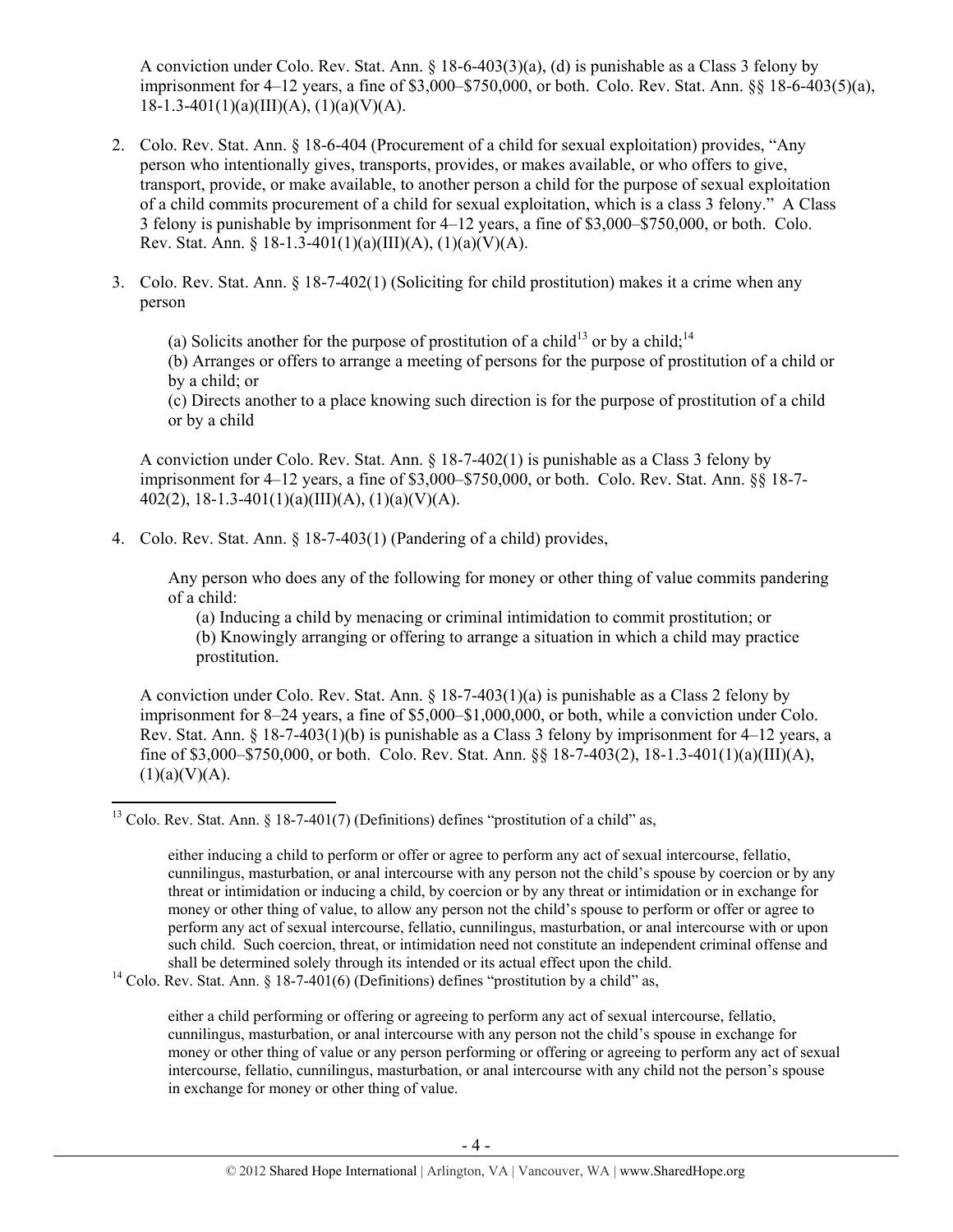5. Colo. Rev. Stat. Ann. § 18-7-403.5 (Procurement of a child) provides, "Any person who intentionally gives, transports, provides, or makes available, or who offers to give, transport, provide, or make available, to another person a child for the purpose of prostitution of the child commits procurement of a child, which is a class 3 felony."

A Class 3 felony is punishable by imprisonment for 4–12 years, a fine of \$3,000–\$750,000, or both. Colo. Rev. Stat. Ann. § 18-1.3-401(1)(a)(III)(A), (1)(a)(V)(A).

6. Colo. Rev. Stat. Ann. § 18-7-404(1) (Keeping a place of child prostitution) states,

Any person who has or exercises control over the use of any place which offers seclusion or shelter for the practice of prostitution and who performs any one or more of the following commits keeping a place of child prostitution if he:

(a) Knowingly grants or permits the use of such place for the purpose of prostitution of a child or by a child; or

(b) Permits the continued use of such place for the purpose of prostitution of a child or by a child after becoming aware of facts or circumstances from which he should reasonably know that the place is being used for purposes of such prostitution.

A conviction under Colo. Rev. Stat. Ann. § 18-7-404(1) is punishable as a Class 3 felony by imprisonment for 4–12 years, a fine of \$3,000–\$750,000, or both. Colo. Rev. Stat. Ann. §§ 18-7- 404(2), 18-1.3-401(1)(a)(III)(A), (1)(a)(V)(A).

- 7. Colo. Rev. Stat. Ann. § 18-7-405 (Pimping of a child) states, "Any person who knowingly lives on or is supported or maintained in whole or in part by money or other thing of value earned, received, procured, or realized by a child through prostitution commits pimping of a child, which is a class 3 felony." A Class 3 felony is punishable by imprisonment for 4–12 years, a fine of \$3,000–\$750,000, or both. Colo. Rev. Stat. Ann. §§ 18-1.3-401(1)(a)(III)(A), (1)(a)(V)(A).
- 8. Colo. Rev. Stat. Ann. § 18-7-405.5(1) (Inducement of child prostitution) states, "Any person who by word or action, other than conduct specified in section 18-7-403 (1)(a) [Pandering of a child], induces a child to engage in an act which is prostitution by a child, as defined in section 18-7-401 (6) [Definitions], commits inducement of child prostitution." A conviction under Colo. Rev. Stat. Ann. § 18-7-405.5(1) is punishable as a Class 3 felony by imprisonment for 4–12 years, a fine of \$3,000– \$750,000, or both. Colo. Rev. Stat. Ann. §§ 18-7-405.5(2), 18-1.3-401(1)(a)(III)(A), (1)(a)(V)(A).
- 9. Colo. Rev. Stat. Ann. § 18-7-406(1) (Patronizing a prostituted child) provides,

Any person who performs any of the following with a child not his spouse commits patronizing a prostituted child:

(a) Engages in an act which is prostitution of a child or by a child, as defined in section 18-7- 401(6) or (7); or

(b) Enters or remains in a place of prostitution with intent to engage in an act which is prostitution of a child or by a child . . . .

A conviction under Colo. Rev. Stat. Ann. § 18-7-406(1) is punishable as a Class 3 felony by imprisonment for 4–12 years, a fine of \$3,000–\$750,000, or both. Colo. Rev. Stat. Ann. §§ 18-7-  $406(2)$ , 18-1.3-401(1)(a)(III)(A), (1)(a)(V)(A). However, as a sex offense under Colo. Rev. Stat. Ann. § 18-1.3-1003(5)(a) (Definitions), the penalty must be enhanced to an indeterminate prison sentence of at least 4 years to life and a possible fine of \$3,000–\$750,000, which may not be imposed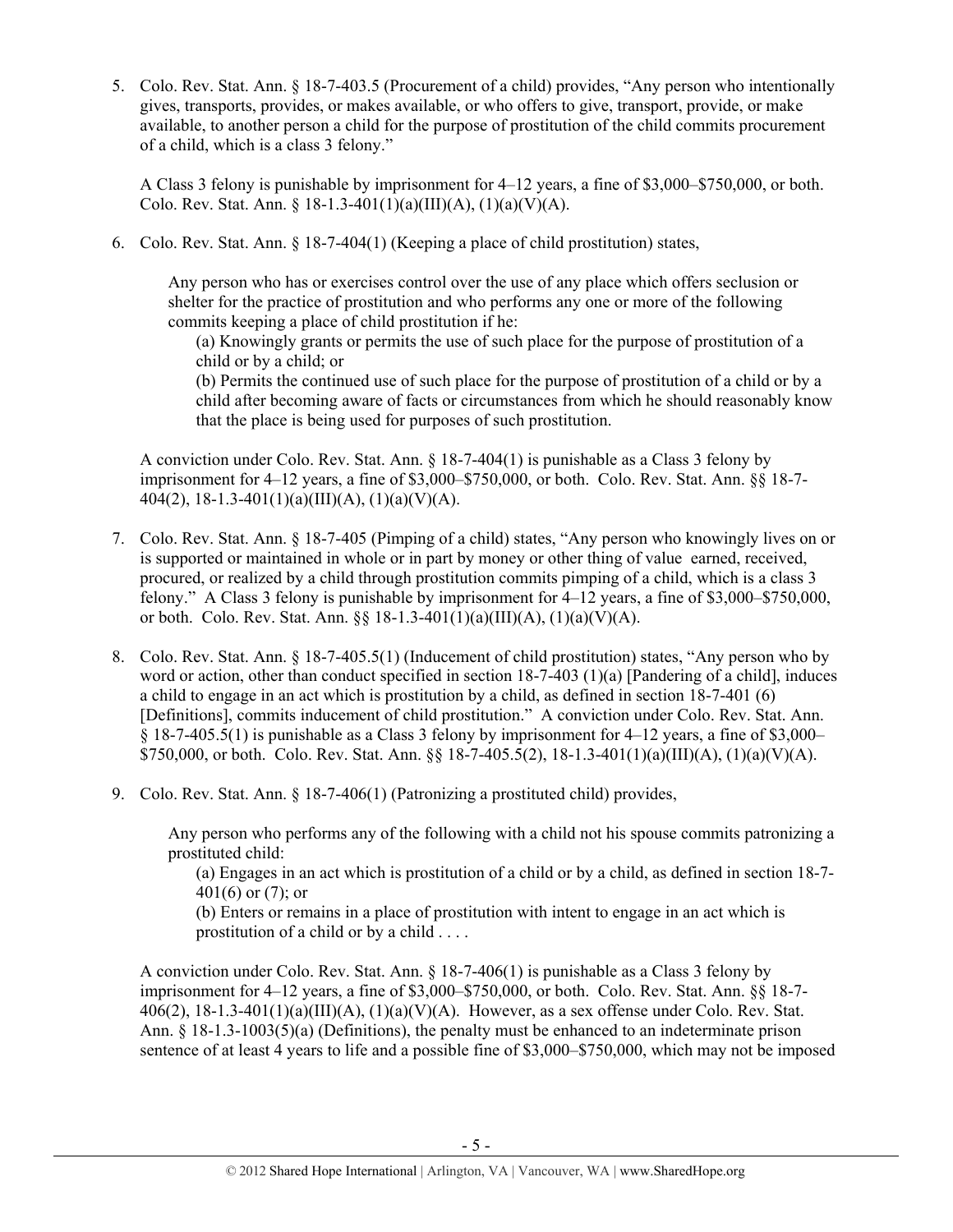in lieu of a prison sentence. Colo. Rev. Stat. Ann. §§ 18-1.3-401(1)(a)(V)(C.5), (1)(b)(II.5), 18-1.3-  $1004(1)(a)$ , 18-1.3-1003(4), (5)(a)(X).<sup>15</sup>

Other crimes against children that are not specifically commercial in nature but may be used in a case of domestic minor sex trafficking include the following:

1. Colo. Rev. Stat. Ann. § 18-3-305(1) (Enticement of a child) states,

A person commits the crime of enticement of a child if he or she invites or persuades, or attempts to invite or persuade, a child under the age of fifteen years to enter any vehicle, building, room, or secluded place with the intent to commit sexual assault or unlawful sexual contact upon said child. It is not necessary to a prosecution for attempt under this subsection (1) that the child have perceived the defendant's act of enticement.

A conviction under Colo. Rev. Stat. Ann. § 18-3-305(1) is punishable as a Class 4 felony by imprisonment for 2–6 years, a fine of \$2,000–\$500,000, or both. Colo. Rev. Stat. Ann. §§ 18-3-  $305(2)$ ,  $18-1.3-401(1)(a)(III)(A)$ ,  $(1)(a)(V)(A)$ . If the enticement results in bodily injury to the child or the defendant has a prior conviction for enticement of a child or Colo. Rev. Stat. Ann. § 18-3-405 (Sexual assault on a child), a conviction is punishable as a Class 3 felony by imprisonment for 4–12 years, a fine of \$3,000–\$750,000, or both. Colo. Rev. Stat. Ann. §§ 18-3-305(2), 18-1.3-  $401(1)(a)(III)(A)$ ,  $(1)(a)(V)(A)$ . However, as a sex offense under Colo. Rev. Stat. Ann. § 18-1.3-1003(5)(a) (Definitions), the penalty for the Class 4 felony must be enhanced to an indeterminate prison sentence of at least 2 years to life and a possible fine of \$2,000–\$500,000, which may not be imposed in lieu of a prison sentence, and the Class 3 felony must be enhanced to 4 years to life and a possible fine of \$3,000–\$750,000, which may not be imposed in lieu of a prison sentence. Colo. Rev. Stat. Ann. §§ 18-1.3-401(1)(a)(V)(C.5), (1)(b)(II.5), 18-1.3-1004(1)(a), 18-1.3-1003(4), (5)(a)(VII).<sup>16</sup>

2. Colo. Rev. Stat. Ann. § 18-3-405(1) (Sexual assault on a child) states,

Any actor who knowingly subjects another not his or her spouse to any sexual contact commits sexual assault on a child if the victim is less than fifteen years of age and the actor is at least four years older than the victim.

A conviction under Colo. Rev. Stat. Ann. § 18-3-405(1) generally is punishable as a Class 4 felony by imprisonment for 2–6 years, a fine of \$2,000–\$500,000, or both. Colo. Rev. Stat. Ann. §§ 18-3-405(2), 18-1.3-401(1)(a)(III)(A), (1)(a)(V)(A). However, as a sex offense under Colo. Rev. Stat. Ann. § 18-1.3- 1003(5)(a) (Definitions), the penalty for the Class 4 felony must be enhanced to an indeterminate prison sentence of at least 2 years to life and a possible fine of \$2,000–\$500,000, which may not be imposed in lieu of a prison sentence. Colo. Rev. Stat. Ann. §§ 18-1.3-1004(1)(a), 18-1.3-1003(4), (5)(a)(IV), 18-3- 405(2), 18-1.3-401(1)(a)(III)(A), (1)(a)(V)(A).<sup>17</sup> A conviction under Colo. Rev. Stat. Ann. § 18-3-405(1) is punishable as a Class 3 felony under certain circumstances involving a pattern of sexual abuse or the use of force or threats against the victim.<sup>18</sup> To the extent that a defendant is convicted of a Class 3 felony

 <sup>15</sup> See supra note 10 for sentencing provisions applicable to defendants convicted of a "sex offense," which includes a violation of Colo. Rev. Stat. Ann. § 18-7-406.

<sup>&</sup>lt;sup>16</sup> See supra note 10 for sentencing provisions applicable to defendants convicted of a "sex offense," which includes a violation of Colo. Rev. Stat. Ann. § 18-3-305.

<sup>&</sup>lt;sup>17</sup> See supra note 10 for sentencing provisions applicable to defendants convicted of a "sex offense," which includes a violation of Colo. Rev. Stat. Ann. § 18-3-405.

<sup>&</sup>lt;sup>18</sup> Pursuant to Colo. Rev. Stat. Ann.  $\tilde{g}$  18-3-405(2), a conviction under Colo. Rev. Stat. Ann.  $\tilde{g}$  18-3-405(1) is a Class 3 felony when,

<sup>(</sup>a) The actor applies force against the victim in order to accomplish or facilitate sexual contact; or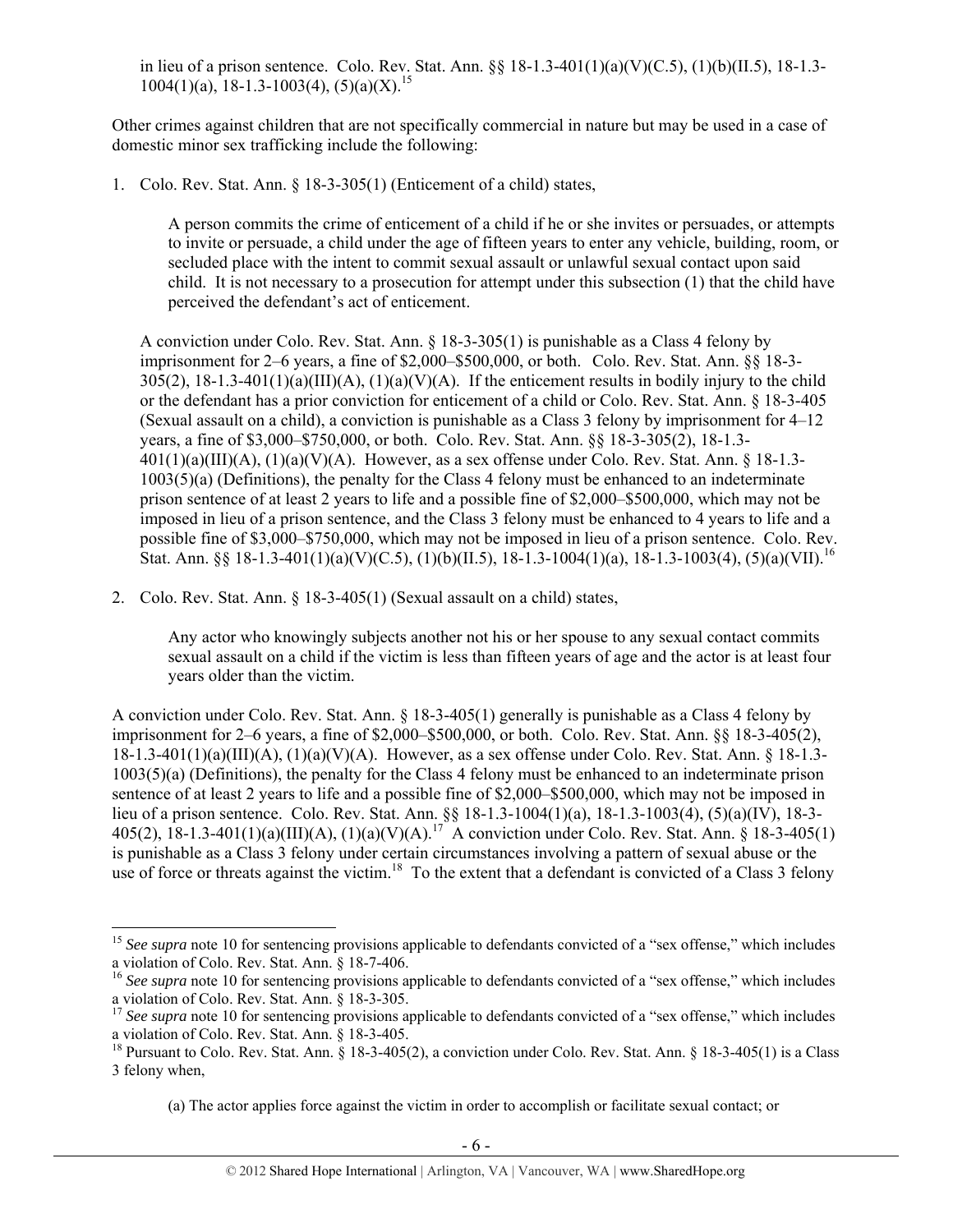violation of Colo. Rev. Stat. Ann. § 18-3-405, Colo. Rev. Stat. Ann. § 18-3-405(3) requires that the penalty be even further enhanced as a crime of violence pursuant to Colo. Rev. Stat. Ann. § 18-1.3-  $406(1)(b)$  (Mandatory sentences for violent crimes), under which the prison sentence is enhanced to an indeterminate sentence of at least 8 years to life imprisonment and a possible fine.<sup>19</sup> Colo. Rev. Stat. Ann. §§ 18-1.3-406(1)(b), 18-1.3-401(1)(a)(III)(A), (1)(a)(V)(A).

3. Colo. Rev. Stat. Ann. § 18-3-306(1) (Internet luring of a child) provides,

An actor commits internet luring of a child if the actor knowingly communicates over a computer or computer network, telephone network, or data network or by a text message or instant message to a person who the actor knows or believes to be under fifteen years of age and, in that communication or in any subsequent communication  $\dots$  describes explicit sexual conduct<sup>20</sup> as defined in section  $18-6-403(2)(e)$ , and, in connection with that description, makes a statement persuading or inviting that person to meet the actor for any purpose, and the actor is more than four years older than the person or than the age the actor believes the person to be.

A conviction under Colo. Rev. Stat. Ann. § 18-3-306(1) generally is punishable as a Class 5 felony by imprisonment for 1–3 years, a fine of \$1,000–\$100,000, or both. Colo. Rev. Stat. Ann. §§ 18-3-  $306(3)$ ,  $18-1.3-401(1)(a)(III)(A)$ ,  $(1)(a)(V)(A)$ . It is punishable as a Class 4 felony by imprisonment for 2–6 years, a possible fine of \$2,000–\$500,000, or both, where the actor intended to engage in sexual exploitation under Colo. Rev. Stat. Ann. § 18-6-403 or sexual contact<sup>21</sup> under Colo. Rev. Stat. Ann. § 18-3-401.<sup>22</sup> Colo. Rev. Stat. Ann. §§ 18-3-306(3), 18-1.3-401(1)(a)(III)(A), (1)(a)(V)(A). However, as a sex offense under Colo. Rev. Stat. Ann. § 18-1.3-1003(5)(a) (Definitions), the penalty for the Class 4 felony must be enhanced to an indeterminate prison sentence of at least 2 years to life and possible fine of \$2,000–\$500,000. Colo. Rev. Stat. Ann. §§ 18-1.3-401(1)(a)(V)(C.5),  $(1)(b)(II.5), 18-1.3-1004(1)(a), 18-1.3-1003(4), (5)(a)(XI).$ 

4. Colo. Rev. Stat. Ann. § 18-3-405.4(1) (Internet sexual exploitation of a child) provides,

 (b) The actor, in order to accomplish or facilitate sexual contact, threatens imminent death, serious bodily injury, extreme pain, or kidnapping against the victim or another person, and the victim believes that the actor has the present ability to execute the threat; or

<sup>(</sup>c) The actor, in order to accomplish or facilitate sexual contact, threatens retaliation by causing in the future the death or serious bodily injury, extreme pain, or kidnapping against the victim or another person, and the victim believes that the actor will execute the threat; or

<sup>(</sup>d) The actor commits the offense as a part of a pattern of sexual abuse as described in subsection (1) of this section. No specific date or time must be alleged for the pattern of sexual abuse; except that the acts constituting the pattern of sexual abuse, whether charged in the information or indictment or committed prior to or at any time after the offense charged in the information or indictment, shall be subject to the provisions of section 16-5-401 (1) (a), C.R.S., concerning sex offenses against children. The offense charged in the information or indictment shall constitute one of the incidents of sexual contact involving a

child necessary to form a pattern of sexual abuse as defined in section 18-3-401 (2.5). 19 *See supra* note 6 for discussion of the "crime of violence" penalty enhancement potentially applicable to this % offense.<br>
<sup>20</sup> See supra note 11 for the definition of "explicit sexual conduct."

<sup>&</sup>lt;sup>21</sup> Colo. Rev. Stat. Ann. § 18-3-401(4) (Definitions) defines "sexual contact" as

the knowing touching of the victim's intimate parts by the actor, or of the actor's intimate parts by the victim, or the knowing touching of the clothing covering the immediate area of the victim's or actor's

intimate parts if that sexual contact is for the purposes of sexual arousal, gratification, or abuse.<br><sup>22</sup> See supra note 10 for sentencing provisions applicable to defendants convicted of a "sex offense," which includes a violation of Colo. Rev. Stat. Ann. § 18-3-306, when it is punishable as a Class 4 felony. Additionally, Colo. Rev. Stat. Ann. § 18-1.3-406 (Mandatory sentences for violent crimes) may impose enhanced penalties on defendants who violate Colo. Rev. Stat. Ann. § 18-7-406(1).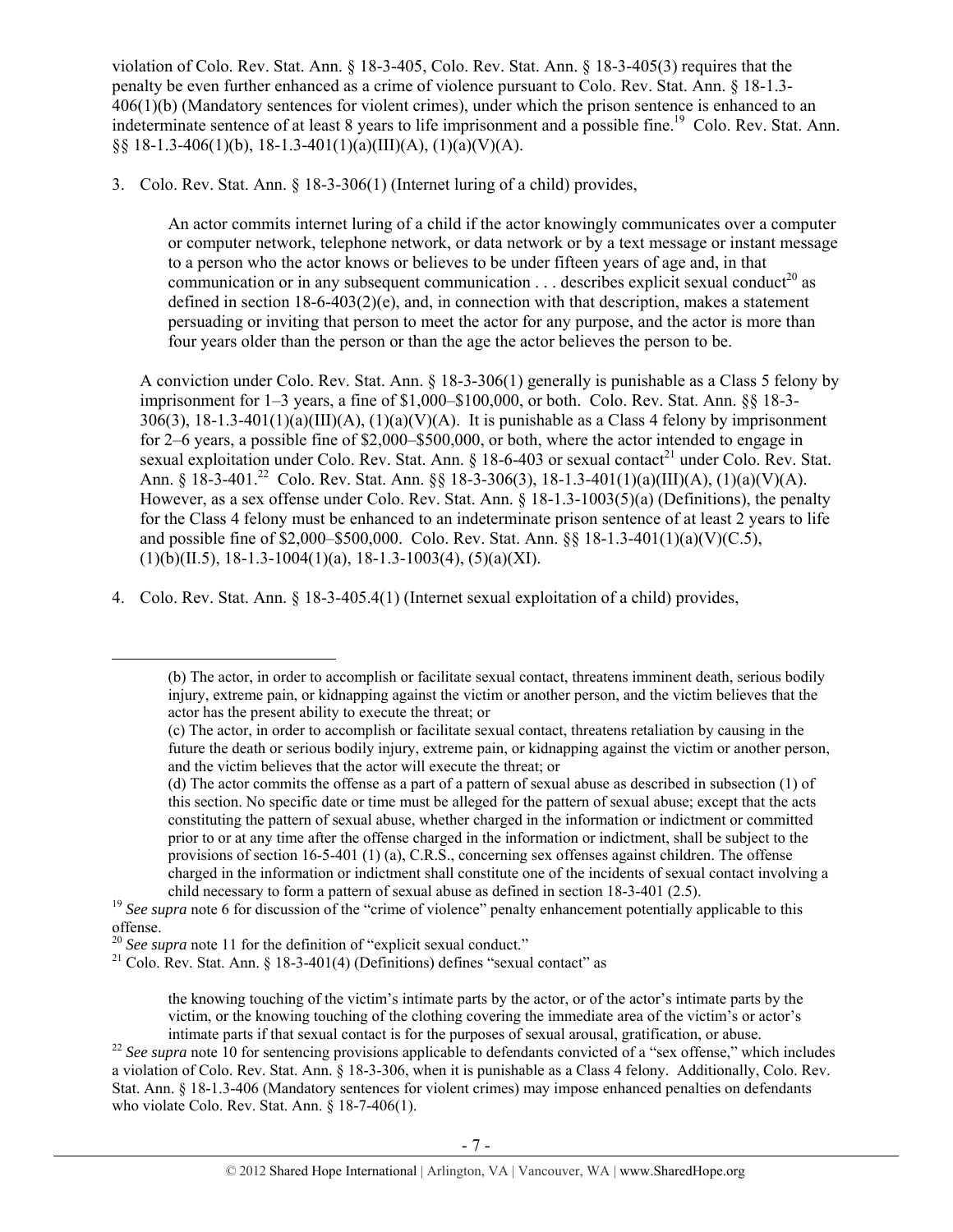An actor commits internet sexual exploitation of a child if the actor knowingly importunes, invites, or entices through communication via a computer network or system, telephone network, or data network or by a text message or instant message, a person whom the actor knows or believes to be under fifteen years of age and at least four years younger than the actor, to:

(a) Expose or touch the person's own or another person's intimate parts while communicating with the actor via a computer network or system, telephone network, or data network or by a text message or instant message; or

(b) Observe the actor's intimate parts via a computer network or system, telephone network, or data network or by a text message or instant message.

A conviction under Colo. Rev. Stat. Ann. § 18-3-405.4(1) is punishable as a Class 4 felony by imprisonment for 2–6 years, a fine of \$2,000–\$500,000, or both. Colo. Rev. Stat. Ann. §§ 18-3-  $405.4(3)$ ,  $18-1.3-401(1)(a)(III)(A)$ ,  $(1)(a)(V)(A)$ . However, as a sex offense under Colo. Rev. Stat. Ann. § 18-1.3-1003(5)(a) (Definitions), the penalty is enhanced to an indeterminate prison sentence of at least 2 years to life and a possible fine of \$2,000–\$500,000. Colo. Rev. Stat. Ann. §§ 18-1.3-  $401(1)(a)(V)(C.5)$ ,  $(1)(b)(II.5)$ ,  $18-1.3-1004(1)(a)$ ,  $18-1.3-1003(4)$ ,  $(5)(a)(XII)$ <sup>23</sup>

*1.3 Commercial sexual exploitation of children (CSEC) or prostitution statutes refer to the sex trafficking statute to identify the commercially sexually exploited minor as a trafficking victim.* 

None of Colorado's CSEC statutes refer to Colo. Rev. Stat. Ann. § 18-3-502 (Trafficking in children). Colo. Rev. Stat. Ann. § 18-7-201 (Prostitution) also does not refer to Colo. Rev. Stat. Ann. § 18-3-502 (Trafficking in children) when a minor is involved.

- 1.3.1 Recommendation: Amend Colorado's CSEC laws and Colo. Rev. Stat. Ann. § 18-7-201 (Prostitution) when a minor is involved to refer to Colo. Rev. Stat. Ann. § 18-3-502 (Trafficking in children) to ensure the identification of trafficking victims.
- *1.4 The state racketeering or gang crimes statute includes sex trafficking and commercial sexual exploitation of children (CSEC) offenses as predicate acts allowing the statute to be used to prosecute trafficking crimes.*

The government may prosecute traffickers and facilitators under the Colorado Organized Crime Control Act.<sup>24</sup> Colo. Rev. Stat. Ann. § 18-17-104 (Prohibited activities) which provides,

(1) (a) It is unlawful for any person who knowingly has received any proceeds derived, directly or indirectly, from a pattern of racketeering activity<sup>25</sup> or through the collection of an unlawful debt to use or invest, whether directly or indirectly, any part of such proceeds or the proceeds derived from the investment or use thereof in the acquisition of any title to, or any right, interest, or equity in, real property or in the establishment or operation of any enterprise.

(2) It is unlawful for any person, through a pattern of racketeering activity or through the collection of an unlawful debt, to knowingly acquire or maintain, directly or indirectly, any interest in or control of any enterprise or real property.

(3) It is unlawful for any person employed by, or associated with, any enterprise to knowingly conduct or participate, directly or indirectly, in such enterprise through a pattern of racketeering activity or the collection of an unlawful debt.

<sup>&</sup>lt;sup>23</sup> See supra note 10 for sentencing provisions applicable to defendants convicted of a "sex offense," which includes a violation of Colo. Rev. Stat. Ann. § 18-3-405.4.

 $24$  Colo. Rev. Stat. Ann. § 18-17-101 et seq.

<sup>&</sup>lt;sup>25</sup> For additional information on racketeering offenses, see http://www.sharedhope.org/wp-

content/uploads/2012/11/SHI-WhitePaperFederalStateRacketeeringGangCrimeLaws.pdf.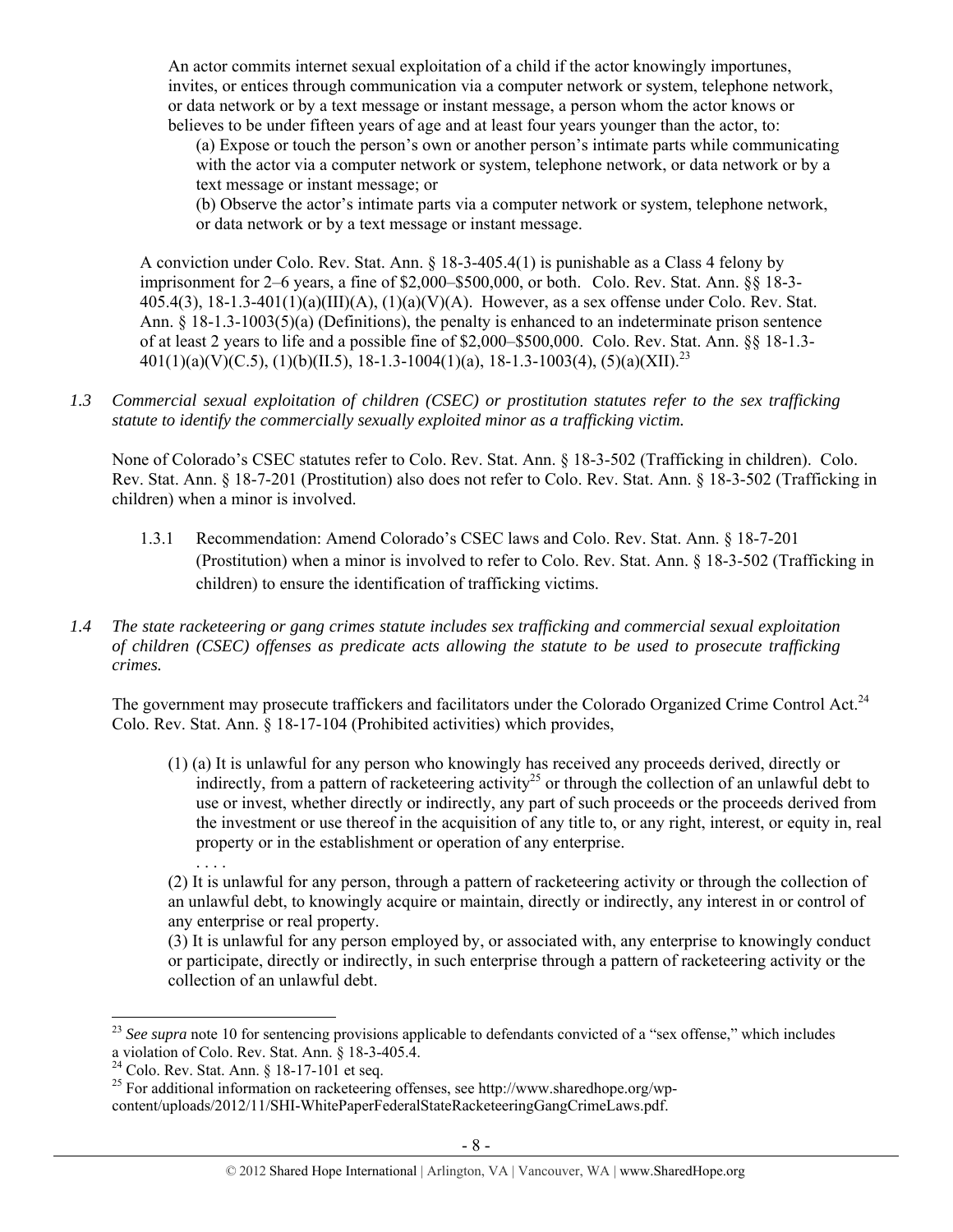(4) It is unlawful for any person to conspire or endeavor to violate any of the provisions of subsection (1), (2), or (3) of this section.

Colo. Rev. Stat. Ann. § 18-17-103(5) (Definitions) defines "racketeering activity" as

to commit, to attempt to commit, to conspire to commit, or to solicit, coerce, or intimidate another person to commit:

(a) Any conduct defined as "racketeering activity" under  $18 \text{ U.S.C.}$  §  $1961 \text{ (1) (A), (1) (B), (1) (C),}$ and (1) (D) [Racketeer Influenced and Corrupt Organizations Act]<sup>26</sup>; or

(b) Any violation of the following provisions of the Colorado statutes or any criminal act committed in any jurisdiction of the United States which, if committed in this state, would be a crime under the following provisions of the Colorado statutes:

(I) Offenses against the person, [including Colo. Rev. Stat. Ann. § 18-3-502 (trafficking in children)];

(V) Offenses involving the family relation, as defined in section 18-6-403 (sexual exploitation of children);

(VI) Offenses relating to morals, as defined in sections . . . 18-7-203 (pandering), 18-7-206 (pimping), 18-7-402 (soliciting for child prostitution), 18-7-403 (pandering of a child), 18-7- 404 (keeping a place of child prostitution), and 18-7-405 (pimping of a child);

. . . .

"Pattern of racketeering activity" is defined as "engaging in at least two acts of racketeering activity which are related to the conduct of the enterprise, if at least one of such acts occurred in this state after July 1, 1981, and if the last of such acts occurred within ten years (excluding any period of imprisonment) after a prior act of racketeering activity." Colo. Rev. Stat. Ann. § 18-17-103(3).

A conviction under Colo. Rev. Stat. Ann. § 18-17-104 is punishable as a Class 2 felony by imprisonment for 8–24 years, a fine of \$5,000–\$1,000,000, or both, and an additional fine of up to \$25,000 or, where the trafficker "derived pecuniary value, or . . . caused personal injury or property damage or other loss, . . . a fine that does not exceed three times the gross value gained or three times the gross loss caused, whichever is the greater, plus court costs and the costs of investigation and prosecution, reasonably incurred." Colo. Rev. Stat. Ann. §§ 18-17-105(1)(a), (2), 18-1.3-401(1)(a)(III)(A), (1)(a)(V)(A).

A defendant convicted of racketeering under Colo. Rev. Stat. Ann. § 18-17-104 (Prohibited activities) is subject to mandatory criminal asset forfeiture. Colo. Rev. Stat. Ann. § 18-17-105(1)(b) (Criminal penalties) requires traffickers convicted under Colo. Rev. Stat. Ann. § 18-17-104 to

[f]orfeit to the state any interest, including proceeds, he has acquired or maintained in violation of section 18-17-104 and any interest in, security of, claim against, or property or contractual right of any kind affording a source of influence over any enterprise which has established, operated, controlled, conducted, or participated in the conduct of in violation of section 18-17-104.

Additionally, where the offender is convicted of Colo. Rev. Stat. Ann. § 18-17-104 (Prohibited activities), Colo. Rev. Stat. Ann. § 18-17-106 (Civil remedies) authorizes the victim to file a civil action. Under Colo. Rev. Stat. Ann. § 18-17-106(7), the victim may be able to receive triple damages, attorney fees and the costs of the investigation to a victim in a civil action.

<sup>&</sup>lt;sup>26</sup> 18 U.S.C. 1961(1)(B) defines "racketeering activity" in part as "any act which is indictable under any of the following provisions of title 18, United States Code: . . . sections 1581–1592 (relating to peonage, slavery, and trafficking in persons) . . . sections 2251, 2251A, 2252, and 2260 (relating to sexual exploitation of children) . . . ."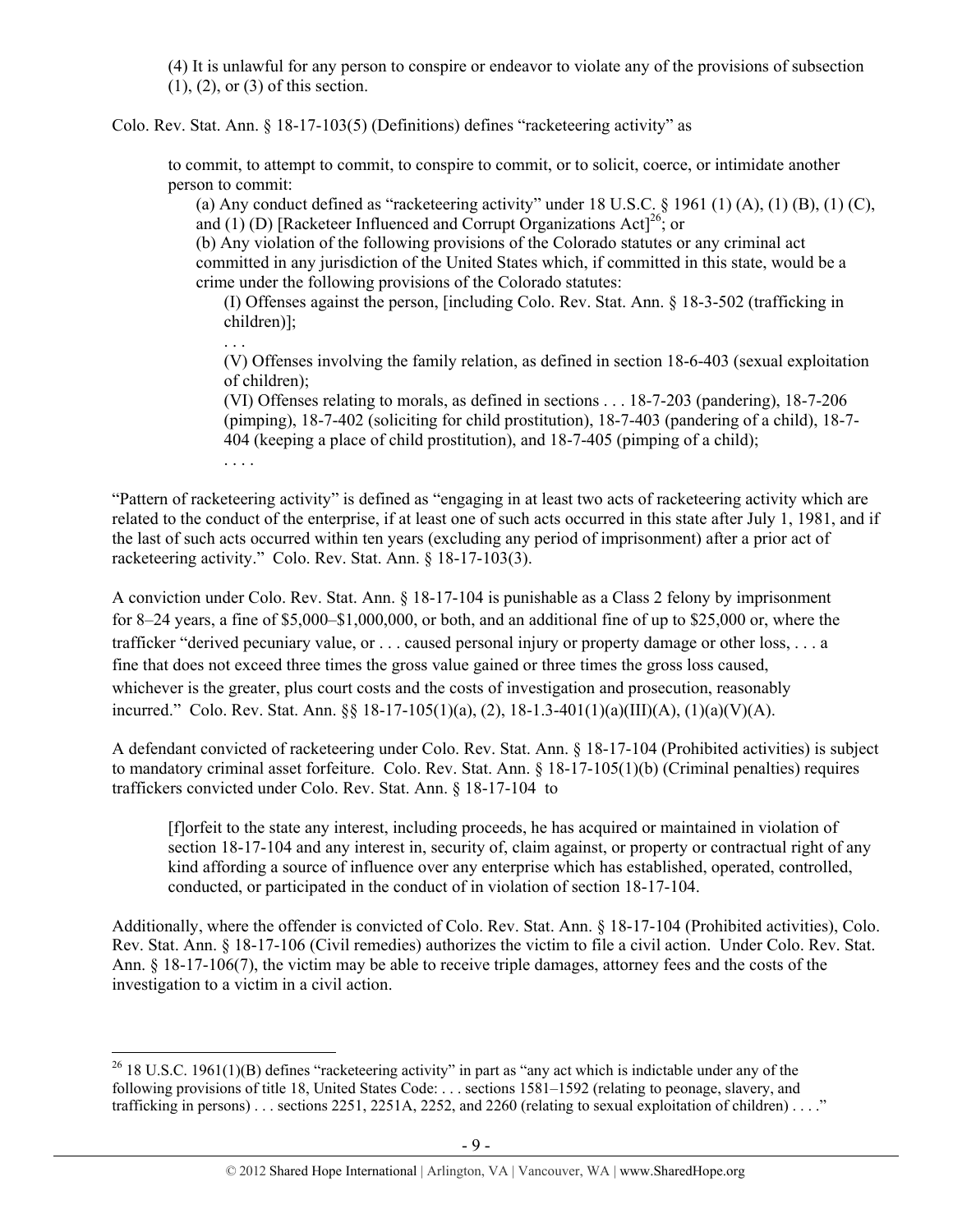1.4.1 Recommendation: Amend the definition of "racketeering activity" in Colo. Rev. Stat. Ann. § 18- 17-103(5) (Definitions) to include as predicate activity CSEC offenses which apply specifically to buyers.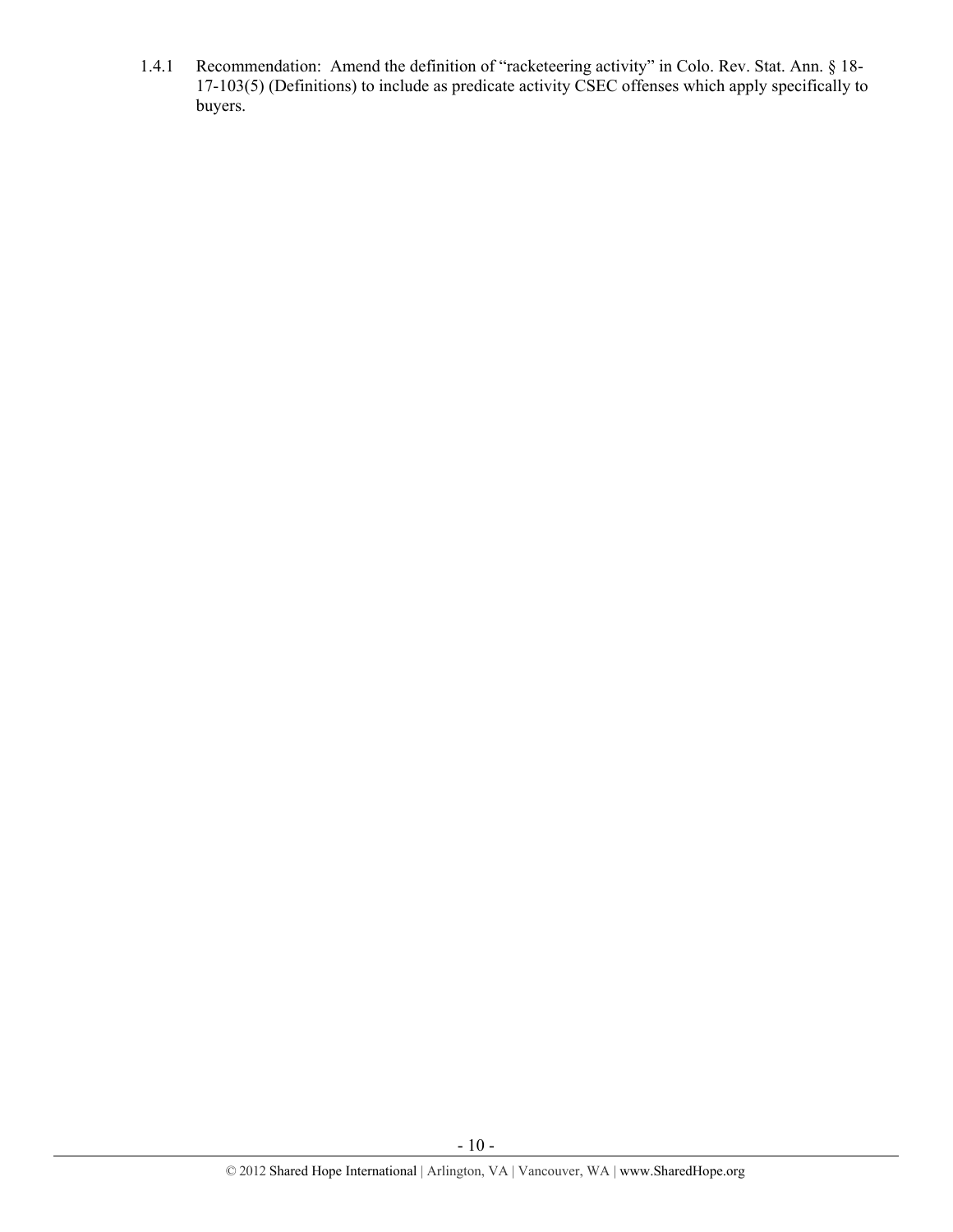## **FRAMEWORK ISSUE 2: CRIMINAL PROVISIONS FOR DEMAND**

## *Legal Components:*

- *2.1 The state sex trafficking law can be applied to the buyers of commercial sex acts with a victim of domestic minor sex trafficking.*
- *2.2 Buyers of commercial sex acts with a minor can be prosecuted under commercial sexual exploitation of children (CSEC) laws.*
- *2.3 Solicitation laws differentiate buying sex acts with an adult and buying sex acts with a minor under 18.*
- *2.4 Penalties for buyers of commercial sex acts with minors are as high as federal penalties.*
- *2.5 Using the Internet to lure, entice, or purchase, or attempt to lure, entice, or purchase commercial sex acts with a minor is a separate crime or results in an enhanced penalty for buyers.*
- *2.6 No age mistake defense is permitted for a buyer of commercial sex acts with any minor under 18.*
- *2.7 Base penalties for buying sex acts with a minor under 18 are sufficiently high and not reduced for older minors.*
- *2.8 Financial penalties for buyers of commercial sex acts with minors are sufficiently high to make it difficult for buyers to hide the crime.*
- *2.9 Buying and possessing child pornography carries penalties as high as similar federal offenses.*
- *2.10 Convicted buyers of commercial sex acts with minors and child pornography are required to register as sex offenders.*

 $\mathcal{L}_\mathcal{L} = \mathcal{L}_\mathcal{L} = \mathcal{L}_\mathcal{L} = \mathcal{L}_\mathcal{L} = \mathcal{L}_\mathcal{L} = \mathcal{L}_\mathcal{L} = \mathcal{L}_\mathcal{L} = \mathcal{L}_\mathcal{L} = \mathcal{L}_\mathcal{L} = \mathcal{L}_\mathcal{L} = \mathcal{L}_\mathcal{L} = \mathcal{L}_\mathcal{L} = \mathcal{L}_\mathcal{L} = \mathcal{L}_\mathcal{L} = \mathcal{L}_\mathcal{L} = \mathcal{L}_\mathcal{L} = \mathcal{L}_\mathcal{L}$ 

## *Legal Analysis:*

*2.1 The state sex trafficking law can be applied to the buyers of commercial sex acts with a victim of domestic minor sex trafficking.* 

Colo. Rev. Stat. Ann. § 18-3-502(1)(b) states, "A person commits trafficking in children if he or she ... [r]eceives a child as a result of a transaction described in paragraph (a) of this subsection (1)." Pursuant to Colo. Rev. Stat. Ann § 18-3-502(a), "A person commits trafficking in children if he or she. . . [s]ells, exchanges, barters, or leases a child and receives any money or other consideration or thing of value for that child as a result of such transaction." However, Colo. Rev. Stat. Ann. § 18-3-502(1)(b) (Trafficking in children)<sup>27</sup> fails to specify transactions for the purpose of commercial sexual activity, making it inapplicable to buyers of commercial sex acts with minors.

- 2.1.1 Recommendation: Amend Colo. Rev. Stat. Ann. § 18-3-502 (Trafficking in children) to specifically include purchasing commercial sex acts with minors as prohibited conduct.
- *2.2 Buyers of commercial sex acts with a minor can be prosecuted under commercial sexual exploitation of children (CSEC) laws.*

Colorado's CSEC laws include the crime of buying sex with a minor. Colo. Rev. Stat. Ann. § 18-7-406(1) (Patronizing a prostituted child) applies to any person who "[e]ngages in an act which is prostitution of a child or by a child,"28 or "[e]nters or remains in a place of prostitution with intent to engage in an act which is prostitution of a child or by a child." $^{29}$ 

<sup>&</sup>lt;sup>27</sup> See supra Section 1.1 for the provisions of Colo. Rev. Stat. Ann. § 18-3-502(1).

<sup>&</sup>lt;sup>28</sup> See supra note 13 for the definition of "prostitution of a child" and note 14 for the definition of "prostitution by a child."

<sup>&</sup>lt;sup>29</sup> Colo. Rev. Stat. Ann. § 18-7-401(2) (Definitions) defines a "child" as "a person under the age of eighteen years."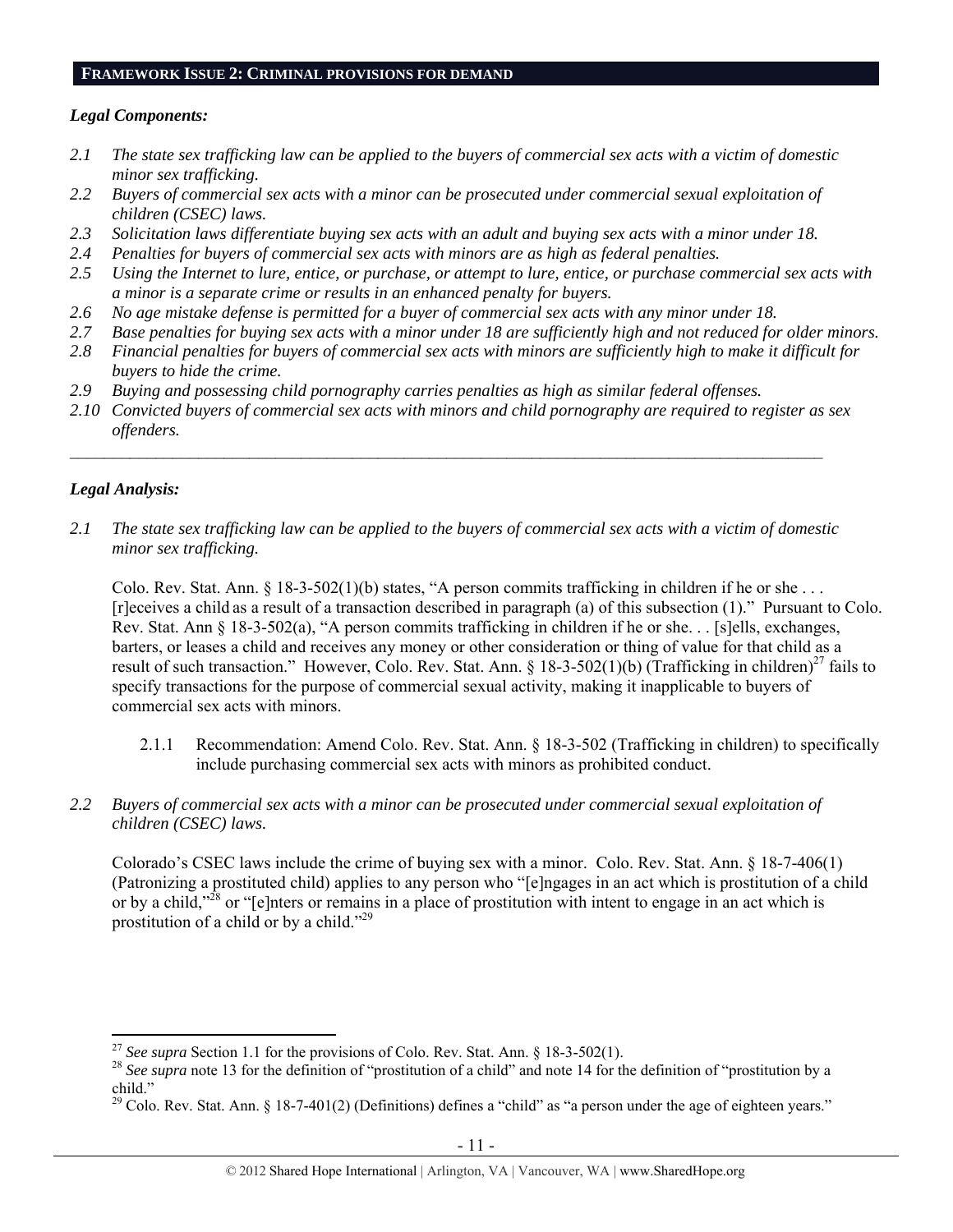Under Colo. Rev. Stat. Ann. § 18-7-402(1) (Soliciting for child prostitution),<sup>30</sup> a buyer could be prosecuted for soliciting "another for the purpose of prostitution of a child or by a child."

Finally, a buyer may be prosecuted under Colo. Rev. Stat. Ann. § 18-7-405.5 (Inducement of child prostitution) if the buyer "by word or action, other than conduct specified in section  $18-7-403$  (1)(a) [Pandering of a child], induces a child to engage in an act which is prostitution by a child."

A conviction under any of the above provisions is punishable as a Class 3 felony by imprisonment for 4–12 years, a fine of \$3,000–\$750,000, or both. Colo. Rev. Stat. Ann. §§ 18-7-406(2), 18-7-402(2), 18-7-405.5(2), 18-1.3-401(1)(a)(III)(A), (1)(a)(V)(A). However, for Colo. Rev. Stat. Ann. § 18-7-406(1) (Patronizing a prostituted child), as a sex offense under Colo. Rev. Stat. Ann. § 18-1.3-1003(5)(a), the penalty must be enhanced to an indeterminate prison sentence of at least 4 years to life and a possible fine of \$3,000–\$750,000. Colo. Rev. Stat. Ann. §§ 18-1.3-401(1)(a)(V)(C.5), (1)(b)(II.5), 18-1.3-1004(1)(a), 18-1.3-1003(4), (5)(a)(X).<sup>31</sup>

Several of Colorado's sexual offenses also could be used to prosecute certain buyers of commercial sex acts with a minor. $32$ 

## *2.3 Solicitation laws differentiate buying sex acts with an adult and buying sex acts with a minor under 18.*

Colorado law differentiates between patronizing a child and an adult for prostitution. Colo. Rev. Stat. Ann. § 18-7-406(1) (Patronizing a prostituted child)<sup>33</sup> and Colo. Rev. Stat. Ann. § 18-7-402(1) (Soliciting for child prostitution)<sup>34</sup> apply to buyers who patronize or solicit children. A violation of either statute is a Class 3 felony by imprisonment for  $4-12$  years, a fine of \$3,000–\$750,000, or both.<sup>35</sup> Colo. Rev. Stat. Ann. §§ 18-7-406(2), 18-7-402(2), 18-1.3-401(1)(a)(III)(A), (1)(a)(V)(A). However, as a sex offense under Colo. Rev. Stat. Ann. § 18-1.3-1003(5)(a) (Definitions), the penalty for patronizing a prostituted child under Colo. Rev. Stat. Ann. § 18-7-406(1) is enhanced to an indeterminate prison sentence of at least 4 years to life and a possible fine of \$3,000–\$750,000. Colo. Rev. Stat. Ann. §§ 18-1.3-  $401(1)(a)(V)(C.5), (1)(b)(II.5), 18-1.3-1004(1)(a), 18-1.3-1003(4), (5)(a)(X).$ 

In contrast, Colo. Rev. Stat. Ann. § 18-7-205(1) (Patronizing a prostitute), Colorado's age-neutral patronizing prostitution law, states,

Any person who performs any of the following with a person not his spouse commits patronizing a prostitute:

(a) Engages in an act of sexual intercourse or of deviate sexual conduct with a prostitute; or

(b) Enters or remains in a place of prostitution with intent to engage in an act of sexual intercourse or deviate sexual conduct.

A conviction under Colo. Rev. Stat. Ann. § 18-7-205(1) is punishable as a Class 1 misdemeanor by imprisonment for 6–18 months, a fine of \$500–\$5,000, or both, as well as an additional fine of up to \$5,000. Colo. Rev. Stat. Ann. §§ 18-7-205(2), 18-1.3-501(1)(a).

<sup>30</sup> *See People v. Emerterio*, 819 P.2d 516, 518 (Colo. App. 1991) ("Defendant's status as the person seeking the illicit acts does not change the fact that he also solicited victim to provide him with children to perform those acts for money. Thus, defendant's conduct was proscribed by the statute . . . ."), *rev'd on other grounds*, 839 P.2d 1161 (Colo. 1992).

<sup>&</sup>lt;sup>31</sup> See supra note 10 for sentencing provisions applicable to defendants convicted of a "sex offense," which includes a violation of Colo. Rev. Stat. Ann. § 18-7-406.

<sup>&</sup>lt;sup>32</sup> See supra Section 1.2 for a full discussion of applicable sexual offense laws.<br><sup>33</sup> See supra Section 1.2 for the provisions of Colo. Rev. Stat. Ann. § 18-7-406(1).<br><sup>34</sup> See supra note 30.<br><sup>35</sup> See supra note 10.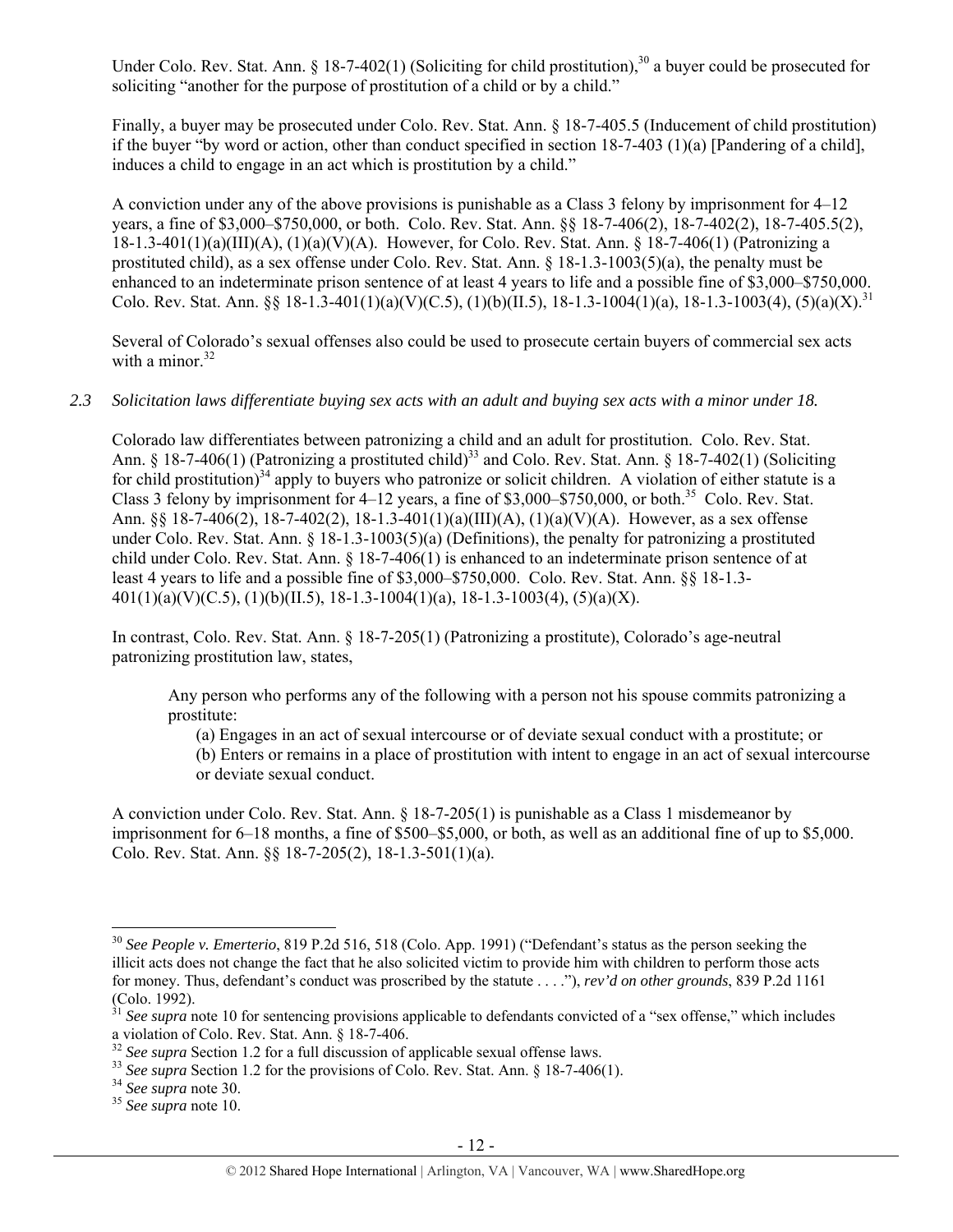## *2.4 Penalties for buyers of commercial sex acts with minors are as high as federal penalties.*

Convictions under Colo. Rev. Stat. Ann. § 18-7-405.5 (Inducement of child prostitution) and § 18-7-402(1) (Soliciting for child prostitution)<sup>36</sup> are punishable as Class 3 felonies by imprisonment for  $4-12$  years, a fine of  $$3,000-\$750,000$ , or both.<sup>37</sup> Colo. Rev. Stat. Ann. §§ 18-7-405.5(2), 18-7-402(2), 18-1.3-401(1)(a)(III)(A),  $(1)(a)(V)(A)$ .

Convictions under Colo. Rev. Stat. Ann. § 18-7-406(1) (Patronizing a prostituted child) are also subject to imprisonment for 4–12 years, a fine of \$3,000–\$750,000, or both. Colo. Rev. Stat. Ann. §§ 18-7-406(2), 18- 1.3-401(1)(a)(III)(A), (1)(a)(V)(A). However, as a sex offense under Colo. Rev. Stat. Ann. § 18-1.3-1003(5)(a) (Definitions), the penalty must be enhanced to an indeterminate prison sentence of at least 4 years to life and a possible fine of \$3,000–\$750,000.<sup>38</sup> Colo. Rev. Stat. Ann. §§ 18-1.3-401(1)(a)(V)(C.5), (1)(b)(II.5), 18-1.3- $1004(1)(a)$ , 18-1.3-1003(4), (5)(a)(X).

In comparison, if the victim is under the age of 14, a conviction under the Trafficking Victims Protection Act  $(TVPA)^{39}$  for child sex trafficking is punishable by 15 years to life imprisonment and a fine not to exceed \$250,000. 18 U.S.C. §§ 1591(b)(1), 3559(a)(1), 3571(b)(3). If the victim is between the ages of 14–17, a conviction is punishable by 10 years to life imprisonment and a fine not to exceed \$250,000. 18 U.S.C. §§ 1591(b)(2), 3559(a)(1), 3571(b)(3). A conviction is punishable by mandatory life imprisonment, however, if the buyer has a prior conviction for a federal sex offense<sup>40</sup> against a minor. 18 U.S.C. § 3559(e)(1). To the extent buyers can be prosecuted under other federal CSEC laws, $41$  a conviction is punishable by penalties ranging from a fine not to exceed \$250,000 to life imprisonment and a fine not to exceed \$250,000.<sup>42</sup>

2.4.1 Recommendation: Amend the definition of "sex offense" in Colo. Rev. Stat. Ann. § 18-1.3- 1003(5)(a) (Definitions—Lifetime Supervision Of Sex Offenders) to add § 18-7-405.5 (Inducement of child prostitution), and  $\S$  18-7-402(1) (Soliciting for child prostitution) to the list of enumerated offenses, thereby requiring an indeterminate sentence up to life in prison and making defendants convicted under these provisions ineligible to receive a fine penalty in lieu of imprisonment.

an offense under section 1591 [18 USCS § 1591] (relating to sex trafficking of children), 2241 [18 USCS § 2241] (relating to aggravated sexual abuse), 2242 [18 USCS § 2242] (relating to sexual abuse),  $2244(a)(1)$  [18 USCS § 2244(a)(1)] (relating to abusive sexual contact), 2245 [18 USCS § 2245] (relating to sexual abuse resulting in death), 2251 [18 USCS § 2251] (relating to sexual exploitation of children), 2251A [18 USCS § 2251A] (relating to selling or buying of children), 2422(b) [18 USCS § 2422(b)] (relating to coercion and enticement of a minor into prostitution), or 2423(a) [18 USCS  $\S$  2423(a)] (relating

<sup>&</sup>lt;sup>36</sup> *See supra* note 30.<br><sup>37</sup> *See supra* note 6 for discussion of the "crime of violence" penalty enhancement potentially applicable to these offenses.

<sup>&</sup>lt;sup>38</sup> See supra note 10 for sentencing provisions applicable to defendants convicted of a "sex offense," which includes a violation of Colo. Rev. Stat. Ann. § 18-7-406.

 $39$  Trafficking Victims Protection Act (TVPA) of 2000, Pub. L. No. 106-386, 114 Stat. 1464, 1466 (codified in scattered sections of 18 and 22 U.S.C.).

<sup>&</sup>lt;sup>40</sup> Pursuant to 18 U.S.C. § 3559(e)(2), "federal sex offense" is defined as,

to transportation of minors).<br><sup>41</sup> 18 U.S.C. §§ 2251A(b) (Selling or buying of children), 2251(a) (Sexual exploitation of children), 2423(a) (Transportation of a minor with intent for minor to engage in criminal sexual activity), 2422(a) (Coercion and enticement),  $2252(a)(2)$ ,  $(a)(4)$  (Certain activities relating to material involving the sexual exploitation of minors).<br><sup>42</sup> 18 U.S.C. §§ 2251A(b) (conviction punishable by imprisonment for 30 years to life and a fine), 22

<sup>(</sup>conviction punishable by imprisonment for 15–30 years and a fine), 2423(a) (conviction punishable by imprisonment for 10 years to life and a fine), 2422(a) (conviction punishable by a fine, imprisonment up to 20 years, or both), 2252(a)(2), (4) (stating that a conviction under subsection (a)(2) is punishable by imprisonment for 5–20 years and a fine, while a conviction under subsection (a)(4) is punishable by imprisonment up to 10 years, a fine, or both); *see also* 18 U.S.C. §§ 3559(a)(1) (classifying all of the above listed offenses as felonies), 3571(b)(3) (providing a fine up to \$250,000 for any felony conviction).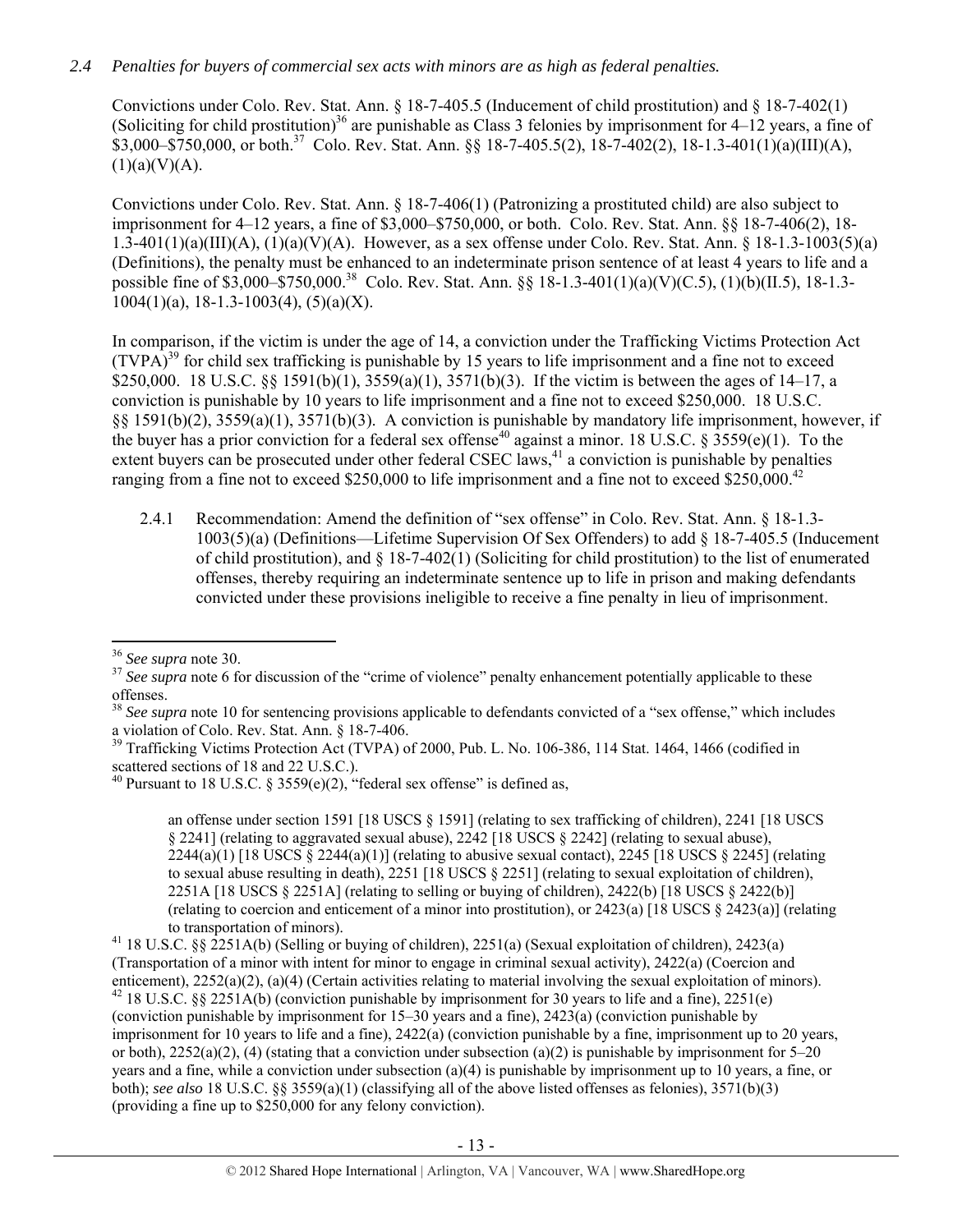*2.5 Using the Internet to lure, entice, or purchase, or attempt to lure, entice, or purchase commercial sex acts with a minor is a separate crime or results in an enhanced penalty for buyers.* 

Colorado has enacted two laws, which although not expressly commercial, directly address use of the Internet to lure, entice, or purchase minors for the purpose of sexual conduct. First, Colo. Rev. Stat. Ann. § 18-3-405.4(1) (Internet sexual exploitation of a child) provides,

An actor commits internet sexual exploitation of a child if the actor knowingly importunes, invites, or entices through communication via a computer network or system, telephone network, or data network or by a text message or instant message, a person whom the actor knows or believes to be under fifteen years of age and at least four years younger than the actor, to:

(a) Expose or touch the person's own or another person's intimate parts while communicating with the actor via a computer network or system, telephone network, or data network or by a text message or instant message; or

(b) Observe the actor's intimate parts via a computer network or system, telephone network, or data network or by a text message or instant message.

A conviction under Colo. Rev. Stat. Ann. § 18-3-405.4(1) is punishable as a Class 4 felony by imprisonment for 2–6 years, a fine of \$2,000–\$500,000, or both. Colo. Rev. Stat. Ann. §§ 18-3-405.4(3), 18-1.3-  $401(1)(a)(III)(A)$ ,  $(1)(a)(V)(A)$ . However, as a sex offense under Colo. Rev. Stat. Ann. § 18-1.3-1003(5)(a) (Definitions), the penalty must be enhanced to an indeterminate prison sentence of at least 4 years to life and a possible fine of \$3,000–\$750,000. 43 Colo. Rev. Stat. Ann. §§ 18-1.3-401(1)(a)(V)(C.5), (1)(b)(II.5), 18-1.3-  $1004(1)(a)$ , 18-1.3-1003(4), (5)(a)(XII).

Additionally, Colo. Rev. Stat. Ann. § 18-3-306(1) (Internet luring of a child) states,

An actor commits internet luring of a child if the actor knowingly communicates over a computer or computer network, telephone network, or data network or by a text message or instant message to a person who the actor knows or believes to be under fifteen years of age and, in that communication or in any subsequent communication by computer, computer network, telephone network, data network, text message, or instant message, describes explicit sexual conduct<sup>44</sup> as defined in section  $18-6-$ 403(2)(e), and, in connection with that description, makes a statement persuading or inviting the person to meet the actor for any purpose, and the actor is more than four years older than the person or than the age the actor believes the person to be.

A conviction under Colo. Rev. Stat. Ann. § 18-3-306(1) is punishable as a Class 5 felony by imprisonment for 1–3 years, a fine of \$1,000–\$100,000, or both, unless the crime was "committed with the intent to meet for the purpose of engaging in sexual exploitation as defined in section 18-6-403 or sexual contact as defined in section 18-3-401," in which case the violation will be a Class 4 felony by imprisonment for 2–6 years, a fine of \$2,000– \$500,000, or both. Colo. Rev. Stat. Ann. §§ 18-3-306(3), 18-1.3-401(1)(a)(III)(A), (1)(a)(V)(A). However, as a sex offense under Colo. Rev. Stat. Ann.  $\S$  18-1.3-1003(5)(a) (Definitions), the penalty for the Class 4 felony must be enhanced to 2 years to life and a possible fine of \$2,000–\$500,000. Colo. Rev. Stat. Ann. §§ 18-1.3-  $401(1)(a)(V)(C.5), (1)(b)(II.5), 18-1.3-1004(1)(a), 18-1.3-1003(4), (5)(a)(XI).$ <sup>45</sup>

2.5.1 Recommendation: Amend Colo. Rev. Stat. Ann. § 18-3-405.4 (Internet sexual exploitation of a child) and § 18-3-306(1) (Internet luring of a child) to expressly include use of the Internet to solicit or purchase commercial sex acts with any minor under 18 years of age.

<sup>&</sup>lt;sup>43</sup> See supra note 10 for sentencing provisions applicable to defendants convicted of a "sex offense," which includes a violation of Colo. Rev. Stat. Ann. § 18-3-405.4.<br><sup>44</sup> See supra note 11 for the definition of "explicit sexual conduct."

<sup>&</sup>lt;sup>45</sup> See supra note 10 for sentencing provisions applicable to defendants convicted of a "sex offense," which includes a violation of Colo. Rev. Stat. Ann. § 18-3-306, when it is punishable as a Class 4 felony.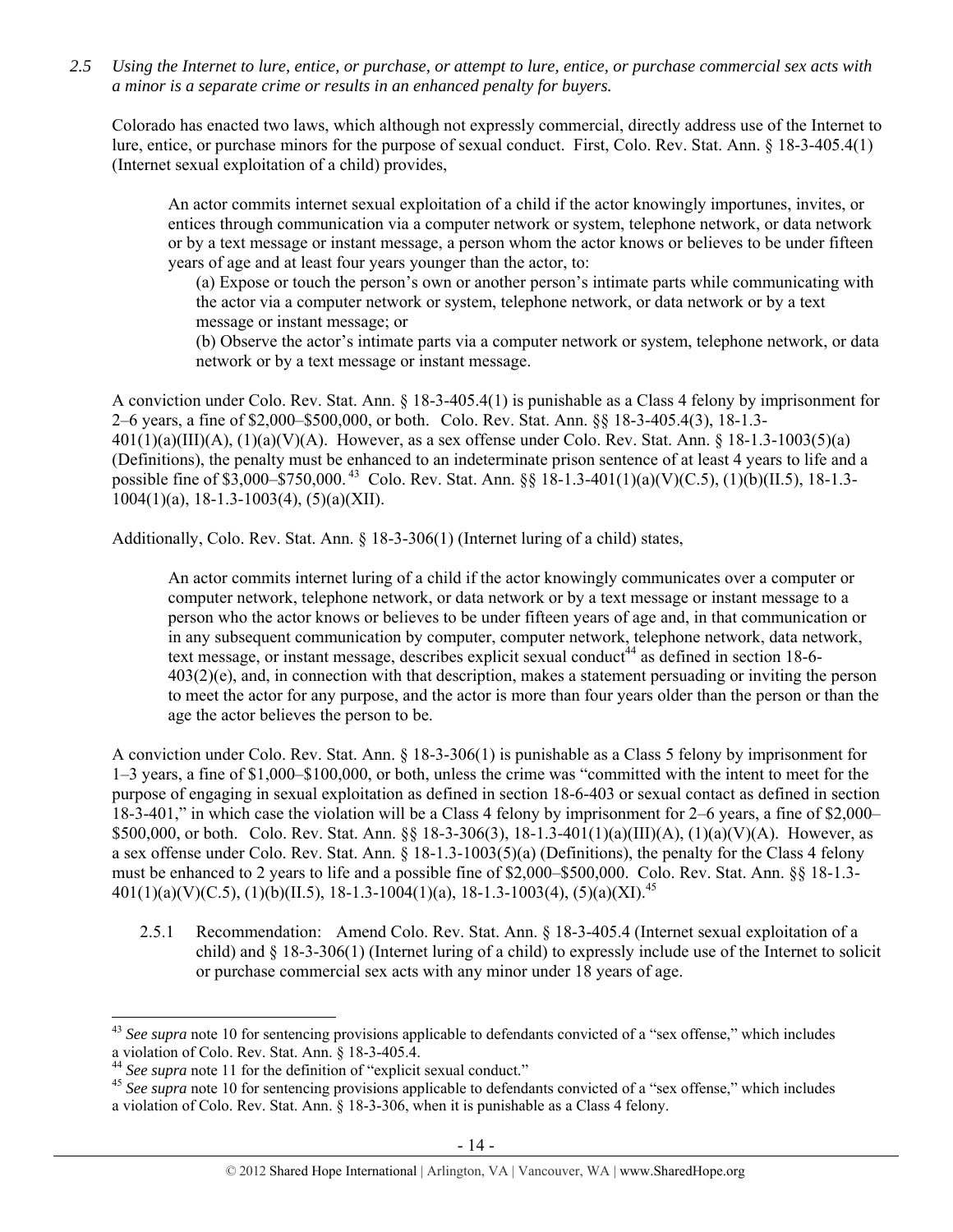## *2.6 No age mistake defense is permitted for a buyer of commercial sex acts with any minor under 18.*

There is no mistake of age defense available to buyers who are convicted under Colo. Rev. Stat. Ann. § 18-7-402 (Soliciting for child prostitution),<sup>46</sup> § 18-7-405.5 (Inducement of child prostitution), or § 18-7-406 (Patronizing a prostituted child). Colo. Rev. Stat. Ann. § 18-7-407 (Criminality of conduct) states, "In any criminal prosecution under sections 18-7-402 to 18-7-407, it shall be no defense that the defendant did not know the child's age or that he reasonably believed the child to be eighteen years of age or older."

There is no provision expressly prohibiting a mistake of age defense for Colo. Rev. Stat. Ann. § 18-3-502 (Trafficking in children) or § 18-3-405.4 (Internet sexual exploitation of a child).

*2.7 Base penalties for buying sex acts with a minor under 18 are sufficiently high and not reduced for older minors.* 

None of Colorado's CSEC laws that are applicable to buyers stagger penalties based on the age of the minor victim.

However, Colo. Rev. Stat. Ann. § 18-3-306(1) (Internet luring of a child) and § 18-3-405.4(1) (Internet sexual exploitation of a child) apply only where the buyer knew or believed the victim to be under 15 years old, leaving minors who are 15–18 years old unprotected.

- 2.7.1 Recommendation: Amend Colo. Rev. Stat. Ann. § 18-3-306(1) (Internet luring of a child) and § 18-3-405.4(1) to protect all minors under 18 years of age.
- *2.8 Financial penalties for buyers of commercial sex acts with minors are sufficiently high to make it difficult for buyers to hide the crime.*

Buyers convicted of Colo. Rev. Stat. Ann. § 18-7-402(1)(a) (Soliciting for child prostitution),<sup>47</sup> § 18-7-405.5(1) (Inducement of child prostitution), or § 18-7-406(1) (Patronizing a prostituted child), all Class 3 felonies, may be required to pay a fine of \$3,000–\$750,000. Colo. Rev. Stat. Ann. §§ 18-7-402(2), 18-7-405.5(2), 18-7- 406(2), 18-1.3-401(1)(a)(III)(A).

The court is mandated to consider orders of restitution in cases involving any felony or misdemeanor conviction. Pursuant to Colo. Rev. Stat. Ann.  $\S 18-1.3-603(1)^{48}$  (Assessment of restitution—corrective orders),

(1) Every order of conviction of a felony [or] misdemeanor . . . shall include consideration of restitution." 49

(2) The court shall base its order for restitution upon information presented to the court by the prosecuting attorney, who shall compile such information through victim impact statements or other means to determine the amount of restitution and the identities of the victims.

Colo. Rev. Stat. Ann. § 16-18.5-107(1) (Collection of restitution by the victim) provides in part that "[a]ny victim in whose name a restitution order has been entered shall have a right to pursue collection of the amount of restitution owed to such person in such person's own name." Under Colo. Rev. Stat. Ann. § 16-18.5-109(1), (2) (Declined or unclaimed restitution), even if the victim initially declines restitution or cannot be located when

. . . .

<sup>&</sup>lt;sup>46</sup> *See supra* note 30.<br><sup>47</sup> *See supra* note 30.<br><sup>48</sup> The text of Colo. Rev. Stat. Ann. § 18-1.3-603 included here and elsewhere in this report includes amendments<br>made by the passage of House Bill 1151, 68th Gen. Assem <sup>49</sup> Colo. Rev. Stat. Ann. § 18-1.3-602(3)(a) defines "restitution" as "any pecuniary loss suffered by the victim and...

<sup>.</sup> does not include damages for physical or mental pain and suffering, loss of consortium, loss of enjoyment of life, loss of future earnings, or punitive damages." *See infra* Section 5.10 for further discussion of restitution available to victims.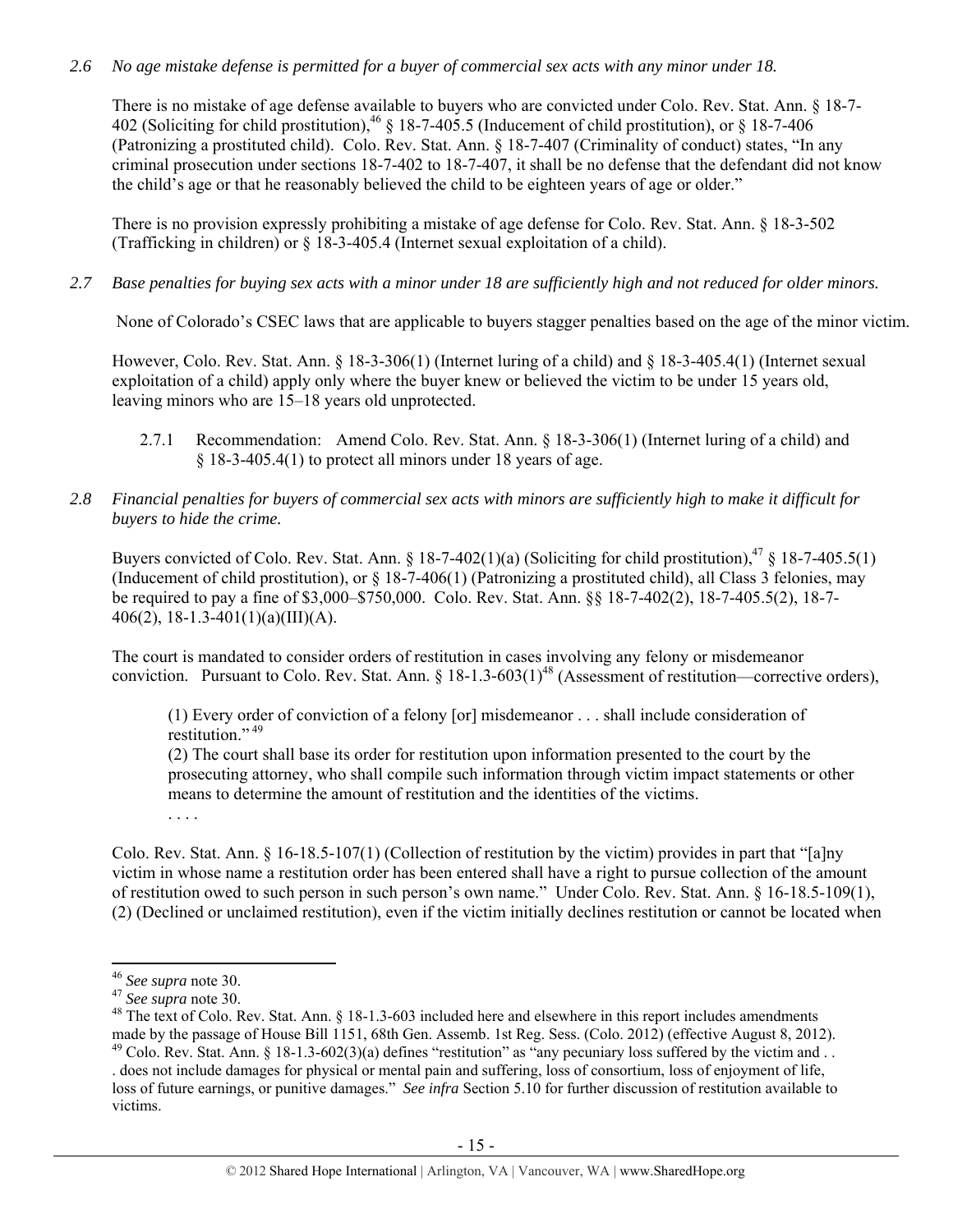an order for restitution is entered, defendant must pay the state and the victim can claim the restitution within 2 years of the final determination of the case.

Additionally, under Colo. Rev. Stat. Ann. § 18-3-414 (Payment of treatment costs for the victim or victims of a sexual offense against a child), when a victim is under the age of 15, a court may order the person convicted of an unlawful sex offense, including Colo. Rev. Stat. Ann. § 18-3-502(1) (Trafficking in children), § 18-7- 402(1)(a) (Soliciting for child prostitution), § 18-7-405.5(1) (Inducement of child prostitution), § 18-7-406(1) (Patronizing a prostituted child), or  $\S$  18-6-403(3)(b.5) (Sexual exploitation of a child), to pay for part or all of the victim's treatment. Colo. Rev. Stat. Ann. §§ 18-3-414(1), 18-3-411(1).

Colo. Rev. Stat. Ann. § 16-13-303(1)(a)<sup>50</sup> (Class 1 public nuisance) provides a basis for mandatory, civil forfeiture<sup>51</sup> of a buyer's vehicle, by stating that "every vehicle  $\dots$  shall be deemed a class 1 public nuisance when . . . [u]sed as a public or private place of prostitution."<sup>52</sup> Since the prostitution statute is age-neutral, forfeiture under this statute may be applicable to patronizing or soliciting commercial sex acts with minors, although such application is not specifically provided. Otherwise, it does not appear that asset forfeiture exists to reach the assets of buyers convicted under Colorado's CSEC laws.

Seizure of this property is governed by Colo. Rev. Stat. Ann. §16-13-315 which provides,

(1) Any personal property subject to seizure, confiscation, or forfeiture under the provisions of this part 3 may be seized:

(a) Pursuant to any writ, order, or injunction issued under the provisions of this part 3; or

(b) Under the authority of a search warrant; or

(c) By any peace officer or agent of a seizing agency with probable cause to believe that such property is a public nuisance or otherwise subject to confiscation and forfeiture under this part 3 if the seizure is incident to a lawful search or arrest.

Disposition of forfeited property is governed by Colo. Rev. Stat. Ann. §16-13-311 which provides, in relevant part,

(3) . . . Property forfeited under this section or proceeds therefrom shall be distributed or applied in the following order:

(I) To payment of the balances due on any liens . . . the order of their priority;

(II) To compensate an innocent partial owner for the fair market value of his or her interest in the property;

(III) To any person who suffers bodily injury, property damage, or property loss as a result of the conduct constituting a public nuisance that resulted in such forfeiture, if said person petitions the court therefor prior to the hearing dividing the proceeds pursuant to this section and the court finds that such person suffered said damages as a result of the subject acts that resulted in the forfeiture; (IV) To the law enforcement agency in possession of the property for reasonable fees and costs of sale, maintenance, and storage of the property;

(V) To the district attorney for actual and reasonable expenses related to the costs of prosecuting the forfeiture proceeding and title transfer not to exceed ten percent of the value of the property; (VI) One percent of the value of the property to the clerk of the court for administrative costs

  $50$  The text of Colo. Rev. Stat. Ann. § 16-13-303 included here and elsewhere in this report includes amendments made by the passage of House Bill 1151, 68th Gen. Assemb. 1st Reg. Sess. (Colo. 2012) (effective August 8, 2012).<br><sup>51</sup> For additional information on asset forfeiture laws and procedures, see http://www.sharedhope.org/wp-<br>c

<sup>&</sup>lt;sup>52</sup> "Place of prostitution" is not defined within Part 3 of Article 13, Title 16. However, under Colo. Rev. Stat. Ann. § 18-7-204(1) (Keeping a place of prostitution) a person "commits keeping a place of prostitution" if the person "exercises control over the use of any place which offers seclusion or shelter for the practice of prostitution" and knowingly or negligently permits prostitution to occur in the place of prostitution.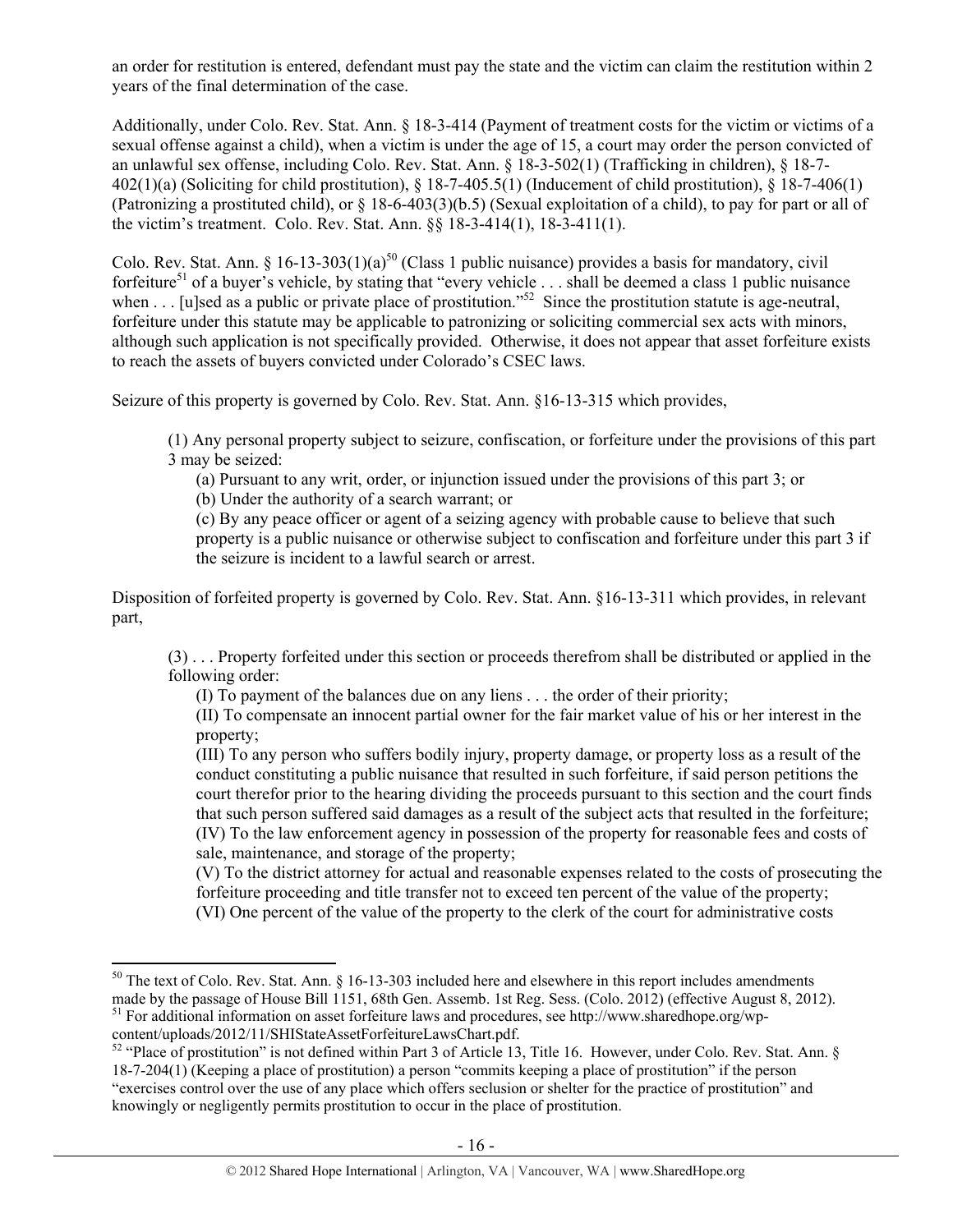associated with compliance with this section;

(VII) The balance shall be delivered, upon order of the court, as follows:

(A) Fifty percent to the general fund of the governmental body or bodies with budgetary authority over the seizing agency for public safety purposes or, if the seizing agency was a multijurisdictional task force, fifty percent to be distributed in accordance with the appropriate intergovernmental agreement; and

(B) The remaining amount to the managed service organization contracting with the unit within the department of human services that administers behavioral health programs and services, including those related to mental health and substance abuse, serving the judicial district where the forfeiture proceeding was prosecuted to fund detoxification and substance abuse treatment. Moneys appropriated to the managed service organization shall be in addition to, and shall not be used to supplant, other funding appropriated to such unit.

*2.9 Buying and possessing child pornography carries penalties as high as similar federal offenses.* 

Colo. Rev. Stat. Ann. § 18-6-403(3)(b.5) (Sexual exploitation of a child) criminalizes the possession of child pornography. Colo. Rev. Stat. Ann. § 18-6-403(3)(b.5) provides that "[a] person commits sexual exploitation of a child if, for any purpose he or she knowingly: . . . [p]ossesses or controls any sexual exploitative material for any purpose." A conviction under Colo. Rev. Stat. Ann. § 18-6-403(3)(b.5) is punishable as a Class 6 felony by imprisonment for  $1-1\frac{1}{2}$  years, a fine of \$1,000–\$100,000, or both, unless it is the defendant's second offense or the material in possession is a video or motion picture or more than 20 sexually exploitative items, in which case it is punishable as a Class 4 felony by imprisonment for 2–6 years, a fine of \$2,000–\$500,000, or both. Colo. Rev. Stat. Ann. §§ 18-6-403(5)(b), 18-1.3-401(1)(a)(III)(A), 18-1.3-401(1)(a)(V)(A).

In comparison, a federal conviction for possession of child pornography<sup>53</sup> is generally punishable by imprisonment for 5–20 years and a fine not to exceed  $$250,000$ .<sup>54</sup> Subsequent convictions, however, are punishable by imprisonment up to 40 years and a fine not to exceed \$250,000.<sup>55</sup>

- 2.9.1 Recommendation: Increase the penalty for those who possess child pornography under Colo. Rev. Stat. Ann. § 18-6-403(3)(b.5) (Sexual exploitation of a child) to align with federal penalties.
- *2.10 Convicted buyers of commercial sex acts with minors and child pornography are required to register as sex offenders.*

Under Colo. Rev. Stat. Ann. § 16-22-103(1)(a) (Sex offender registration),

  $53$  18 U.S.C. §§ 2252(a)(2), (a)(4) (Certain activities relating to material involving the sexual exploitation of minors),  $2252A(a)(2)$ –(3) (Certain activities relating to material constituting or containing child pornography), 1466A(a), (b) (Obscene visual representations of the sexual abuse of children).

<sup>&</sup>lt;sup>44</sup> 18 U.S.C. §§ 2252(b) (stating that a conviction under subsection (a)(2) is punishable by imprisonment for 5–20 years and a fine, while a conviction under subsection (a)(4) is punishable by imprisonment up to 10 years, a fine, or both),  $2252A(b)(1)$  (a conviction is punishable by imprisonment for 5–20 years and a fine),  $1466A(a)$ , (b) (stating that a conviction under subsection (a) is "subject to the penalties provided in section  $2252A(b)(1)$ ," imprisonment for 5–20 years and a fine, while a conviction under subsection (b) is "subject to the penalties provided in section 2252A(b)(2)," imprisonment up to 10 years, a fine, or both); *see also* 18 U.S.C. §§ 3559(a)(1) (classifying all of the above listed offenses as felonies), 3571(b)(3) (providing a fine up to \$250,000 for any felony conviction).

<sup>55 18</sup> U.S.C. §§ 2252(b) (stating if a person has a prior conviction under subsection (a)(2), or a list of other statutes, a conviction is punishable by a fine and imprisonment for 15–40 years, but if a person has a prior conviction under subsection (a)(4), or a list of other statutes, a conviction is punishable by a fine and imprisonment for  $10-20$  years),  $2252A(b)(1)$  (stating if a person has a prior conviction under subsection (a)(2), (a)(3), or a list of other statutes, a conviction is punishable by a fine and imprisonment for 15–40 years), 1466A(a), (b) (stating that the penalty scheme for section 2252A(b) applies); *see also* 18 U.S.C. §§ 3559(a)(1) (classifying all of the above listed offenses as felonies), 3571(b)(3) (providing a fine up to \$250,000 for any felony conviction).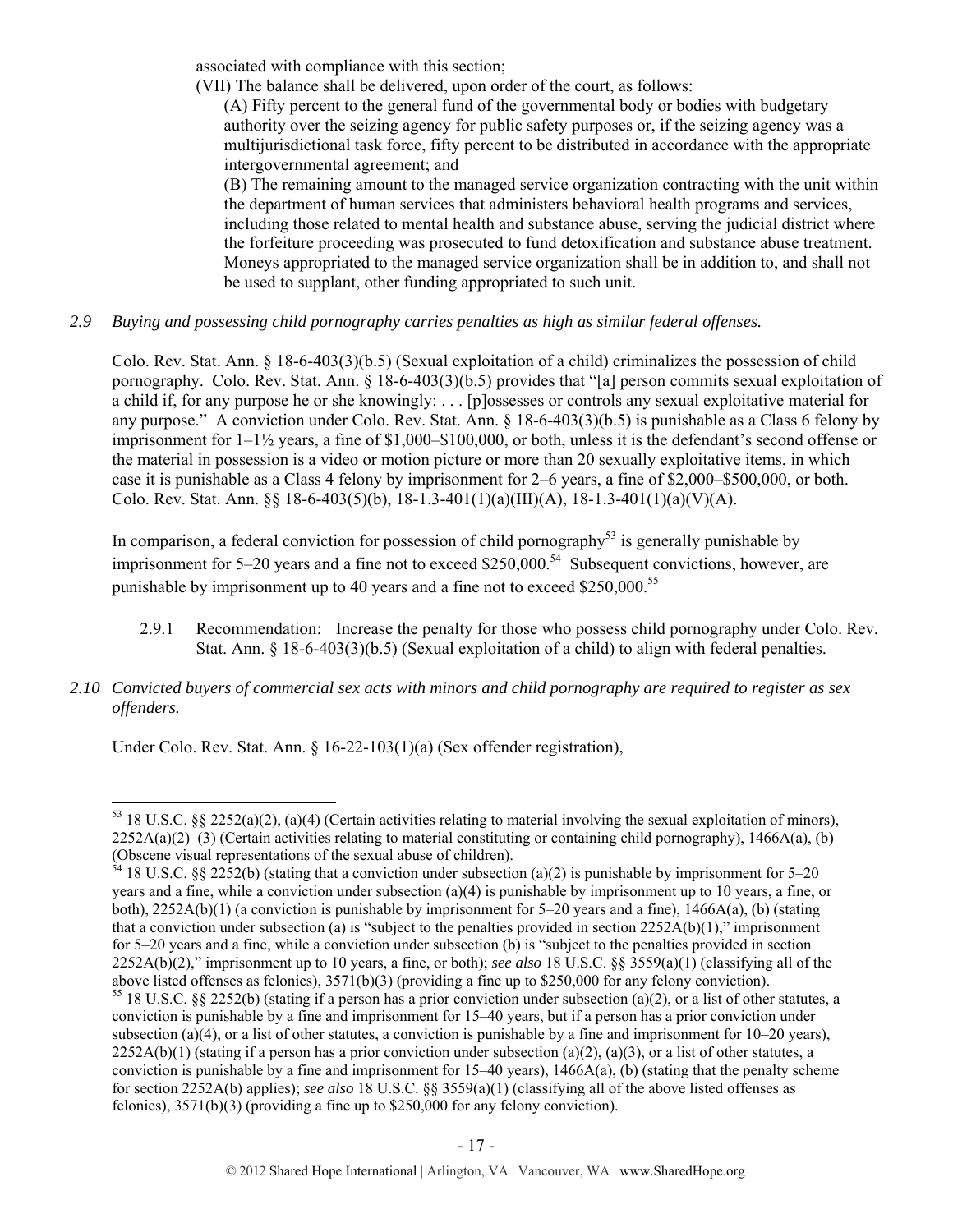Effective July 1, 1998, the following persons shall be required to register pursuant to the provisions of section 16-22-108 and shall be subject to the requirements and other provisions specified in this article: (a) Any person who was convicted on or after July 1, 1991, in the state of Colorado, of an unlawful sexual offense, as defined in section  $18-3-411$   $(1)$ ,  $^{56}$  C.R.S., enticement of a child, as described in section 18-3-305, C.R.S., or internet luring of a child, as described in section 18-3-306, C.R.S.

Additionally, buyers of sex with minors who are convicted of unlawful sexual behavior will be required to register as a sex offender. Colo. Rev. Stat. Ann. § 16-22-103(2)(a). "Unlawful sexual behavior" includes convictions under Colo. Rev. Stat. Ann. § 18-7-402(1)(a) (Soliciting for child prostitution),<sup>57</sup> § 18-7-405.5(1) (Inducement of child prostitution),  $\S$  18-7-406(1) (Patronizing a prostituted child), or  $\S$  18-6-403(3)(b.5) (Sexual exploitation of a child). Colo. Rev. Stat. Ann. § 16-22-102(9).

 <sup>56</sup> *See supra* note 3 for the definition of "unlawful sexual offense." See supra note 30.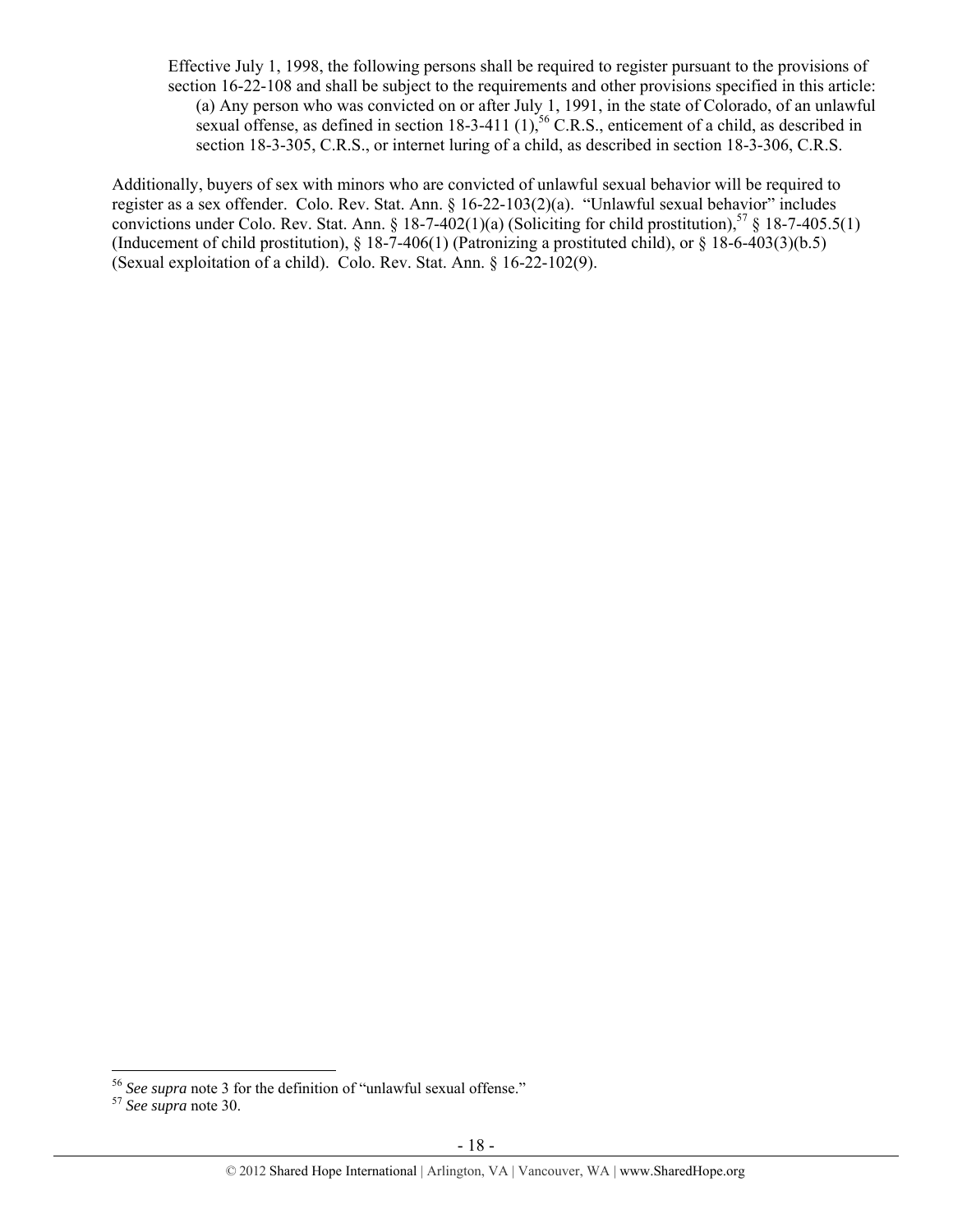## **FRAMEWORK ISSUE 3: CRIMINAL PROVISIONS FOR TRAFFICKERS**

## *Legal Components:*

- *3.1 Penalties for trafficking a child for sexual exploitation are as high as federal penalties.*
- *3.2 Creating and distributing child pornography carries penalties as high as similar federal offenses.*
- *3.3 Using the Internet to lure, entice, recruit or sell commercial sex acts with a minor is a separate crime or results in an enhanced penalty for traffickers.*
- *3.4 Financial penalties for traffickers, including asset forfeiture, are sufficiently high.*
- *3.5 Convicted traffickers are required to register as sex offenders.*
- *3.6 Laws relating to termination of parental rights for certain offenses include sex trafficking or commercial sexual exploitation of children (CSEC) offenses in order to remove the children of traffickers from their control and potential exploitation.*

*\_\_\_\_\_\_\_\_\_\_\_\_\_\_\_\_\_\_\_\_\_\_\_\_\_\_\_\_\_\_\_\_\_\_\_\_\_\_\_\_\_\_\_\_\_\_\_\_\_\_\_\_\_\_\_\_\_\_\_\_\_\_\_\_\_\_\_\_\_\_\_\_\_\_\_\_\_\_\_\_\_\_\_\_\_\_\_\_* 

## *Legal Analysis:*

*3.1 Penalties for trafficking a child for sexual exploitation are as high as federal penalties.* 

A conviction under Colo. Rev. Stat. Ann. § 18-3-502 (Trafficking in children) is punishable as a Class 2 felony by imprisonment for 8–24 years, a fine of \$5,000–\$1,000,000, or both. Colo. Rev. Stat. Ann. §§ 18-3-502(3), 18-1.3-401(1)(a)(III)(A), (1)(a)(V)(A). Traffickers may also be prosecuted under several of Colorado's CSEC laws. A conviction under Colo. Rev. Stat. Ann. § 18-7-402(1) (Soliciting for child prostitution) is punishable as a Class 3 felony by imprisonment for 4–12 years, a fine of \$3,000–\$750,000, or both. Colo. Rev. Stat. Ann.  $\S$ § 18-7-402(2), 18-1.3-401(1)(a)(III)(A), (1)(a)(V)(A).<sup>58</sup>

Colo. Rev. Stat. Ann. § 18-7-403(1) (Pandering of a child) may also be used to prosecute traffickers. A conviction under Colo. Rev. Stat. Ann. § 18-7-403(1)(a) is punishable as a Class 2 felony by imprisonment for 8–24 years, a fine of \$5,000–\$1,000,000, or both, while a conviction under Colo. Rev. Stat. Ann. § 18-7- 403(1)(b) is punishable as a Class 3 felony by imprisonment for 4–12 years, a fine of \$3,000–\$750,000, or both. Colo. Rev. Stat. Ann. §§ 18-7-403(2), 18-1.3-401(1)(a)(III)(A), (1)(a)(V)(A).

Traffickers also may be prosecuted under Colo. Rev. Stat. Ann. § 18-7-403.5 (Procurement of a child), § 18-7- 404(1) (Keeping a place of child prostitution),  $\S$  18-7-405 (Pimping of a child), and  $\S$  18-7-405.5(1), (2) (Inducement of child prostitution). A conviction under any of these provisions is punishable as a Class 3 felony by imprisonment for 4–12 years, a fine of \$3,000–\$750,000, or both. Colo. Rev. Stat. Ann. §§ 18-7-403.5, 18- 7-404(2), 18-7-405, 18-7-405.5(2), 18-1.3-401(1)(a)(III)(A), (1)(a)(V)(A).

A trafficker also could be prosecuted under Colo. Rev. Stat. Ann. § 18-5-309(1) (Money laundering), which provides,

A person commits money laundering if he or she:

- (a) Conducts or attempts to conduct a financial transaction that involves money or any other thing of value that he or she knows or believes to be the proceeds, in any form, of a criminal offense:
	- (I) With the intent to promote the commission of a criminal offense; or
	- (II) With knowledge or a belief that the transaction is designed in whole or in part to:
		- (A) Conceal or disguise the nature, location, source, ownership, or control of the proceeds of a criminal offense; or
		- (B) Avoid a transaction reporting requirement under federal law;
- (b) Transports, transmits, or transfers a monetary instrument or moneys:
	- (I) With the intent to promote the commission of a criminal offense; or

<sup>&</sup>lt;sup>58</sup> See supra Section 1.2 for the relevant substantive provisions of the Colorado statutes listed in this section.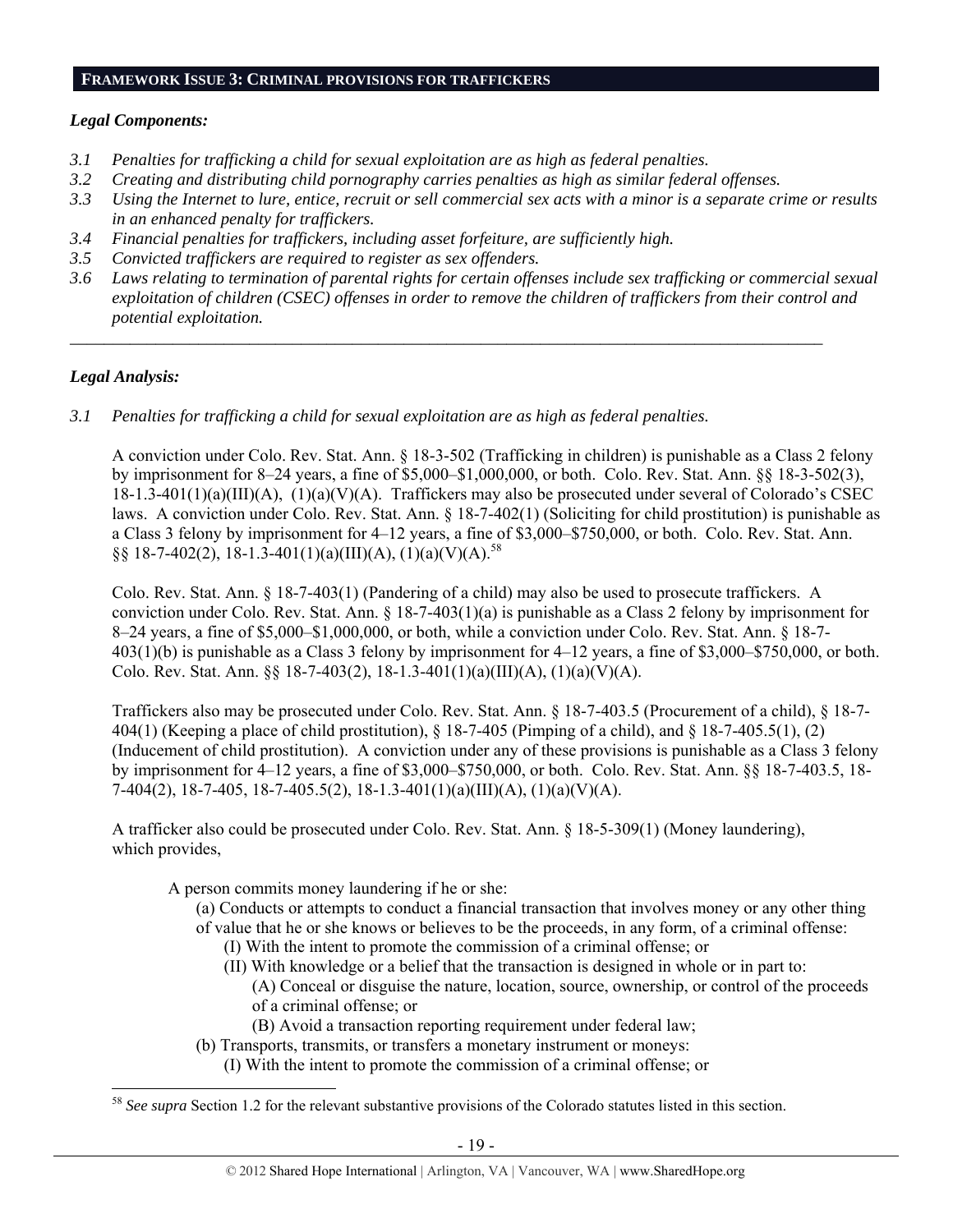(II) With knowledge or a belief that the monetary instrument or moneys represent the proceeds of a criminal offense and that the transportation, transmission, or transfer is designed, in whole or in part, to:

(A) Conceal or disguise the nature, location, source, ownership, or control of the proceeds of a criminal offense; or

(B) Avoid a transaction reporting requirement under federal law; or

(c) Intentionally conducts a financial transaction involving property that is represented to be the proceeds of a criminal offense, or involving property that the person knows or believes to have been used to conduct or facilitate a criminal offense, to:

(I) Promote the commission of a criminal offense;

(II) Conceal or disguise the nature, location, source, ownership, or control of property that the person believes to be the proceeds of a criminal offense; or

(III) Avoid a transaction reporting requirement under federal law.

A conviction under Colo. Rev. Stat. Ann. § 18-5-309(1) is punishable as a Class 3 felony by imprisonment for 4–12 years, a fine of \$3,000–\$750,000, or both. Colo. Rev. Stat. Ann. §§ 18-5-309(2), 18-1.3-401(1)(a)(III)(A),  $(1)(a)(V)(A)$ .

In comparison, if the victim is under the age of 14, a conviction under the Trafficking Victims Protection Act  $(TVPA)^{59}$  for child sex trafficking is punishable by 15 years to life imprisonment and a fine not to exceed \$250,000. 18 U.S.C. §§ 1591(b)(1), 3559(a)(1), 3571(b)(3). If the victim is between the ages of 14–17, a conviction is punishable by 10 years to life imprisonment and a fine not to exceed \$250,000. 18 U.S.C. §§ 1591(b)(2), 3559(a)(1), 3571(b)(3). A conviction is punishable by mandatory life imprisonment, however, if the trafficker has a prior conviction for a federal sex offense $^{60}$  against a minor.

3.1.1 Recommendation: Amend the definition of "sex offense" in Colo. Rev. Stat. Ann. § 18-1.3- 1003(5)(a) to add Colo. Rev. Stat. Ann. § 18-3-502 (Trafficking in children) and all of Colorado's CSEC laws to the list of enumerated offenses, thereby requiring an indeterminate sentence up to life in prison and making defendants convicted under this provision ineligible to receive a fine penalty in lieu of imprisonment.

## *3.2 Creating and distributing child pornography carries penalties as high as similar federal offenses.*

Colo. Rev. Stat. Ann. § 18-6-403(3) (Sexual exploitation of a child) criminalizes the creation and distribution of child pornography. Specifically Colo. Rev. Stat. Ann. § 18-6-403(3) provides,

A person commits sexual exploitation of a child if, for any purpose, he or she knowingly:

(a) Causes, induces, entices, or permits a child to engage in, or be used for, any explicit sexual conduct<sup>61</sup> for the making of any sexually exploitative material;<sup>62</sup> or

(b) Prepares, arranges for, publishes, including but not limited to publishing through digital or electronic means, produces, promotes, makes, sells, finances, offers, exhibits, advertises, deals in, or distributes, including but not limited to distributing through digital or electronic means, any sexually exploitative material; or

. . .

(c) Possesses with the intent to deal in, sell, or distribute, including but not limited to distributing through digital or electronic means, any sexually exploitative material; or

(d) Causes, induces, entices, or permits a child to engage in, or be used for, any explicit sexual conduct for the purpose of producing a performance.

<sup>&</sup>lt;sup>59</sup> See supra note 39.<br>
<sup>60</sup> See supra note 40 for the definition of "federal sex offense."<br>
<sup>61</sup> See supra note 11 for the definition of "explicit sexual conduct."<br>
<sup>62</sup> See supra note 12 for the definition of "sexually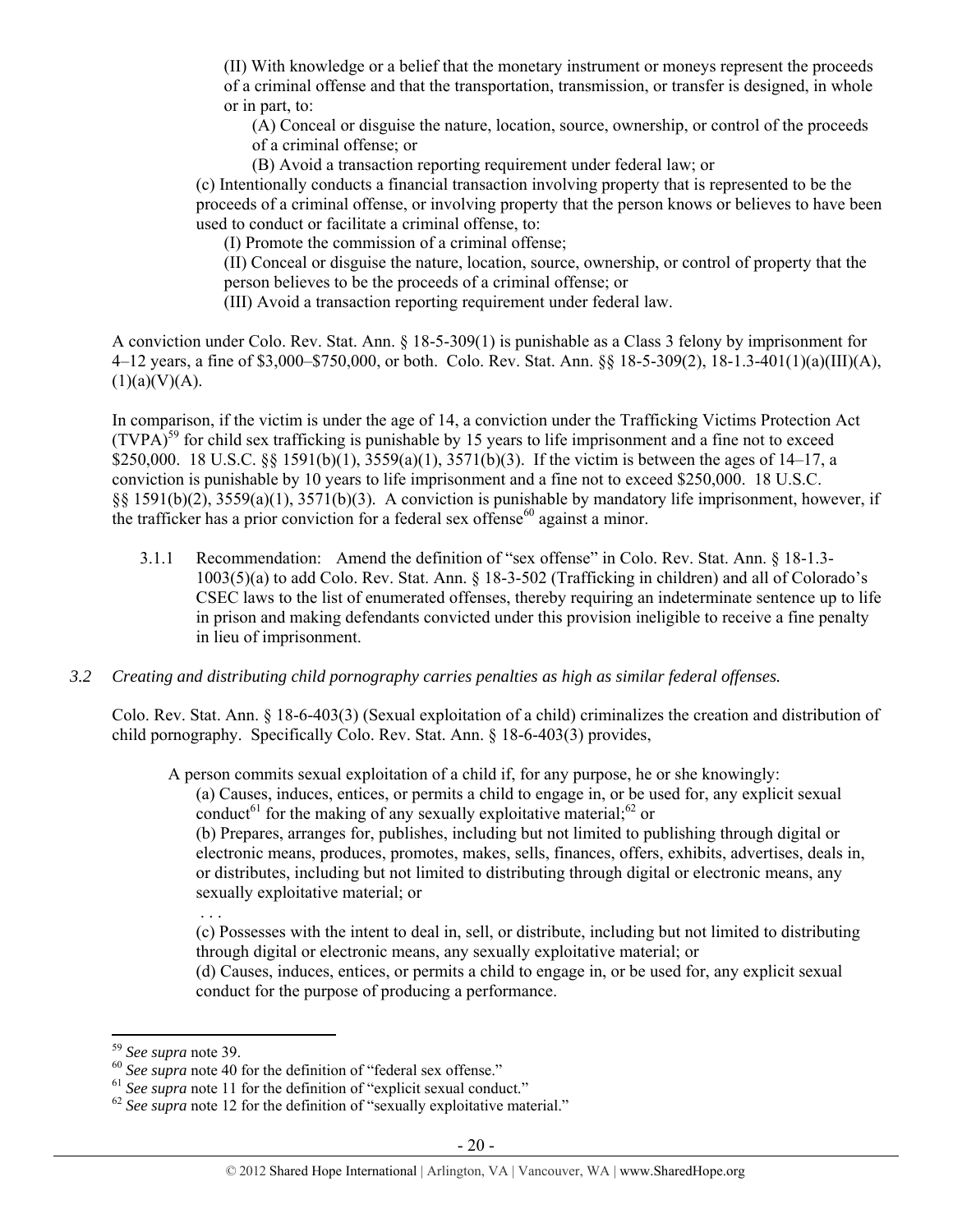A conviction under Colo. Rev. Stat. Ann. § 18-6-403(3)(a), (b), (c), or (d) is punishable as a Class 3 felony by imprisonment for 4–12 years, a fine of \$3,000–\$750,000, or both. Colo. Rev. Stat. Ann. §§ 18-6-403(5)(a), 18-  $1.3-401(1)(a)(III)(A), (1)(a)(V)(A).$ 

In comparison, if the victim is under the age of 14, a conviction under the TVPA for child sex trafficking is punishable by 15 years to life imprisonment and a fine not to exceed \$250,000. 18 U.S.C. §§ 1591(b)(1),  $3559(a)(1)$ ,  $3571(b)(3)$ . If the victim is between the ages of  $14-17$ , a conviction is punishable by 10 years to life imprisonment and a fine not to exceed \$250,000. 18 U.S.C. §§ 1591(b)(2), 3559(a)(1), 3571(b)(3). A conviction is punishable by mandatory life imprisonment, however, if the trafficker has a prior conviction for a federal sex offense<sup>63</sup> against a minor. Additionally, a federal conviction for distribution of child pornography<sup>64</sup> is generally punishable by imprisonment for  $5-20$  years and a fine not to exceed \$250,000.<sup>65</sup> Subsequent convictions, however, are punishable by imprisonment up to 40 years and a fine not to exceed \$250,000.<sup>66</sup>

*3.3 Using the Internet to lure, entice, recruit or sell commercial sex acts with a minor is a separate crime or results in an enhanced penalty for traffickers.* 

Colorado has enacted two laws that relate to using the Internet to lure, entice, recruit, or purchase minors for the purpose of sexual conduct. However, Colo. Rev. Stat. Ann. § 18-3-405.4(1) (Internet sexual exploitation of a child) is not expressly commercial and is unlikely to apply to the conduct of traffickers. Section 18-3-405.4(1) provides,

An actor commits internet sexual exploitation of a child if the actor knowingly importunes, invites, or entices through communication via a computer network or system, telephone network, or data network or by a text message or instant message, a person whom the actor knows or believes to be under fifteen years of age and at least four years younger than the actor, to:

(a) Expose or touch the person's own or another person's intimate parts while communicating with the actor via a computer network or system, telephone network, or data network or by a text message or instant message . . .

. . . .

A conviction under Colo. Rev. Stat. Ann. § 18-3-405.4(1)(a) is punishable as a Class 4 felony by imprisonment for 2–6 years, a fine of \$2,000–\$500,000, or both. Colo. Rev. Stat. Ann. §§ 18-3-405.4(3), 18-1.3-  $401(1)(a)(III)(A)$ ,  $(1)(a)(V)(A)$ . However, as a sex offense under Colo. Rev. Stat. Ann. § 18-1.3-1003(5)(a) (Definitions), the penalty must be enhanced to an indeterminate prison sentence of at least 2 years to life and a possible fine of \$2,000–\$500,000. Colo. Rev. Stat. Ann. §§ 18-1.3-401(1)(a)(V)(C.5), (1)(b)(II.5), 18-1.3-

 $63$  See supra note 40 for the definition of "federal sex offense."

<sup>&</sup>lt;sup>64</sup> 18 U.S.C. §§ 2252(a)(1), (a)(2), (a)(3) (Certain activities relating to material involving the sexual exploitation of minors),  $2252A(a)(2)$ ,  $(a)(3)$  (Certain activities relating to material constituting or containing child pornography), 1466A(a) (Obscene visual representations of the sexual abuse of children).

<sup>&</sup>lt;sup>65</sup> 18 U.S.C. §§ 2252(b) (stating that a conviction under subsection (a)(1), (a)(2), or (a)(3) is punishable by imprisonment for 5–20 years and a fine), 2252A(b)(1) (a conviction is punishable by imprisonment for 5–20 years and a fine), 1466A(a), (b) (stating that a conviction under subsection (a) is "subject to the penalties provided in section 2252A(b)(1)," imprisonment for 5–20 years and a fine, while a conviction under subsection (b) is "subject to the penalties provided in section 2252A(b)(2)," imprisonment up to 10 years, a fine, or both); *see also* 18 U.S.C.  $\S$ § 3559(a)(1) (classifying all of the above listed offenses as felonies), 3571(b)(3) (providing a fine up to \$250,000 for any felony conviction).

<sup>&</sup>lt;sup>66</sup> 18 U.S.C. §§ 2252(b) (stating if a person has a prior conviction under subsection (a)(1), (a)(2), or (a)(3) or a list of other statutes, a conviction is punishable by a fine and imprisonment for  $15-40$  years),  $2252A(b)(1)$  (stating if a person has a prior conviction under subsection (a)(2), (a)(3), or a list of other statutes, a conviction is punishable by a fine and imprisonment for 15–40 years),  $1466A(a)$ , (b) (stating that the penalty scheme for section 2252A(b) applies); *see also* 18 U.S.C. §§ 3559(a)(1) (classifying all of the above listed offenses as felonies), 3571(b)(3) (providing a fine up to \$250,000 for any felony conviction).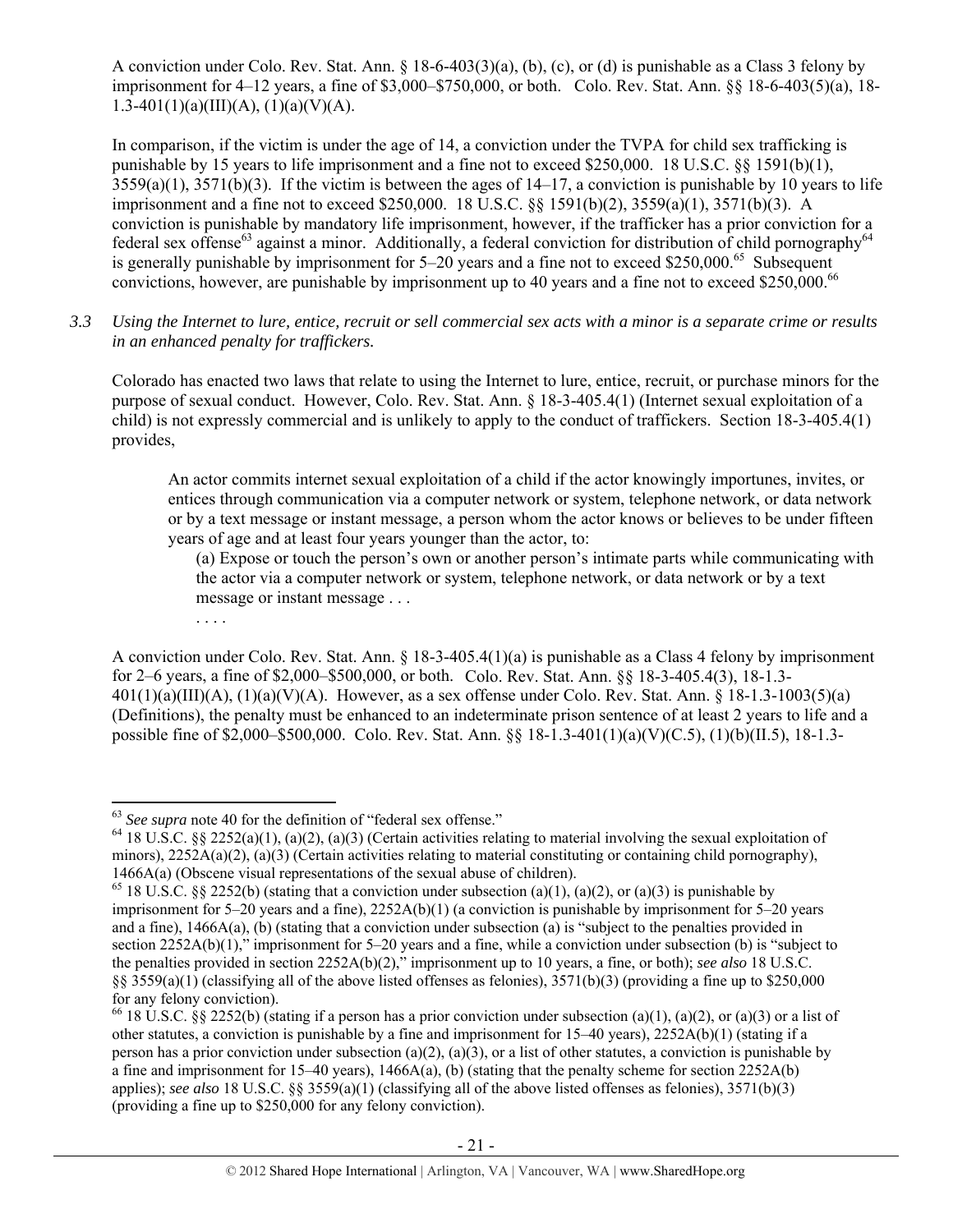$1004(1)(a)$ , 18-1.3-1003(4), (5)(a)(XII).<sup>67</sup>

Colo. Rev. Stat. Ann. § 18-3-306(1) (Internet luring of a child) may apply to traffickers in certain circumstances. Section 18-3-306(1) states,

An actor commits internet luring of a child if the actor knowingly communicates over a computer or computer network, telephone network, or data network or by a text message or instant message to a person who the actor knows or believes to be under fifteen years of age and, in that communication or in any subsequent communication by computer, computer network, telephone network, data network, text message, or instant message, describes explicit sexual conduct<sup>68</sup> as defined in section 18-6-403(2)(e), and, in connection with that description, makes a statement persuading or inviting the person to meet the actor for any purpose, and the actor is more than four years older than the person or than the age the actor believes the person to be.

A conviction under Colo. Rev. Stat. Ann. § 18-3-306(1) is punishable as a Class 5 felony by imprisonment for 1–3 years, a fine of \$1,000–\$100,000, or both, unless the crime was "committed with the intent to meet for the purpose of engaging in sexual exploitation as defined in section 18-6-403 or sexual contact as defined in section 18-3-401," in which case a violation is a Class 4 felony punishable by imprisonment for 2–6 years, a fine of \$2,000–\$500,000, or both. Colo. Rev. Stat. Ann. §§ 18-3-306(3), 18-1.3-401(1)(a)(III)(A), (1)(a)(V)(A). However, as a sex offense under Colo. Rev. Stat. Ann. § 18-1.3-1003(5)(a) (Definitions), the penalty for Class 4 felony internet luring must be enhanced to an indeterminate prison sentence of at least 2 years to life and a possible fine of \$2,000–\$500,000. Colo. Rev. Stat. Ann. §§ 18-1.3-401(1)(a)(V)(C.5), (1)(b)(II.5), 18-1.3-  $1004(1)(a)$ , 18-1.3-1003(4), (5)(a)(XI).<sup>69</sup>

- 3.3.1 Recommendation: Amend Colo. Rev. Stat. Ann. § 18-3-306 (Internet luring of a child) to apply an enhanced penalty when the crime is committed for the purpose of meeting with a minor to violate Colo. Rev. Stat. Ann. § 18-3-502(1) (Trafficking in children) or any other CSEC offense.
- 3.3.2 Recommendation: Amend Colo. Rev. Stat. Ann. § 18-3-405.4 (Internet sexual exploitation of a child) to specifically criminalize use of the Internet to lure, to entice, or to recruit any minor under 18 years of age for purposes of commercial sexual exploitation.

## *3.4 Financial penalties for traffickers, including asset forfeiture, are sufficiently high.*

Traffickers convicted of Colo. Rev. Stat. Ann. § 18-7-402 (Soliciting for child prostitution), § 18-7-403(1)(b) (Pandering of a child), § 18-7-403.5 (Procurement of a child), § 18-7-404(1) (Keeping a place of child prostitution), § 18-7-405.5 (Inducement of child prostitution), § 18-7-405 (Pimping a child), or § 18-5-309 (Money laundering), all Class 3 felonies, may be required to pay fines of \$3,000–\$750,000. Colo. Rev. Stat. Ann. §§ 18-7-402(2), 18-7-403(2), 18-7-403.5, 18-7-404(2), 18-7-405.5(2), 18-7-405, 18-5-309(2), 18-1.3- 401(1)(a)(III)(A). A court must consider ordering traffickers to make restitution to their victims. Pursuant to Colo. Rev. Stat. Ann.  $\delta$  18-1.3-603(1)<sup>70</sup> (Assessment of restitution—corrective orders),

(1) Every order of conviction of a felony [or] misdemeanor . . . shall include consideration of restitution." $71$ 

<sup>&</sup>lt;sup>67</sup> See supra note 10 for sentencing provisions applicable to defendants convicted of a "sex offense," which includes a violation of Colo. Rev. Stat. Ann.  $\S$  18-3-405.4.<br><sup>68</sup> See supra note 11 for the definition of "explicit sexual conduct."

<sup>&</sup>lt;sup>69</sup> See supra note 10 for sentencing provisions applicable to defendants convicted of a "sex offense," which includes a violation of Colo. Rev. Stat. Ann. § 18-3-306, when it is punishable as a Class 4 felony.

<sup>&</sup>lt;sup>70</sup> The text of Colo. Rev. Stat. Ann.  $\tilde{g}$  18-1.3-603 included here and elsewhere in this report includes amendments made by the passage of House Bill 1151, 68th Gen. Assemb. 1st Reg. Sess. (Colo. 2012) (effective Au

 $m<sup>11</sup>$  See infra Section 5.10 for further discussion of restitution available to victims.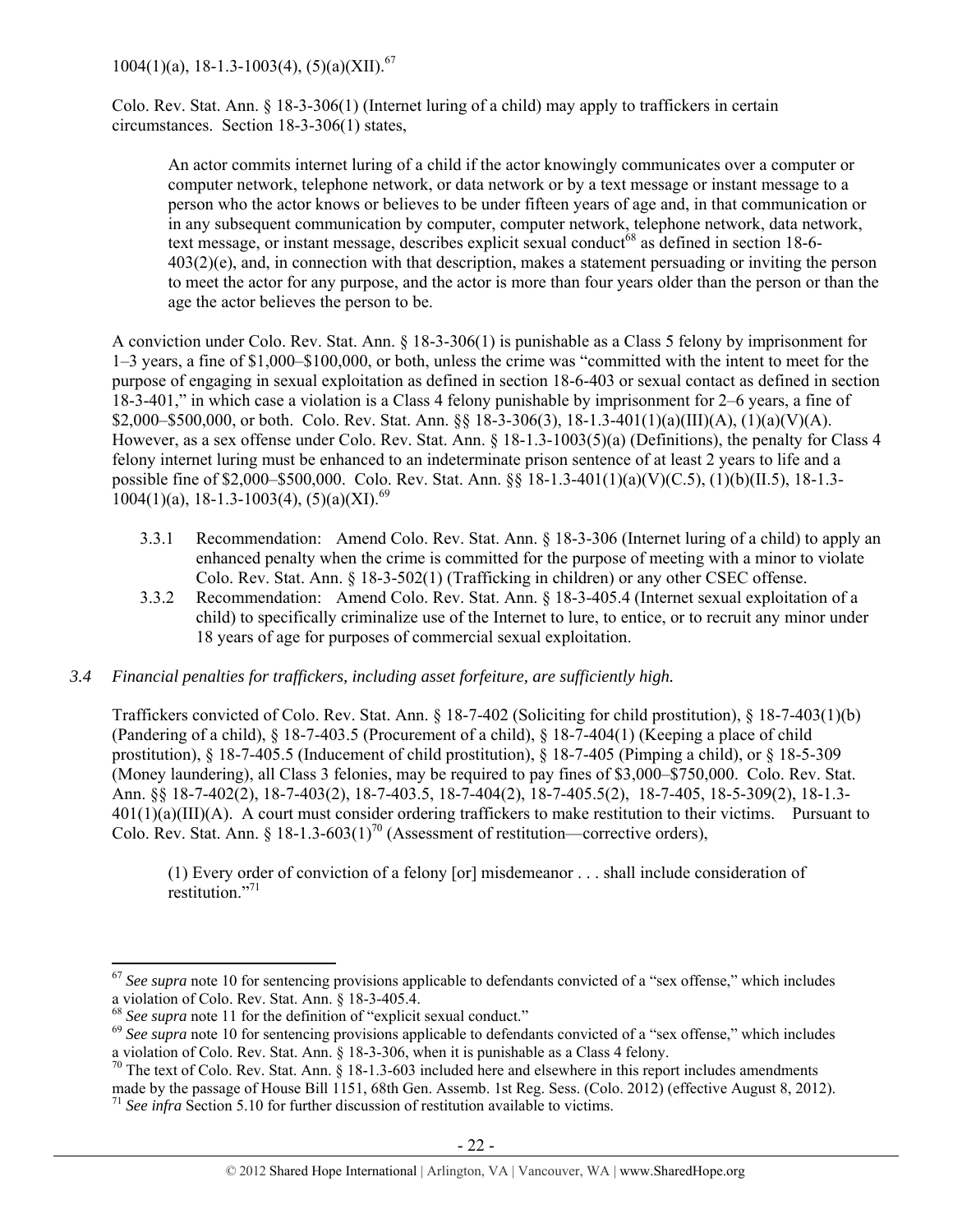(2) The court shall base its order for restitution upon information presented to the court by the prosecuting attorney, who shall compile such information through victim impact statements or other means to determine the amount of restitution and the identities of the victims. . . .

Colo. Rev. Stat. Ann. § 18-1.3-602(4)(e) expressly defines a "victim" as "a person less than eighteen years of age who has been trafficked by an offender, as described in section 18-3-502 [Trafficking in children], or coerced into involuntary servitude, as described in section 18-3-503 [Coercion of involuntary servitude]."<sup>72</sup> Furthermore, Colo. Rev. Stat. Ann. § 16-18.5-107(1) (Collection of restitution by the victim) provides that "[a]ny victim in whose name a restitution order has been entered shall have a right to pursue collection of the amount of restitution owed to such person in such person's own name."

Additionally, under Colo. Rev. Stat. Ann. § 18-3-414(1) (Payment of treatment costs for the victim or victims of a sexual offense against a child) when a victim is under the age of 15, a court may order a person who is convicted of Colo. Rev. Stat. Ann. § 18-3-502(1) (Trafficking in children), § 18-7-402(1)(a) (Soliciting for child prostitution), § 18-6-403(3)(b.5) (Sexual exploitation of a child), § 18-7-403(1)(b) (Pandering of a child), § 18-7-403.5 (Procurement of a child), § 18-7-404(1) (Keeping a place of child prostitution), § 18-7-405 (Pimping of a child), § 18-7-405.5 (Inducement of child prostitution), § 18-3-305 (Enticement of a child), or § 18-6-404 (Procurement of a child for sexual exploitations) to pay for part or all of the victim's treatment.

Mandatory civil asset forfeiture is provided for, pursuant to Colo. Rev. Stat. Ann. § 16-13-303(1)(a)<sup>73</sup> (Class 1 public nuisance), which states,

Every building or part of a building including the ground upon which it is situate and all fixtures and contents thereof, every vehicle, and any real property shall be deemed a class 1 public nuisance when: (a) Used as a public or private place of prostitution or used as a place where the commission of soliciting for prostitution, as defined in section 18-7-202, C.R.S., pandering, as defined in section 18-7-203, C.R.S., keeping a place of prostitution, as defined in section 18-7-204, C.R.S.; pimping, as defined in section 18-7-206, C.R.S.; trafficking in adults, as defined in section 18-3-501, C.R.S.; trafficking in children, as defined in section 18-3-502, C.R.S.; or coercion of involuntary servitude, as defined in section 18-3-503, C.R.S. occurs;

Similarly, asset forfeiture may be available as a financial penalty for domestic minor sex trafficking under Colo. Rev. Stat. Ann. § 16-13-304(1)(b) (Class 2 public nuisance), which defines a Class 2 public nuisance in part as "[a]ny public or private place or premises which encourages . . . solicitation for prostitution."

Seizure of this property is governed by Colo. Rev. Stat. Ann. §16-13-315 which provides,

(1) Any personal property subject to seizure, confiscation, or forfeiture under the provisions of this part 3 may be seized:

(a) Pursuant to any writ, order, or injunction issued under the provisions of this part 3; or

(b) Under the authority of a search warrant; or

. . .

(c) By any peace officer or agent of a seizing agency with probable cause to believe that such property is a public nuisance or otherwise subject to confiscation and forfeiture under this part 3 if the seizure is incident to a lawful search or arrest.

Disposition of forfeited property is governed by Colo. Rev. Stat. Ann. §16-13-311 which provides, in relevant part,

 $^{72}$  The text of Colo. Rev. Stat. Ann. § 18-1.3-602 included here and elsewhere in this report includes amendments made by the passage of House Bill 1151, 68th Gen. Assemb. 1st Reg. Sess. (Colo. 2012) (effective August 8, 2012).<br><sup>73</sup> *See supra* note 50.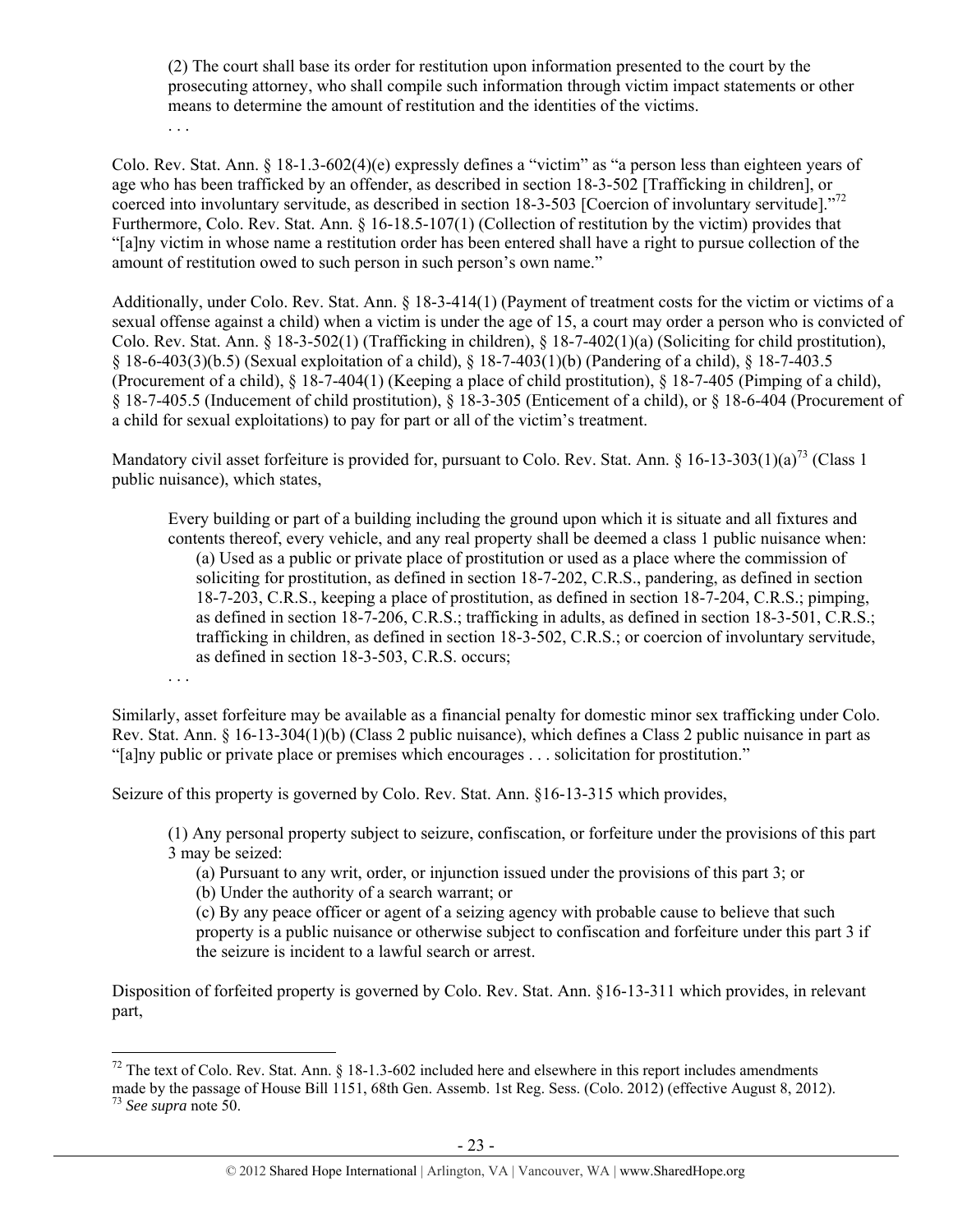(3) . . . Property forfeited under this section or proceeds therefrom shall be distributed or applied in the following order:

(I) To payment of the balances due on any liens . . . the order of their priority;

(II) To compensate an innocent partial owner for the fair market value of his or her interest in the property;

(III) To any person who suffers bodily injury, property damage, or property loss as a result of the conduct constituting a public nuisance that resulted in such forfeiture, if said person petitions the court therefor prior to the hearing dividing the proceeds pursuant to this section and the court finds that such person suffered said damages as a result of the subject acts that resulted in the forfeiture; (IV) To the law enforcement agency in possession of the property for reasonable fees and costs of sale, maintenance, and storage of the property;

(V) To the district attorney for actual and reasonable expenses related to the costs of prosecuting the forfeiture proceeding and title transfer not to exceed ten percent of the value of the property; (VI) One percent of the value of the property to the clerk of the court for administrative costs associated with compliance with this section;

(VII) The balance shall be delivered, upon order of the court, as follows:

(A) Fifty percent to the general fund of the governmental body or bodies with budgetary authority over the seizing agency for public safety purposes or, if the seizing agency was a multijurisdictional task force, fifty percent to be distributed in accordance with the appropriate intergovernmental agreement; and

(B) The remaining amount to the managed service organization contracting with the unit within the department of human services that administers behavioral health programs and services, including those related to mental health and substance abuse, serving the judicial district where the forfeiture proceeding was prosecuted to fund detoxification and substance abuse treatment. Moneys appropriated to the managed service organization shall be in addition to, and shall not be used to supplant, other funding appropriated to such unit.

## *3.5 Convicted traffickers are required to register as sex offenders.*

Traffickers convicted under Colo. Rev. Stat. Ann. § 18-3-502 (Trafficking in children) or any of the Colorado CSEC laws applicable to traffickers will be required to register as sex offenders. Under Colo. Rev. Stat. Ann.  $§ 16-22-103(1)(a),$ 

Effective July 1, 1998, the following persons shall be required to register pursuant to the provisions of section 16-22-108 and shall be subject to the requirements and other provisions specified in this article: (a) Any person who was convicted on or after July 1, 1991, in the state of Colorado, of an unlawful sexual offense, as defined in section  $18-3-411$   $(1)$ ,  $^{74}$  C.R.S., enticement of a child, as described in section 18-3-305, C.R.S., or internet luring of a child, as described in section 18-3-306, C.R.S.

The definition of "unlawful sexual offense" in Colo. Rev. Stat. Ann. § 18-3-411 includes Colo. Rev. Stat. Ann.  $§$  18-3-502 (Trafficking in children) and all of the CSEC laws applicable to traffickers.<sup>75</sup>

*3.6 Laws relating to termination of parental rights for certain offenses include sex trafficking or commercial sexual exploitation of children (CSEC) offenses in order to remove the children of traffickers from their control and potential exploitation.* 

Colorado's laws relating to the termination of parental rights do not expressly include a violation of Colo. Rev. Stat. Ann. § 18-3-502 (Trafficking in children) or any of Colorado's CSEC laws as grounds for terminating parental rights. Instead, Colo. Rev. Stat. Ann. § 19-3-604 (Criteria for termination) provides,

 $74$  See supra note 3 for the definition of "unlawful sexual offense."

<sup>&</sup>lt;sup>75</sup> See supra Section 3.1 for the CSEC offenses applicable to traffickers.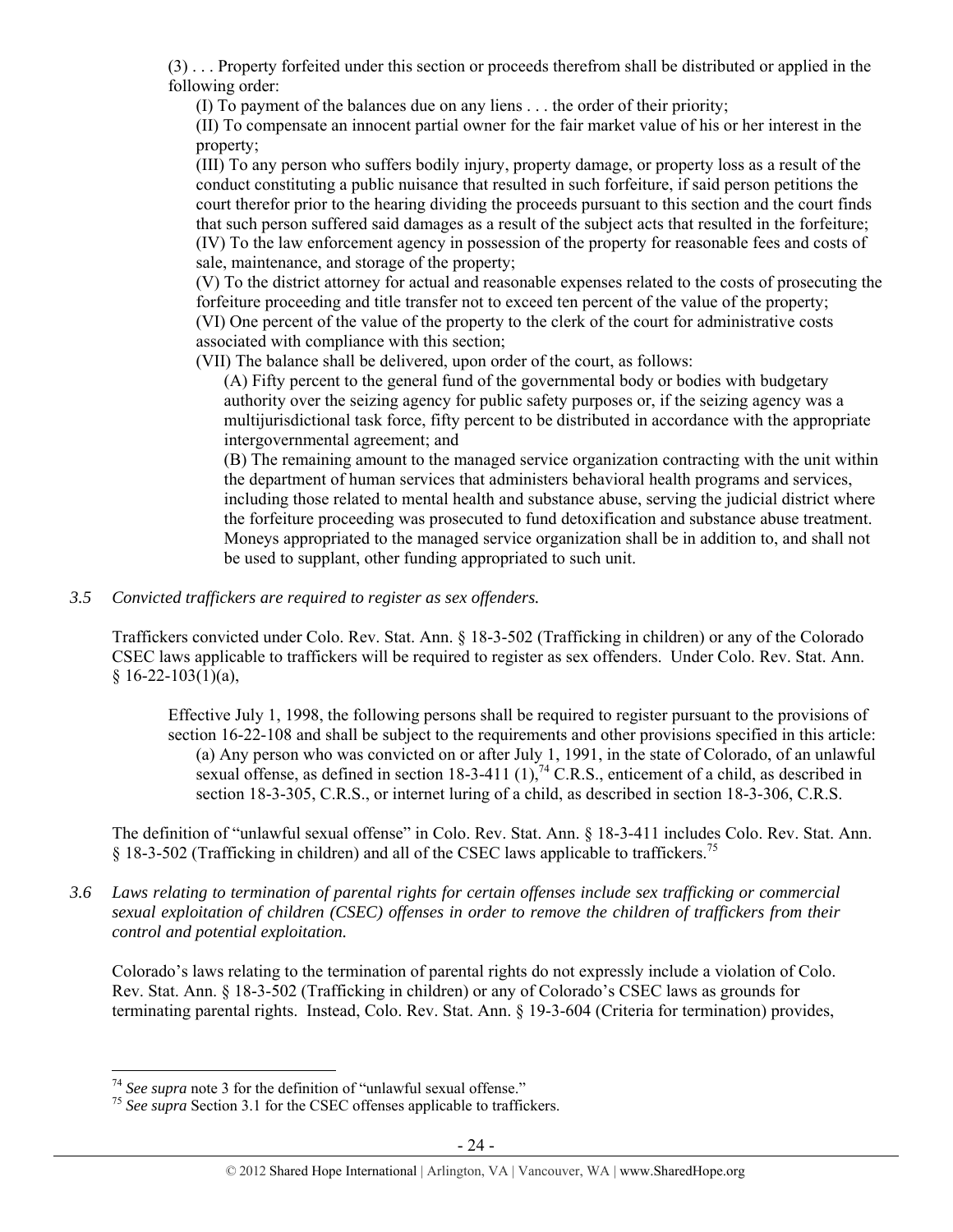(1) The court may order a termination of the parent-child legal relationship upon the finding by clear and convincing evidence of any one of the following:

. . . (b) That the child is adjudicated dependent or neglected and the court finds that no appropriate treatment plan can be devised to address the unfitness of the parent or parents. In making such a determination, the court shall find one of the following as the basis for unfitness:

. . . (II) A single incident resulting in serious bodily injury or disfigurement of the child; (III) Long-term confinement of the parent of such duration that the parent is not eligible for parole for at least six years after the date the child was adjudicated dependent or neglected or, in a county designated pursuant to section 19-1-123, if the child is under six years of age at the time a petition is filed in accordance with section 19-3-501 (2), the long-term confinement of the parent of such duration that the parent is not eligible for parole for at least thirty-six months after the date the child was adjudicated dependent or neglected and the court has found by clear and convincing evidence that no appropriate treatment plan can be devised to address the unfitness of the parent or parents;

(V) An identifiable pattern of habitual abuse to which the child or another child has been subjected and, as a result of which, a court has adjudicated another child as neglected or dependent based upon allegations of sexual or physical abuse, or a court of competent jurisdiction has determined that such abuse has caused the death of another child; (VI) An identifiable pattern of sexual abuse of the child; or

(VII) The torture of or extreme cruelty to the child, a sibling of the child, or another child of either parent;

. . . . (2) In determining unfitness, conduct, or condition for purposes of paragraph (c) of subsection (1) of this section, the court shall find that continuation of the legal relationship between parent and child is likely to result in grave risk of death or serious bodily injury to the child or that the conduct or condition of the parent or parents renders the parent or parents unable or unwilling to give the child reasonable parental care to include, at a minimum, nurturing and safe parenting sufficiently adequate to meet the child's physical, emotional, and mental health needs and conditions. In making such determinations, the court shall consider, but not be limited to, the following:

(b) Conduct towards the child of a physically or sexually abusive nature;

. . . . . . . .

. . .

. . .

3.6.1 Recommendation: Amend Colo. Rev. Stat. Ann. § 19-3-604(1) (Criteria for termination) to include a violation of Colo. Rev. Stat. Ann. § 18-3-502 (Trafficking in children), or any of Colorado's CSEC laws, as grounds for terminating parental rights.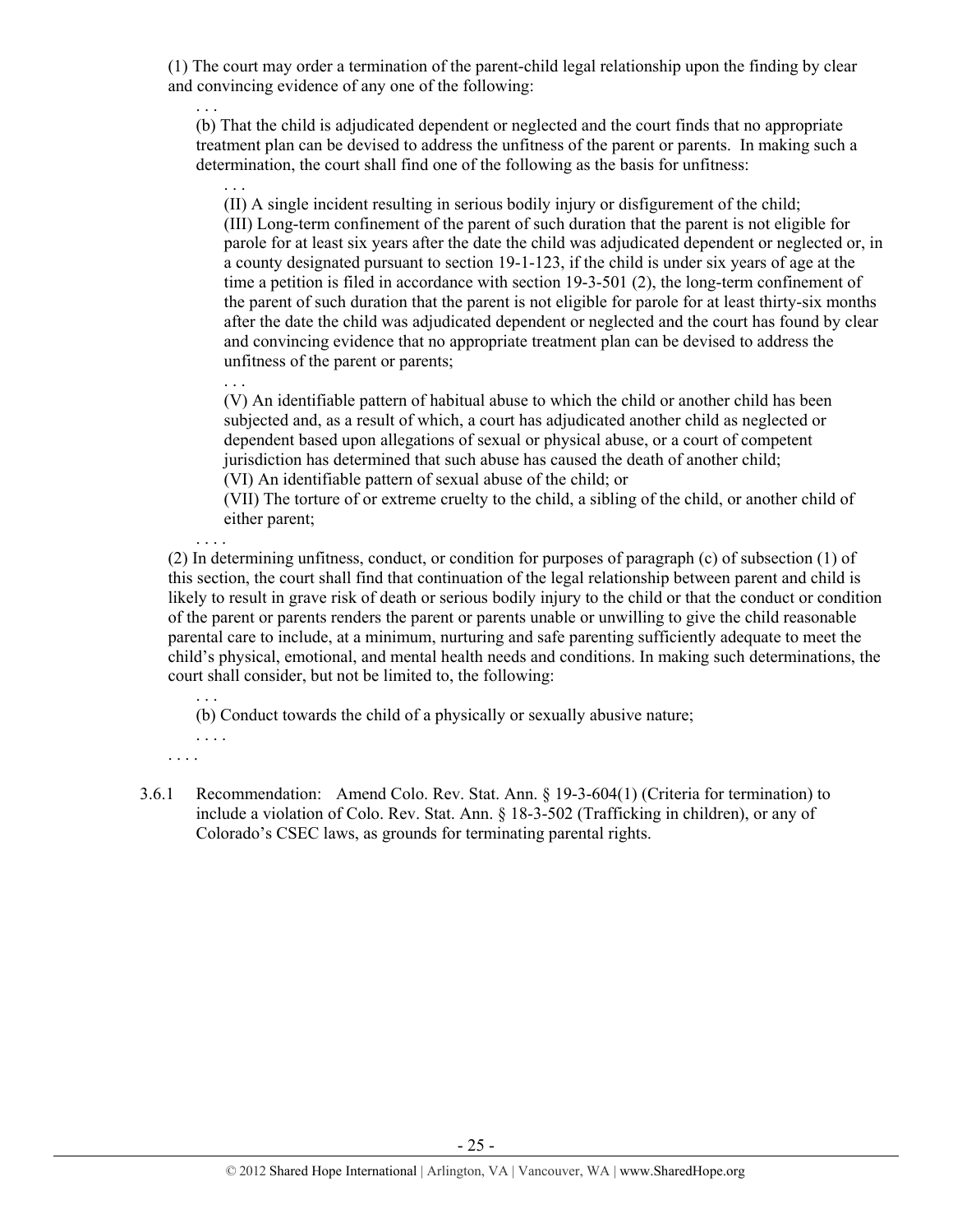## *Legal Components:*

- *4.1 The acts of assisting, enabling, or financially benefitting from child sex trafficking are included as criminal offenses in the state sex trafficking statute.*
- *4.2 Financial penalties, including asset forfeiture laws, are in place for those who benefit financially from or aid and assist in committing domestic minor sex trafficking.*
- *4.3 Promoting and selling child sex tourism is illegal.*
- *4.4 Promoting and selling child pornography is illegal.*

## *Legal Analysis:*

*4.1 The acts of assisting, enabling, or financially benefitting from child sex trafficking are included as criminal offenses in the state sex trafficking statute.* 

*\_\_\_\_\_\_\_\_\_\_\_\_\_\_\_\_\_\_\_\_\_\_\_\_\_\_\_\_\_\_\_\_\_\_\_\_\_\_\_\_\_\_\_\_\_\_\_\_\_\_\_\_\_\_\_\_\_\_\_\_\_\_\_\_\_\_\_\_\_\_\_\_\_\_\_\_\_\_\_\_\_\_\_\_\_\_\_\_* 

Colo. Rev. Stat. Ann. § 18-3-502 (Trafficking in children) does not apply to facilitators who have assisted or financially benefitted from domestic minor sex trafficking; however, Colo. Rev. Stat. Ann. § 18-7-403.5 (Procurement of a child) and § 18-7-404(1) (Keeping a place of child prostitution), both Class 3 felonies, may be used to prosecute facilitators. Colo. Rev. Stat. Ann. §§ 18-7-403.5, 18-7-404(2). A facilitator who "[d]irects another to a place knowing such direction is for the purpose of prostitution of a child or by a child," could face prosecution under Colo. Rev. Stat. Ann. § 18-7-402(1)(c) (Soliciting for child prostitution), also a Class 3 felony. Colo. Rev. Stat. Ann. § 18-7-402(2). A Class 3 felony is punishable by imprisonment for 4–12 years, a fine of \$3,000–\$750,000, or both. Colo. Rev. Stat. Ann. § 18-1.3-401(1)(a)(III)(A), (1)(a)(V)(A).

A facilitator also could be prosecuted under Colo. Rev. Stat. Ann. § 18-5-309(1) (Money laundering).<sup>76</sup> A conviction under Colo. Rev. Stat. Ann. § 18-5-309(1) is punishable as a Class 3 felony by imprisonment for 4–12 years, a fine of \$3,000–\$750,000, or both. Colo. Rev. Stat. Ann. §§ 18-5-309(2), 18-1.3-  $401(1)(a)(III)(A), (1)(a)(V)(A).$ 

- 4.1.1 Recommendation: Amend Colo. Rev. Stat. Ann. § 18-3-502 (Trafficking in children) to include those who knowingly assist, enable, or financially benefit from domestic minor sex trafficking.
- *4.2 Financial penalties, including asset forfeiture laws, are in place for those who benefit financially from or aid and assist in committing domestic minor sex trafficking.*

Facilitators convicted of Colo. Rev. Stat. Ann. § 18-7-402 (Soliciting for child prostitution), § 18-7-403.5 (Procurement of a child), § 18-7-404(1) (Keeping a place of child prostitution), or § 18-5-309(1) (Money laundering), all Class 3 felonies, may be required to pay fines of \$3,000–\$750,000. Colo. Rev. Stat. Ann. §§ 18-7-402(2), 18-7-403.5, 18-7-404(2), 18-5-309(2), 18-1.3-401(1)(a)(III)(A). A facilitator convicted of violating Colo. Rev. Stat. Ann. § 18-17-104 (Prohibited activities), a Class 2 felony, may be required to pay a fine of \$5,000–\$1,000,000 and an additional fine of up to \$25,000 or, where the facilitator "derived pecuniary value, or . . . caused personal injury or property damage or other loss" the greater of 3 times "the gross value gained" or "the gross loss caused." Colo. Rev. Stat. Ann. §§ 18-17-105(1), (2), 18-1.3-401(1)(a)(III)(A).

Where a facilitator is convicted, the court must consider ordering restitution for the victims. Colo. Rev. Stat. Ann. § 18-1.3-603(1) (Assessment of restitution—corrective orders) requires the court in any conviction for a felony or misdemeanor to consider ordering restitution. Furthermore, Colo. Rev. Stat. Ann. § 16-18.5-107(1) (Collection of restitution by the victim) provides that "[a]ny victim in whose name a restitution order has been

<sup>76</sup> *See supra* Section 3.1 for the definition of "money laundering."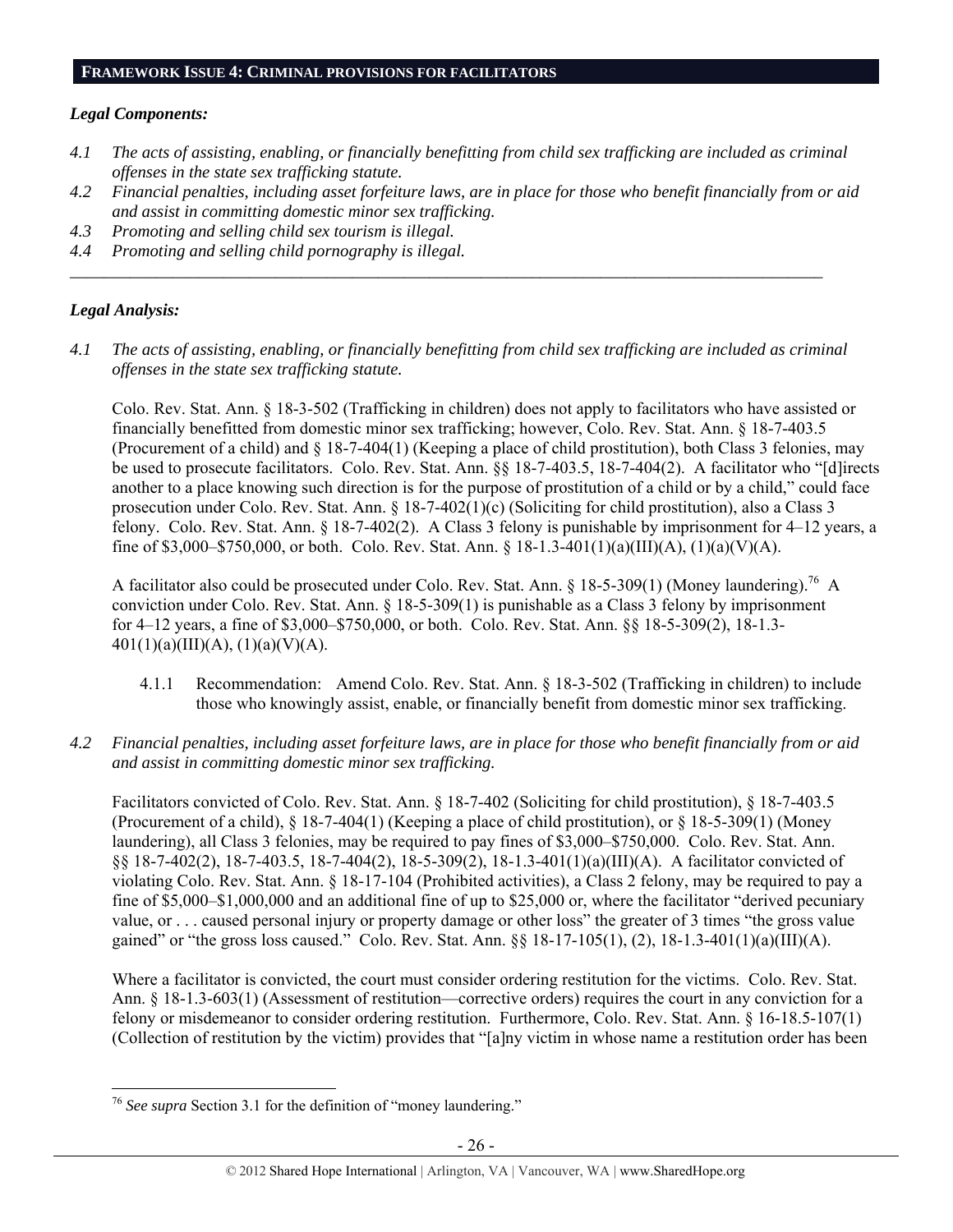entered shall have a right to pursue collection of the amount of restitution owed to such person in such person's own name."

Additionally, under Colo. Rev. Stat. Ann. § 18-3-414(1) (Payment of treatment costs for the victim or victims of a sexual offense against a child),<sup>77</sup> when a defendant is convicted of an unlawful sexual offense and the victim is under the age of 15, a court may order the defendant to pay all or part of the victim's treatment.

Facilitators who permit their property to be used for minor sex trafficking shall face mandatory, civil asset forfeiture under Colo. Rev. Stat. Ann. § 16-13-303(1)(a)<sup>78</sup> (Class 1 public nuisance), which provides,

Every building or part of a building including the ground upon which it is situate and all fixtures and contents thereof, every vehicle, and any real property shall be deemed a class 1 public nuisance when: (a) Used as a public or private place of prostitution or used as a place where the commission of soliciting for prostitution, as defined in section 18-7-202, C.R.S., pandering, as defined in section 18-7-203, C.R.S., keeping a place of prostitution, as defined in section 18-7-204, C.R.S.; pimping, as defined in section 18-7-206, C.R.S.; trafficking in adults, as defined in section 18-3-501, C.R.S.; trafficking in children, as defined in section 18-3-502, C.R.S.; or coercion of involuntary servitude, as defined in section 18-3-503, C.R.S. occurs;

. . .

Similarly, asset forfeiture may be available as a financial penalty for facilitators of domestic minor sex trafficking under Colo. Rev. Stat. Ann. § 16-13-304(1)(b), which defines a Class 2 public nuisance in part as "[a]ny public or private place or premises which encourages . . . solicitation for prostitution."

Seizure of this property is governed by Colo. Rev. Stat. Ann. §16-13-315 which provides,

(1) Any personal property subject to seizure, confiscation, or forfeiture under the provisions of this part 3 may be seized:

(a) Pursuant to any writ, order, or injunction issued under the provisions of this part 3; or

(b) Under the authority of a search warrant; or

(c) By any peace officer or agent of a seizing agency with probable cause to believe that such property is a public nuisance or otherwise subject to confiscation and forfeiture under this part 3 if the seizure is incident to a lawful search or arrest.

Disposition of forfeited property is governed by Colo. Rev. Stat. Ann. §16-13-311 which provides, in relevant part,

(3) . . . Property forfeited under this section or proceeds therefrom shall be distributed or applied in the following order:

(I) To payment of the balances due on any liens . . . the order of their priority;

(II) To compensate an innocent partial owner for the fair market value of his or her interest in the property;

(III) To any person who suffers bodily injury, property damage, or property loss as a result of the conduct constituting a public nuisance that resulted in such forfeiture, if said person petitions the court therefor prior to the hearing dividing the proceeds pursuant to this section and the court finds that such person suffered said damages as a result of the subject acts that resulted in the forfeiture; (IV) To the law enforcement agency in possession of the property for reasonable fees and costs of sale, maintenance, and storage of the property;

(V) To the district attorney for actual and reasonable expenses related to the costs of prosecuting the forfeiture proceeding and title transfer not to exceed ten percent of the value of the property;

<sup>77</sup> *See supra* Section 2.8 for the provisions of Colo. Rev. Stat. Ann. § 18-3-414(1). 78 *See supra* note 50.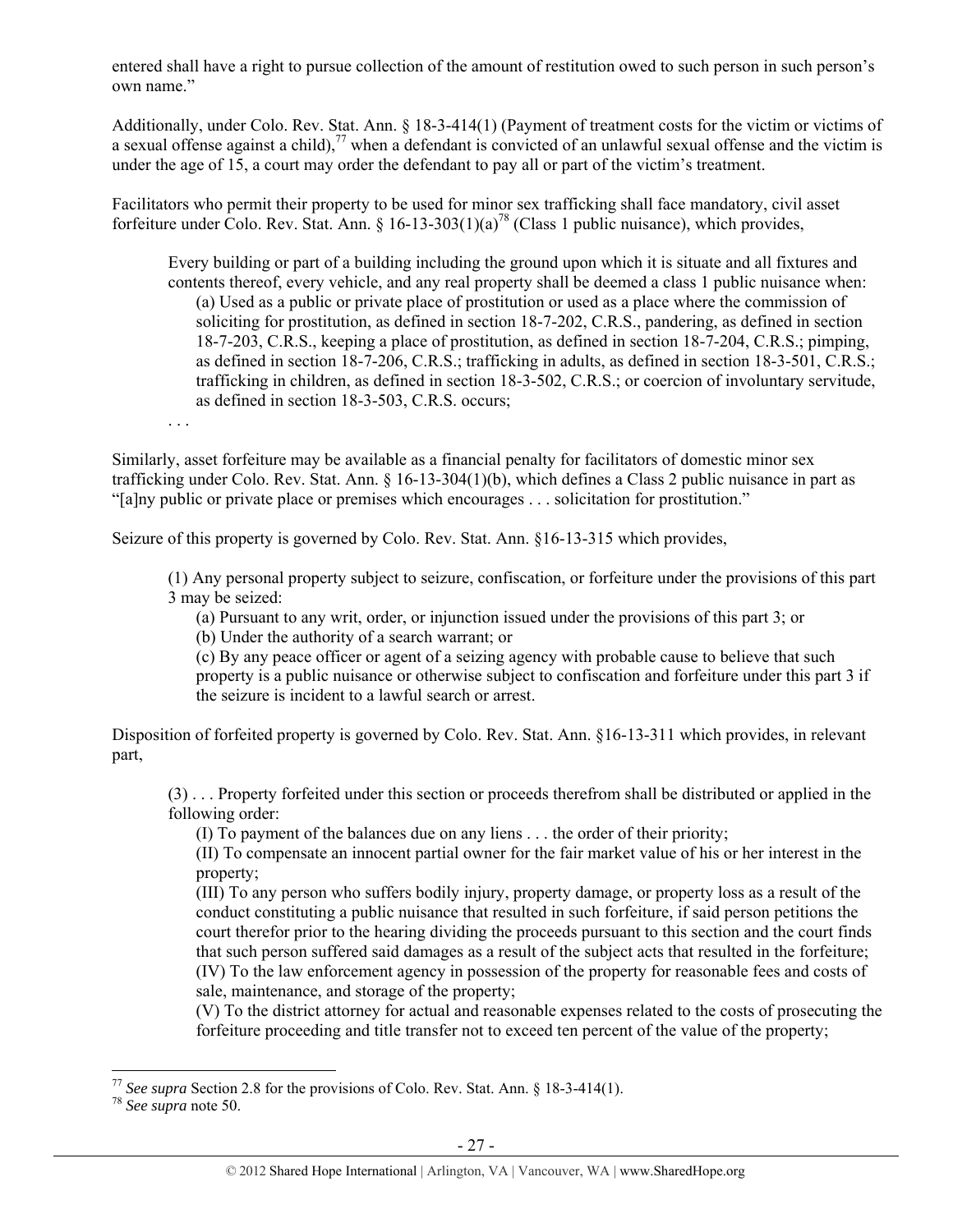(VI) One percent of the value of the property to the clerk of the court for administrative costs associated with compliance with this section;

(VII) The balance shall be delivered, upon order of the court, as follows:

(A) Fifty percent to the general fund of the governmental body or bodies with budgetary authority over the seizing agency for public safety purposes or, if the seizing agency was a multijurisdictional task force, fifty percent to be distributed in accordance with the appropriate intergovernmental agreement; and

(B) The remaining amount to the managed service organization contracting with the unit within the department of human services that administers behavioral health programs and services, including those related to mental health and substance abuse, serving the judicial district where the forfeiture proceeding was prosecuted to fund detoxification and substance abuse treatment. Moneys appropriated to the managed service organization shall be in addition to, and shall not be used to supplant, other funding appropriated to such unit.

*4.3 Promoting and selling child sex tourism is illegal.* 

There is no provision in the Colorado statutes prohibiting child sex tourism.

- 4.3.1 Recommendation: Enact a law that prohibits selling or offering to sell travel services that include or facilitate travel for the purpose of engaging in commercial sexual exploitation of a minor or prostitution of a minor, if the travel is sold or occurs in Colorado.
- *4.4 Promoting and selling child pornography is illegal.*

Colo. Rev. Stat. Ann. § 18-6-403(3)(b), (c) (Sexual exploitation of a child) criminalizes the promotion and sale of child pornography. Specifically Colo. Rev. Stat. Ann. § 18-6-403(3) provides,

A person commits sexual exploitation of a child if, for any purpose, he or she knowingly:

. . . (b) Prepares, arranges for, publishes, including but not limited to publishing through digital or electronic means, produces, promotes, makes, sells, finances, offers, exhibits, advertises, deals in, or distributes, including but not limited to distributing through digital or electronic means, any sexually exploitative material;<sup>79</sup> or

 . . . (c) Possesses with the intent to deal in, sell, or distribute, including but not limited to distributing through digital or electronic means, any sexually exploitative material; . . . .

A conviction under Colo. Rev. Stat. Ann. § 18-6-403(3)(b), (c) is punishable as a Class 3 felony by imprisonment for 4–12 years, a fine of \$3,000–\$750,000, or both.<sup>80</sup> Colo. Rev. Stat. Ann. §§ 18-6-403(5)(a),  $18-1.3-401(1)(a)(III)(A), (1)(a)(V)(A).$ 

Colo. Rev. Stat. Ann. § 18-6-404 (Procurement of a child for sexual exploitation) also may apply to facilitators, including those who transport a child for the purpose of sexual exploitation of a child. Colo. Rev. Stat. Ann. § 18-6-404 criminalizes when a person "intentionally gives, transports, provides, or makes available, or who offers to give, transport, provide, or make available, to another person a child for the purpose of sexual exploitation of a child." A conviction under Colo. Rev. Stat. Ann. § 18-6-404 is punishable as a Class 3 felony by imprisonment for 4–12 years, a fine of \$3,000–\$750,000, or both. Colo. Rev. Stat. Ann. §§ 18-6-404, 18-  $1.3-401(1)(a)(III)(A), (1)(a)(V)(A).$ 

 $79$  See supra note 12 for the definition of "sexually exploitative material."

<sup>&</sup>lt;sup>80</sup> If the defendant "caused bodily injury to the victim or . . . used threat, intimidation, or force against the victim," enhanced penalties apply under Colo. Rev. Stat. Ann. § 18-1.3-406 (Mandatory sentences for violent crimes). Colo. Rev. Stat. Ann. § 18-1.3-406(2)(b)(I). *See supra* note 6 for the provisions of Colo. Rev. Stat. Ann. § 18-1.3-406.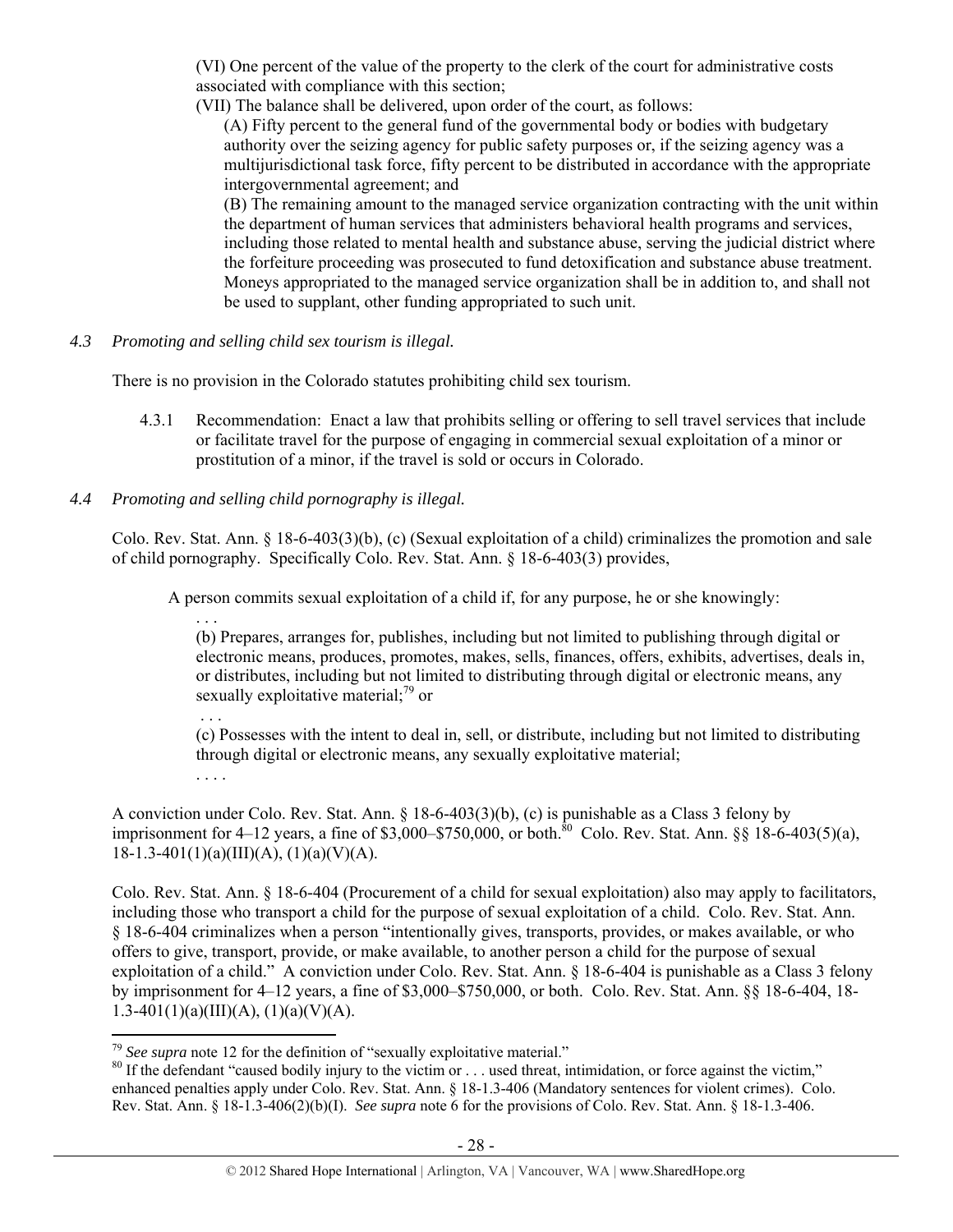## © 2012 Shared Hope International | Arlington, VA | Vancouver, WA | www.SharedHope.org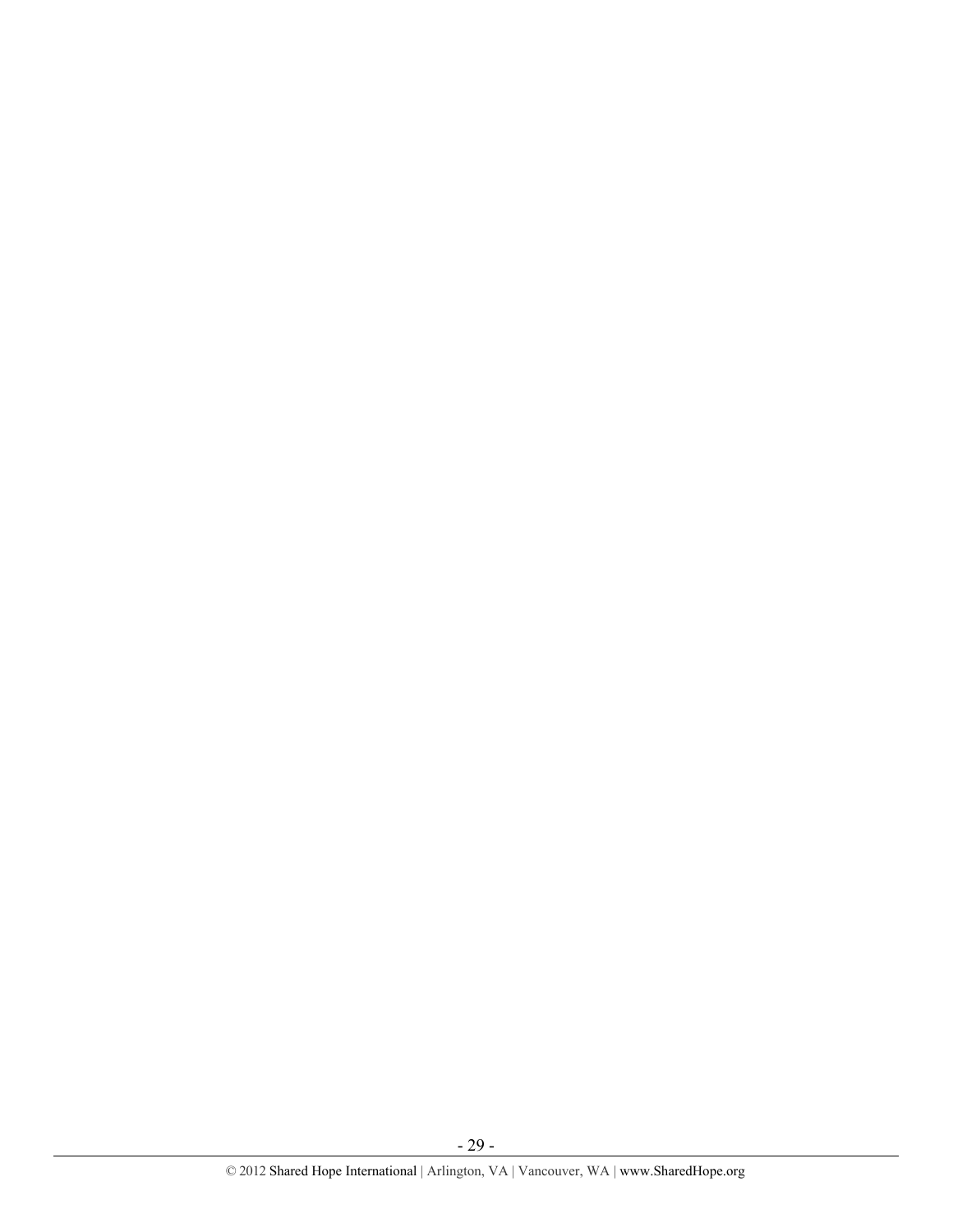## **FRAMEWORK ISSUE 5: PROTECTIVE PROVISIONS FOR THE CHILD VICTIMS**

## *Legal Components:*

- *5.1 Statutorily-mandated victim services define "victim" to specifically include victims of domestic minor sex trafficking or commercial sexual exploitation of children (CSEC) to ensure prompt identification and access to victims' rights and services.*
- *5.2 The state sex trafficking statute expressly prohibits a defendant from raising consent of the minor to the commercial sex acts as a defense.*
- *5.3 Prostitution laws apply only to adults, making minors under 18 specifically immune from this offense.*
- *5.4 Child victims of sex trafficking or commercial sexual exploitation are provided with a child protection response, including specialized shelter and services, and are not detained in juvenile detention facilities.*
- *5.5 Commercial sexual exploitation is identified as a type of abuse and neglect within child protection statutes.*
- *5.6 The definition of "caregiver" (or similar term) in the child welfare statutes is broad enough to include a trafficker who has custody or control of a child in order to bring a trafficked child into protection of child protective services.*
- *5.7 Crime victims' compensation is specifically available to a child victim of sex trafficking or commercial sexual exploitation of children (CSEC) without regard to ineligibility factors.*
- *5.8 Victim-friendly procedures and protections are provided in the trial process for minors under 18.*
- *5.9 Expungement or sealing of juvenile delinquency records resulting from arrests or adjudications for prostitution-related offenses committed as a result of, or in the course of, the commercial sexual exploitation of a minor is available within a reasonable time after turning 18.*
- *5.10 Victim restitution and civil remedies for victims of domestic minor sex trafficking or commercial sexual exploitation of children (CSEC) are authorized by law.*

*\_\_\_\_\_\_\_\_\_\_\_\_\_\_\_\_\_\_\_\_\_\_\_\_\_\_\_\_\_\_\_\_\_\_\_\_\_\_\_\_\_\_\_\_\_\_\_\_\_\_\_\_\_\_\_\_\_\_\_\_\_\_\_\_\_\_\_\_\_\_\_\_\_\_\_\_\_\_\_\_\_\_\_\_\_\_\_\_* 

*5.11 Statutes of limitations for civil and criminal actions for child sex trafficking or commercial sexual exploitation of children (CSEC) offenses are eliminated or lengthened sufficiently to allow prosecutors and victims a realistic opportunity to pursue criminal action and legal remedies.* 

## *Legal Analysis:*

*5.1 Statutorily-mandated victim services define "victim" to specifically include victims of domestic minor sex trafficking or commercial sexual exploitation of children (CSEC) to ensure prompt identification and access to victims' rights and services.* 

For purposes of Colorado's laws relating to restitution, Colo. Rev. Stat. Ann. § 18-1.3-602(4)(e) (Definitions) states, "Notwithstanding any other provision of this section, 'victim' includes a person less than eighteen years of age who has been trafficked by an offender, as described in section 18-3-502 [Trafficking in children], or coerced into involuntary servitude, as described in section 18-3-503 [Coercion of involuntary servitude]."

Under the Crime Victim Compensation Act, Colo. Rev. Stat. Ann. § 24-4.1-102(10) (Definitions),

(a) "Victim" means any of the following persons who suffer property damage, economic loss, injury, or death as a result of a compensable crime $81$  perpetrated or attempted in whole or in part in this state: (I) Any person against whom a compensable crime is perpetrated or attempted. Such person shall be referred to as a "primary victim". . . . .

<sup>&</sup>lt;sup>81</sup> Colo. Rev. Stat. Ann. § 24-4.1-102(4)(a)(I) defines "compensable crime" in part as "[a]n intentional, knowing, reckless, or criminally negligent act of a person . . . that results in residential property damage to or bodily injury or death of another person or results in loss of or damage to eyeglasses, dentures, hearing aids, or other prosthetic or medically necessary devices and which, if committed by a person of full legal capacity, is punishable as a crime in this state."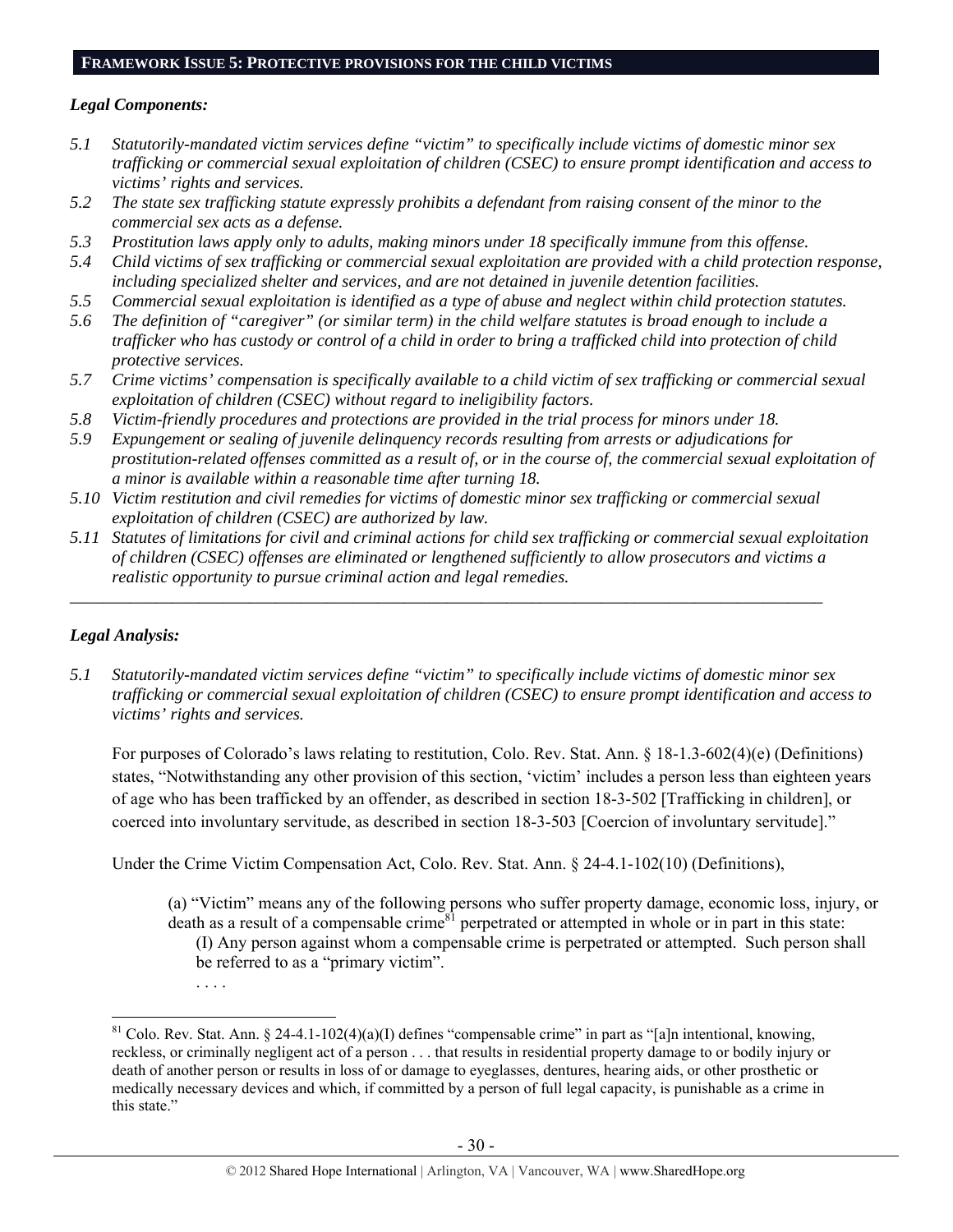(b) "Victim" also means a person who suffers injury or death, the proximate cause of which is a compensable crime perpetrated or attempted in the person's presence against a primary victim. (c) "Victim" also means a person who is a resident of this state and who is a victim of a crime that occurred outside of this state, where the crime would be a compensable crime had it occurred in this state and where the state or country in which the crime occurred does not have a crime victim compensation program for which the person would be eligible.

Lastly, as used within Colo. Rev. Stat. Ann. § 18-3-405 (Sexual assault on a child) and § 18-3-405.4 (Internet sexual exploitation of a child), Colo. Rev. Stat. Ann. § 18-3-401(7) (Definitions) defines a "victim" as "the person alleging to have been subjected to a criminal sexual assault."

- 5.1.1 Recommendation: Amend Colo. Rev. Stat. Ann. § 24-4.1-102(10) (Definitions) to expressly include commercially sexually exploited children as victims.
- *5.2 The state sex trafficking statute expressly prohibits a defendant from raising consent of the minor to the commercial sex acts as a defense.*

. . . .

Neither Colo. Rev. Stat. Ann. § 18-3-502 (Trafficking in children) nor any of Colorado's CSEC laws expressly prohibits a defendant from using a minor's consent to a commercial sex act as a defense to the crime. However, Colo. Rev. Stat. Ann. § 18-1-505 (Consent) explains,

(1) The consent of the victim to conduct charged to constitute an offense or to the result thereof is not a defense unless the consent negatives an element of the offense or precludes the infliction of the harm or evil sought to be prevented by the law defining the offense.

(2) When conduct is charged to constitute an offense because it causes or threatens bodily injury, consent to that conduct or to the infliction of that injury is a defense only if the bodily injury consented to or threatened by the conduct consented to is not serious, or the conduct and the injury are reasonably foreseeable hazards of joint participation in a lawful athletic contest or competitive sport, or the consent establishes a justification under sections 18-1-701 [Execution of public duty] to 18-1-707 [Use of physical force in making an arrest or in preventing an escape].

(3) Unless otherwise provided by this code or by the law defining the offense, assent does not constitute consent if:

(a) It is given by a person who is legally incompetent to authorize the conduct charged to constitute the offense; or

(b) It is given by a person who, by reason of immaturity, mental disease or mental defect, or intoxication, is manifestly unable and is known or reasonably should be known by the defendant to be unable to make a reasonable judgment as to the nature or harmfulness of the conduct charged to constitute the offense; or

(c) It is given by a person whose consent is sought to be prevented by the law defining the offense; or

- (d) It is induced by force, duress, or deception.
- (4) Any defense authorized by this section is an affirmative defense.
- 5.2.1 Recommendation: Amend Colo. Rev. Stat. Ann. § 18-1-505 (Consent) to expressly prohibit a defendant from using a minor's consent to a commercial sex act as a defense to Colo. Rev. Stat. Ann. § 18-3-502 (Trafficking in children) and Colorado's CSEC laws.

## *5.3 Prostitution laws apply only to adults, making minors under 18 specifically immune from this offense.*

Although Colorado's law prohibiting prostitution, Colo. Rev. Stat. Ann. § 18-7-201(1) (Prostitution prohibited), is age-neutral, stating that "[a]ny person who performs or offers or agrees to perform any act of sexual intercourse, fellatio, cunnilingus, masturbation, or anal intercourse with any person not his spouse in exchange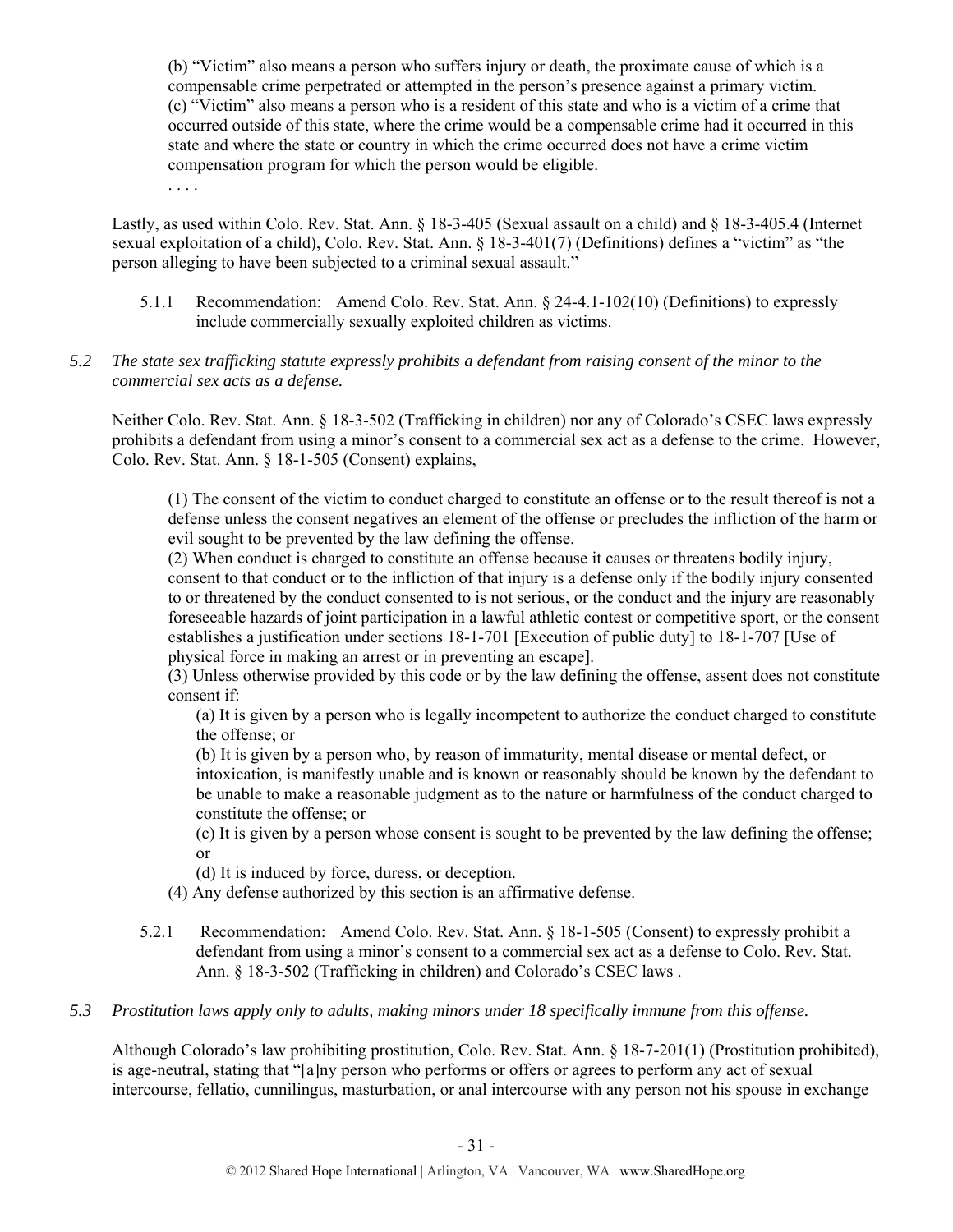for money or other thing of value commits prostitution," Colo. Rev. Stat. Ann. § 18-1-604 (Exemptions from liability based upon behavior of another) provides that "[u]nless otherwise provided by the statute defining the offense, a person shall not be legally accountable for behavior of another constituting an offense if he is a victim of that offense or the offense is so defined that his conduct is inevitably incidental to its commission." Colo. Rev. Stat. Ann. § 18-1-604 could make commercially sexually exploited children, as victims of Colo. Rev. Stat. Ann. § 18-3-502 (Trafficking in children) and Colorado's CSEC laws, immune from prosecution for Colo. Rev. Stat. Ann. § 18-7-201(1) to the extent that it is "inevitably incidental to" the commission of one of those crimes.

5.3.1 Recommendation: Amend Colo. Rev. Stat. Ann. § 18-7-201 (Prostitution prohibited) to expressly make a minor immune from a prostitution charge.

## *5.4 Child victims of sex trafficking or commercial sexual exploitation are provided with a child protection response, including specialized shelter and services, and are not detained in juvenile detention facilities.*

Colo. Rev. Stat. Ann.  $\S 19-3-304(1)(a)$  (Persons required to report child abuse or neglect) requires certain medical professionals, social workers, school employees, and members of the clergy, among others, who have "reasonable cause to know or suspect that a child has been subjected to abuse or neglect . . . shall immediately upon receiving such information report or cause a report to be made . . . to the county department or a local law enforcement agency."

Reports of known or suspected child abuse must "be made immediately to the county department or the local law enforcement agency and shall be followed promptly by a written report prepared by those persons required to report." Colo. Rev. Stat. Ann. § 19-3-307(1). "The county department shall respond immediately upon receipt of any report of a known or suspected incident of intrafamilial abuse $82$  or neglect to assess the abuse involved and the appropriate response to the report." Colo. Rev. Stat. Ann. § 19-3-308(1)(a). However, where the abuse reported is not intrafamilial, Colo. Rev. Stat. Ann. § 19-3-308(5.3)(a) provides in part,

Local law enforcement agencies shall have the responsibility for the coordination and investigation of all reports of third-party abuse or neglect<sup>83</sup> by persons ten years of age or older. Upon receipt of a report, if the local law enforcement agency reasonably believes that the protection and safety of a child is at risk due to an act or omission on the part of persons responsible for the child's care, such agency shall notify the county department of social services for an assessment regarding neglect or dependency. In addition, the local law enforcement agency shall refer to the county department of social services any report of third-party abuse or neglect in which the person allegedly responsible for such abuse or neglect is under age ten. Upon the completion of an investigation, the local law enforcement agency shall forward a copy of its investigative report to the county department of social services. The county department shall review the law enforcement investigative report and shall determine whether the report contains information that constitutes a case of confirmed child abuse and requires it to be submitted to the state department . . . .

paid for rendering care and is not related to the child.<br><sup>83</sup> Colo. Rev. Stat. Ann. § 19-1-103(108) defines "third-party abuse" as "a case in which a child is subjected to abuse, as defined in subsection (1) of this section, by any person who is not a parent, stepparent, guardian, legal custodian, spousal equivalent, as defined in subsection  $(101)$  of this section, or any other person not included in the definition of intrafamilial abuse, as defined in subsection (67) of this section."

  $82$  Colo. Rev. Stat. Ann. § 19-1-103(67) provides,

<sup>&</sup>quot;Intrafamilial abuse", as used in part 3 of article 3 of this title, means any case of abuse, as defined in subsection (1) of this section, that occurs within a family context by a child's parent, stepparent, guardian, legal custodian, or relative, by a spousal equivalent, as defined in subsection (101) of this section, or by any other person who resides in the child's home or who is regularly in the child's home for the purpose of exercising authority over or care for the child; except that "intrafamilial abuse" shall not include abuse by a person who is regularly in the child's home for the purpose of rendering care for the child if such person is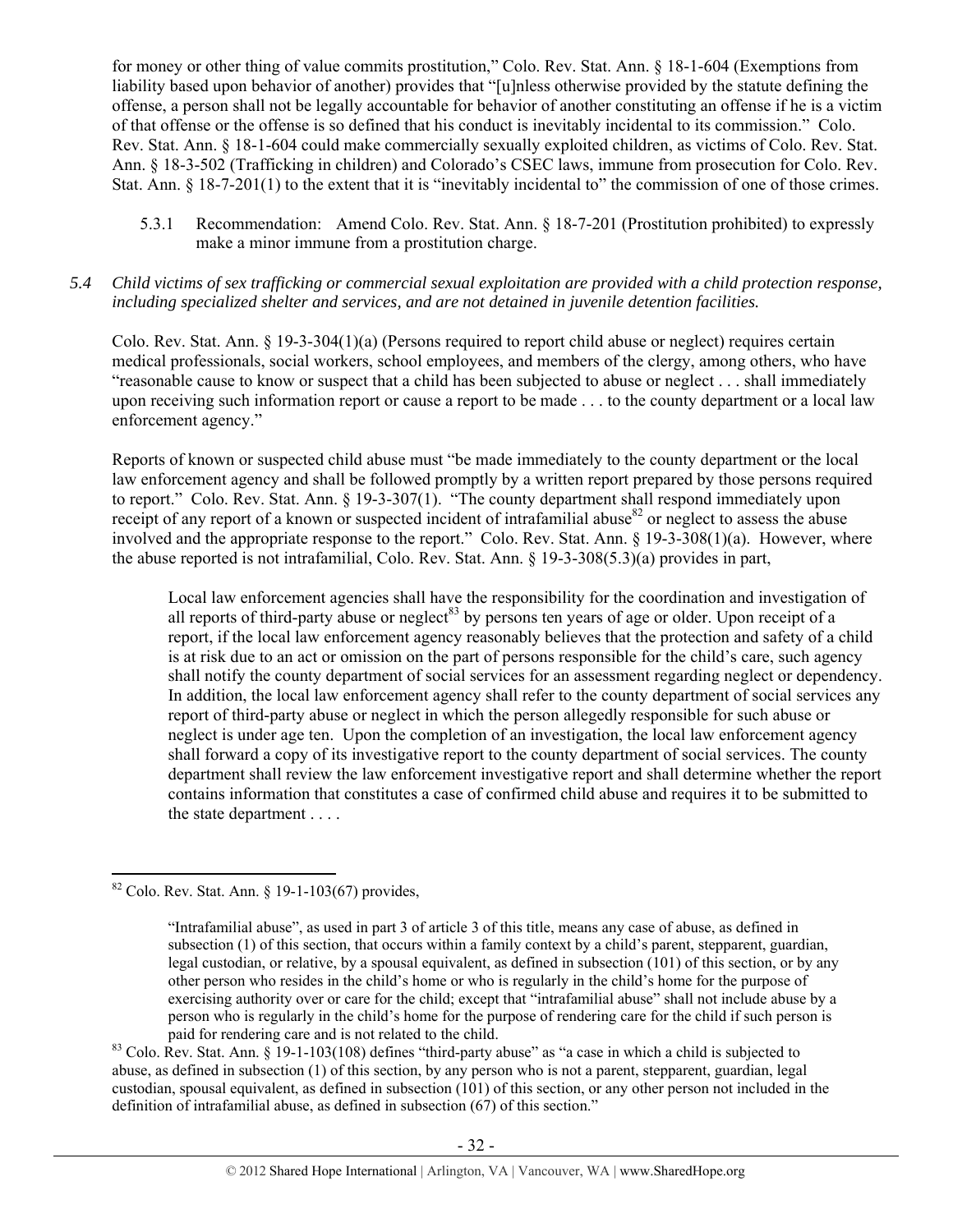Child protective services may also be available to a minor victim of third party abuse while investigation by law enforcement is pending if requested by law enforcement pursuant to Colo. Rev. Stat. Ann. § 19-3-308(5.3)(b), which provides, "If, before an investigation is completed, the local law enforcement agency determines that social services are necessary for the child and, if applicable, the child's family or that assistance from the county department of social services is otherwise required, the agency may request said services or assistance from the county department. The county department shall immediately respond to a law enforcement agency's request for services or assistance in a manner deemed appropriate by the county department." Colorado law also encourages the creation of child protection teams<sup>84</sup> to review investigatory reports of abuse. Colo. Rev. Stat. Ann. § 19-3-308(6)(a), (b). The team must "meet no later than one week after receipt of a report to evaluate such report of child abuse." Colo. Rev. Stat. Ann. § 19-3-308(9).

Colo. Rev. Stat. Ann. § 19-3-401 (Taking children into custody) provides in part,

. . .

(1) A child may be taken into temporary custody by a law enforcement officer without order of the court:

(a) When the child is abandoned, lost, or seriously endangered in such child's surroundings or seriously endangers others and immediate removal appears to be necessary for such child's protection or the protection of others;

(b) When there are reasonable grounds to believe that such child has run away or escaped from such child's parents, guardian, or legal custodian and the child's parents, guardian, or legal custodian has not made a report to a law enforcement agency that the child has run away from home; or

(1.3) A child shall be taken into temporary custody by a law enforcement officer without order of the court when there are reasonable grounds to believe the child has run away from the child's parents, guardian, or legal custodian and the child's parents, guardian, or legal custodian has made a report to a law enforcement agency that the child has run away from home.

(1.5) An emergency exists and a child is seriously endangered as described in paragraph (a) of subsection (1) of this section whenever the safety or well-being of a child is immediately at issue and there is no other reasonable way to protect the child without removing the child from the child's home. If such an emergency exists, a child shall be removed from such child's home and placed in protective custody regardless of whether reasonable efforts to preserve the family have been made. . . . .

Protective custody may also be available to protect commercially sexually exploited children pursuant to Colo. Rev. Stat. Ann. § 19-3-405(1), (2) (Temporary protective custody), which authorizes the court to issue temporary custody orders when law enforcement, social services, or a hospital administrator requests one based on a reasonable belief that the child has been abused or neglected.

When a child is taken into temporary custody, Colo. Rev. Stat. Ann. § 19-3-402(1) (Duty of officer notification—release or detention) requires the detaining law enforcement officer to notify the child's parent, guardian, or legal custodian. Unless it is in the child's best interest to remain outside the home, the child must then be released to the care of parents or other responsible adult. Colo. Rev. Stat. Ann. § 19-3-402(2). If the child is not released, then the child will "be taken directly to the court or to the place of detention, or a temporary holding facility, or a shelter designated by the court without unnecessary delay." Colo. Rev. Stat. Ann. § 19-3-402(3)(b). A child may be placed in detention where the child requires physical restraint. Colo. Rev. Stat. Ann. § 19-3-403(2).

 $84$  Pursuant to Colo. Rev. Stat. Ann. § 19-1-103(22), a "child protection team" is defined as a "multidisciplinary team consisting, where possible, of a physician, a representative of the juvenile court or the district court with juvenile jurisdiction, a representative of a local law enforcement agency, a representative of the county department, a representative of a mental health clinic, a representative of a county, district, or municipal public health agency, an attorney, a representative of a public school district, and one or more representatives of the lay community, at least one of whom shall be a person who serves as a foster parent in the county."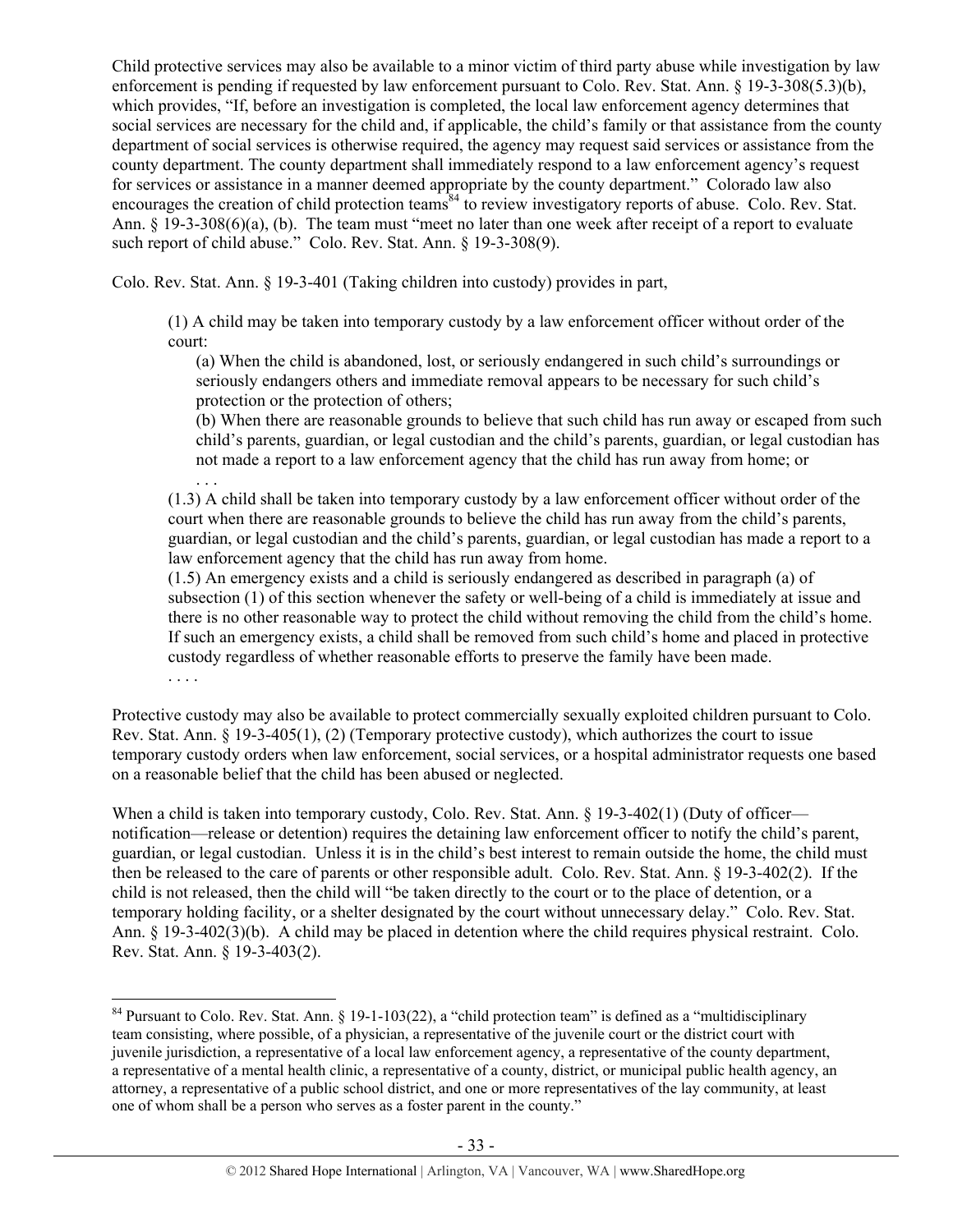If the child is placed in a "shelter facility or a temporary holding facility not operated by the department of human services designated by the court," a hearing must be held within 48 hours to decide whether the child requires further detention; however, if the child "is placed with the county department of social services pursuant to this section or section 19-3-405 [Temporary protective custody]," a hearing must be held within 72 hours. Colo. Rev. Stat. Ann. § 19-3-403(2), (3.5). However, children who are alleged runaways from another state "may be held in a shelter care or other appropriate facility for up to seven days." Colo. Rev. Stat. Ann. § 19-3-403(3.7).

To commence the process for a child to be declared a neglected or dependent child<sup>85</sup> by the court.<sup>86</sup> Colo. Rev. Stat. Ann. § 19-3-501(2)(a) (Petition initiation—preliminary investigation—informal adjustment) provides, "Upon receipt of a report filed by a law enforcement agency, or any other person required to report pursuant to section 19-3-304 (2) indicating that a child has suffered abuse as defined in section 19-1-103 (1) and that the best interests of the child require that he be protected from risk of further such abuse, the court shall then authorize and may order the filing of a petition." Additionally, Colo. Rev. Stat. Ann. § 19-3-501(2)(b) provides, "Upon receipt of a report, as described in paragraph (a) of this subsection (2), from any person other than those specified in said paragraph (a), the court, after such investigation as may be reasonable under the circumstances, may authorize and may order the filing of a petition."<sup>87</sup>

 85 Colo. Rev. Stat. Ann. § 19-3-102 (Neglected or dependent child) provides,

(1) A child is neglected or dependent if:

(b) The child lacks proper parental care through the actions or omissions of the parent, guardian, or legal custodian;

(c) The child's environment is injurious to his or her welfare;

(e) The child is homeless, without proper care, or not domiciled with his or her parent, guardian, or legal custodian through no fault of such parent, guardian, or legal custodian;

(f) The child has run away from home or is otherwise beyond the control of his or her parent, guardian, or legal custodian;

. . . . (2) A child is neglected or dependent if:

(a) A parent, guardian, or legal custodian has subjected another child or children to an identifiable pattern of habitual abuse; and

(b) Such parent, guardian, or legal custodian has been the respondent in another proceeding under this article in which a court has adjudicated another child to be neglected or dependent based upon allegations of sexual or physical abuse, or a court of competent jurisdiction has determined that such parent's, guardian's, or legal custodian's abuse or neglect has caused the death of another child; and (c) The pattern of habitual abuse described in paragraph (a) of this subsection (2) and the type of abuse described in the allegations specified in paragraph (b) of this subsection (2) pose a current threat to the

child. <sup>86</sup> Pursuant to Colo. Rev. Stat. Ann. § 19-1-104(1)(a), (b) (Jurisdiction), "Except as otherwise provided by law, the juvenile court shall have exclusive original jurisdiction in proceedings: (a) Concerning any child committing a delinquent act, as defined in section 19-1-103 (36); (b) Concerning any child who is neglected or dependent, as set forth in section 19-3-102."

 $87$  While Colo. Rev. Stat. Ann. § 19-3-501(2) seems to suggest that the court may commence a dependency proceeding based on any report of abuse submitted to the court, the court in *McCall v. District Court of County of Montezuma*, 651 P.2d 392, 394 (Colo. 1982) clarified by stating, "We conclude that the state is the exclusive party to bring neglect and dependency proceedings. The [private party] could request the county department of social services to bring such a proceeding or refer the matter to the juvenile court as provided in section 19-3-101(2), but she could not bring a neglect and dependency petition on her own."

<sup>(</sup>a) A parent, guardian, or legal custodian has abandoned the child or has subjected him or her to mistreatment or abuse or a parent, guardian, or legal custodian has suffered or allowed another to mistreat or abuse the child without taking lawful means to stop such mistreatment or abuse and prevent it from recurring;

<sup>(</sup>d) A parent, guardian, or legal custodian fails or refuses to provide the child with proper or necessary subsistence, education, medical care, or any other care necessary for his or her health, guidance, or well-being;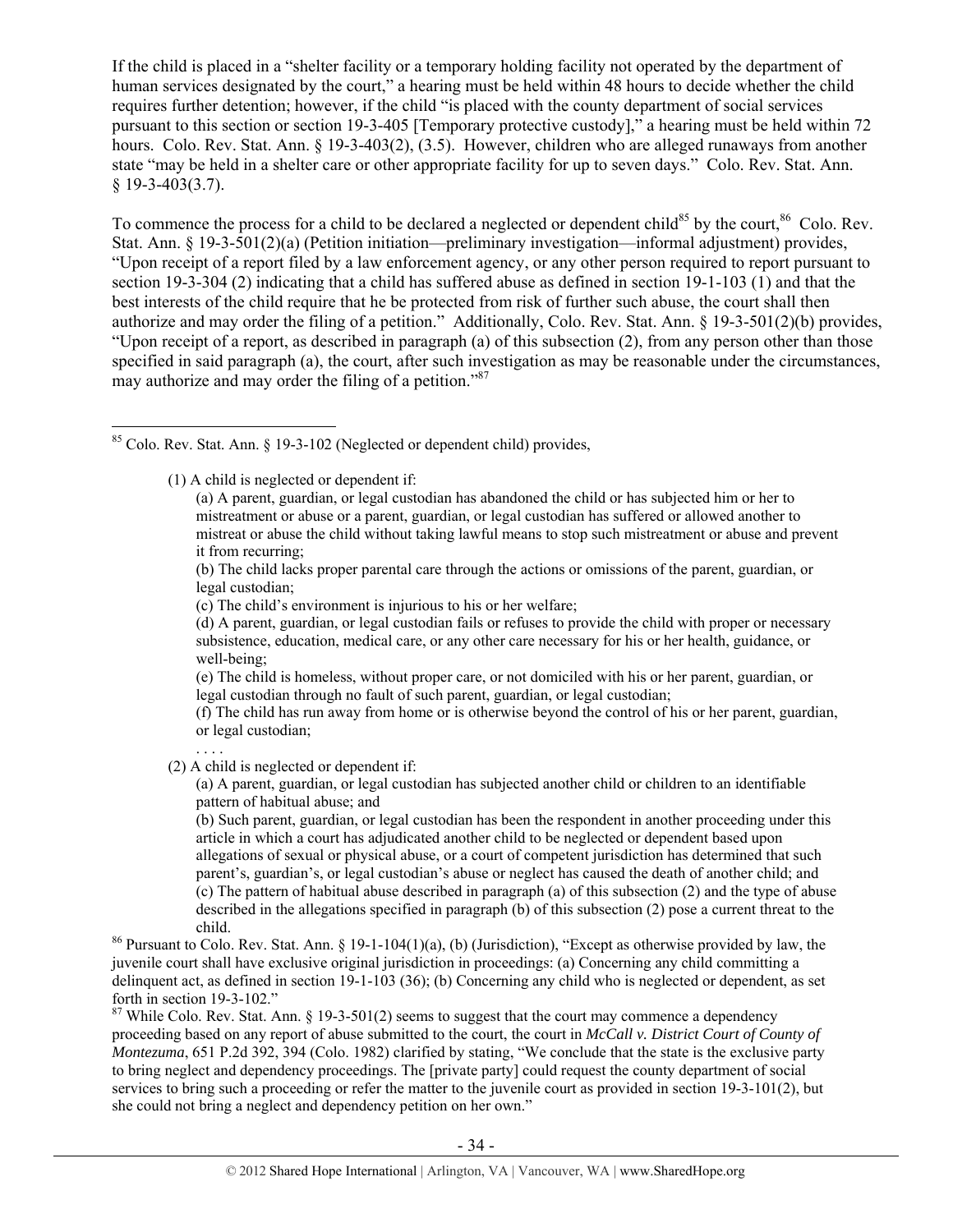If following the filing of a petition under Colo. Rev. Stat. Ann. § 19-3-501(2), the court adjudicates a child to be neglected or dependent, Colo. Rev. Stat. Ann. § 19-3-508(1)(a)–(c) (Neglected or dependent child disposition—concurrent planning) authorizes the court to, among other things, place the child in the custody of his or her parents, a relative, or the county department of social services for placement in foster care.

Despite these protections, a commercially sexually exploited child may still be detained for conduct committed as a result of the child's exploitation. Colo. Rev. Stat. Ann. § 19-1-103(36) (Definitions) defines a "delinquent act" as "a violation of any statute, ordinance, or order enumerated in section 19-2-104(1)(a) [Jurisdiction]." Offenses listed under Colo. Rev. Stat. Ann. § 19-2-104(1)(a)(I) include "[a]ny federal or state law, except nonfelony state traffic, game and fish, and parks and recreation laws or rules." Colo. Rev. Stat. Ann. § 19-1- 103(71) defines a "juvenile delinquent" as "a juvenile who has been found guilty of a delinquent act." Under these definitions, a commercially sexually exploited child may be considered a juvenile delinquent for having violated Colo. Rev. Stat. Ann. § 18-7-201(1) (Prostitution prohibited).

Colo. Rev. Stat. Ann. § 19-2-502 (Taking juvenile into custody) provides,

. . . .

(1) A juvenile may be taken into temporary custody by a law enforcement officer without order of the court when there are reasonable grounds to believe that he or she has committed a delinquent act. (2) A juvenile may be taken into temporary custody by a law enforcement officer executing a lawful warrant taking a juvenile into custody issued pursuant to section 19-2-503 [Issuance of a lawful warrant taking a juvenile into custody].

(4) A juvenile may be detained temporarily by an adult other than a law enforcement officer if the juvenile has committed or is committing a delinquent act in the presence of such adult. Any person detaining a juvenile shall notify, without unnecessary delay, a law enforcement officer, who shall assume custody of said juvenile.

(5) The taking of a juvenile into temporary custody under this section is not an arrest, nor does it constitute a police record.

When a juvenile is taken into custody under Colo. Rev. Stat. Ann. § 19-2-502, Colo. Rev. Stat. Ann. § 19-2- 507(1) (Duty of officer—screening teams—notification—release or detention) requires the detaining officer to notify a "screening team for the judicial district," which will "notify the juvenile's parent, guardian, or legal custodian without unnecessary delay and inform him or her that, if the juvenile is placed in detention or a temporary holding facility, all parties have a right to a prompt hearing to determine whether the juvenile is to be detained further." Colo. Rev. Stat. Ann. § 19-2-507(2) allows the juvenile to be detained where "the law enforcement officer or the court determines that the juvenile's immediate welfare or the protection of the community require that the juvenile be detained." Otherwise, the juvenile must be released to the juvenile's parents or other responsible adult. Colo. Rev. Stat. Ann. § 19-2-507(3). If the juvenile is not released, the juvenile will "be taken directly to the court, or to a place of detention, a temporary holding facility or a shelter designated by the court." Colo. Rev. Stat. Ann. § 19-2-507(4)(b). Colo. Rev. Stat. Ann. § 19-2-508(1) (Detention and shelter—hearing—time limits—findings—reviews— confinement with adult offenders restrictions) provides that "[a] juvenile who must be taken from his or her home but who does not require physical restriction shall be given temporary care in a shelter facility designated by the court or the county department of social services and shall not be placed in detention." When a juvenile is detained, a detention hearing must be held within 48 hours and "the court may further detain the juvenile if the court is satisfied from the information provided at the hearing that the juvenile is a danger to himself or herself or to the community." Colo. Rev. Stat. Ann. § 19-2-508(3)(a)(I), (III). After the detention hearing, pursuant to Colo. Rev. Stat. Ann.  $§$  19-2-508(3)(a)(IV),

[T]he court shall enter one of the following orders:

(A) That the juvenile be released to the custody of a parent, guardian, or legal custodian without the posting of bond;

(B) That the juvenile be placed in a shelter facility;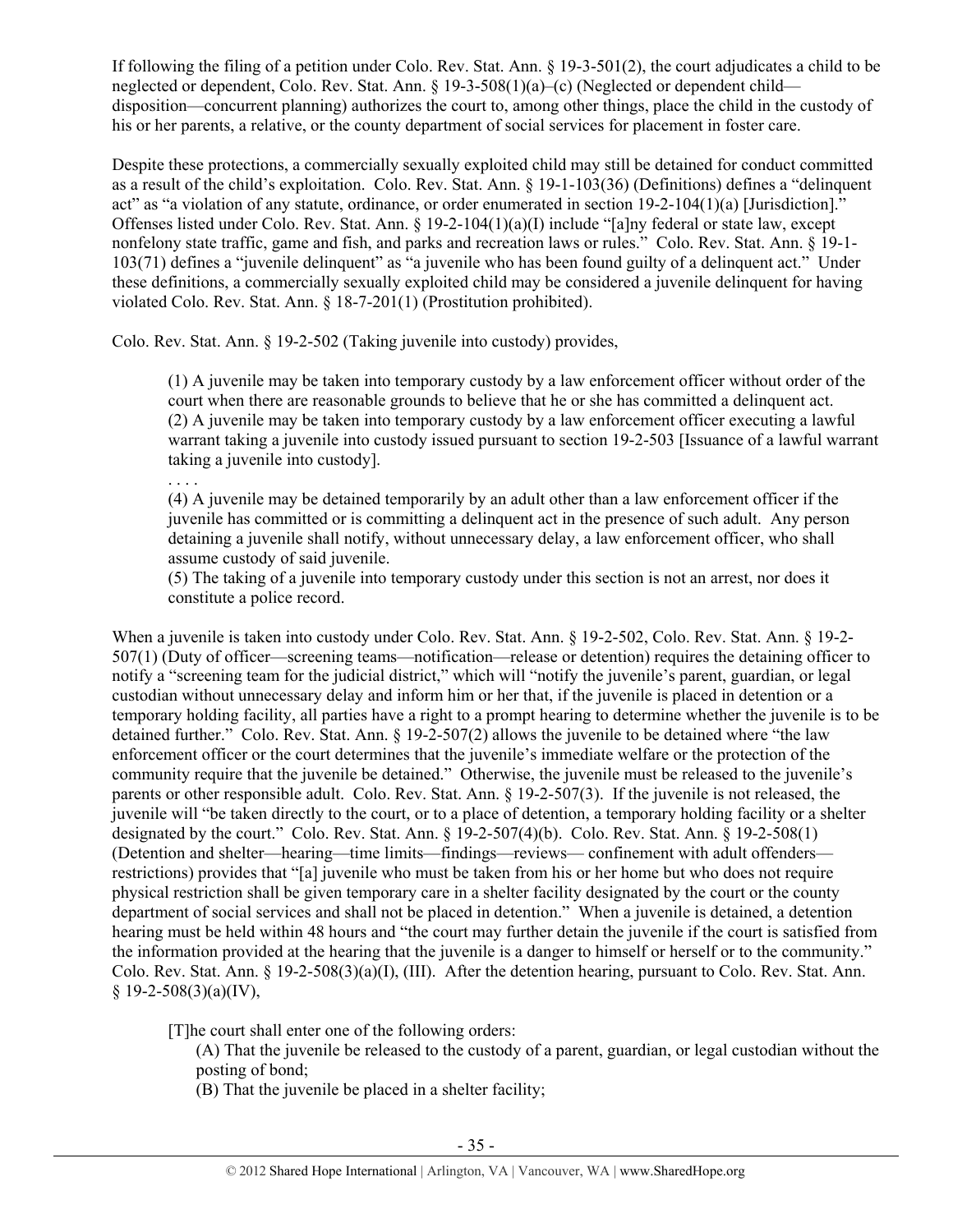(C) That bail be set and that the juvenile be released upon the posting of that bail;

(D) That no bail be set and that the juvenile be detained without bail upon a finding that such juvenile is a danger to himself or herself or to the community. . . .

(E) That no bail be set and that, upon the court's finding that the juvenile is a danger to himself or herself or to the community, the juvenile be placed in a preadjudication service program established pursuant to section 19-2-302. . . .

Colo. Rev. Stat. Ann. § 19-2-508(4)(b) provides that "[w]henever a juvenile is held pursuant to a direct filing or transfer in a facility where adults are held, the juvenile shall be physically segregated from the adult offenders," while Colo. Rev. Stat. Ann.  $\S$  19-2-508(4)(g) specifies,

A juvenile court shall not order a juvenile offender who is under eighteen years of age at the time of sentencing to enter a secure setting or secure section of an adult jail or lockup as a disposition for an offense or as a means of modifying the juvenile offender's behavior.

Juveniles may avoid an adjudication of delinquency and detention through both diversion<sup>88</sup> and restorative justice programs.<sup>89</sup> Under Colo. Rev. Stat. Ann. § 19-2-704 (Diversion), "As an alternative to a petition filed pursuant to section 19-2-512, an adjudicatory trial pursuant to part 8 of this article, or disposition of a juvenile delinquent pursuant to section 19-2-907, the district attorney may agree to allow a juvenile to participate in a diversion program established in accordance with section 19-2-303 [Juvenile diversion program—authorized]." If instead, a petition is filed and a juvenile is adjudicated a delinquent juvenile, pursuant to Colo. Rev. Stat. Ann. § 19-2-907(1) (Sentencing schedule—options),

Upon completion of the hearing, pursuant to 19-2-906, the court shall enter a decree of sentence or commitment imposing any of the following sentences or combination of sentences, as appropriate:

(a) Commitment to the department of human services, as provided in section 19-2-909 [authorizing the court to commit a juvenile for up to 2 years where adjudicated a juvenile delinquent for an offense constituting a misdemeanor or felony if committed by an adult];

- (b) Confinement in the county jail or in community corrections, as provided in section 19-2-910;
- (c) Detention, as provided in section 19-2-911;

(d) Placement of legal custody of the juvenile with a relative or other suitable person, as provided in section 19-2-912;

(e) Probation, as provided in section 19-2-913;

(f) Commitment to the community accountability program, as provided in section 19-2-914;

 $89$  Colo. Rev. Stat. Ann. § 19-1-103(94.1) (Definitions) defines "restorative justice" as

those practices that emphasize repairing the harm to the victim and the community caused by criminal acts. Restorative justice practices may include victim-offender conferences attended voluntarily by the victim, a victim advocate, the offender, community members, and supporters of the victim or the offender that provide an opportunity for the offender to accept responsibility for the harm caused to those affected by the crime and to participate in setting consequences to repair the harm. Consequences recommended by the participants may include, but need not be limited to, apologies, community service, restoration, and counseling. The selected consequences are incorporated into an agreement that sets time limits for completion of the consequences and is signed by all participants.

<sup>88</sup> Colo. Rev. Stat. Ann. § 19-1-103(44) (Definitions) defines "diversion" as

a decision made by a person with authority or a delegate of that person that results in specific official action of the legal system not being taken in regard to a specific juvenile or child and in lieu thereof providing individually designed services by a specific program. The goal of diversion is to prevent further involvement of the juvenile or child in the formal legal system. Diversion of a juvenile or child may take place either at the prefiling level as an alternative to the filing of a petition pursuant to section 19-2-512 [Petition initiation] or at the postadjudication level as an adjunct to probation services following an adjudicatory hearing pursuant to section 19-3-505 [Adjudicatory hearing] or a disposition as a part of sentencing pursuant to section 19-2-907 [Sentencing schedule—options]....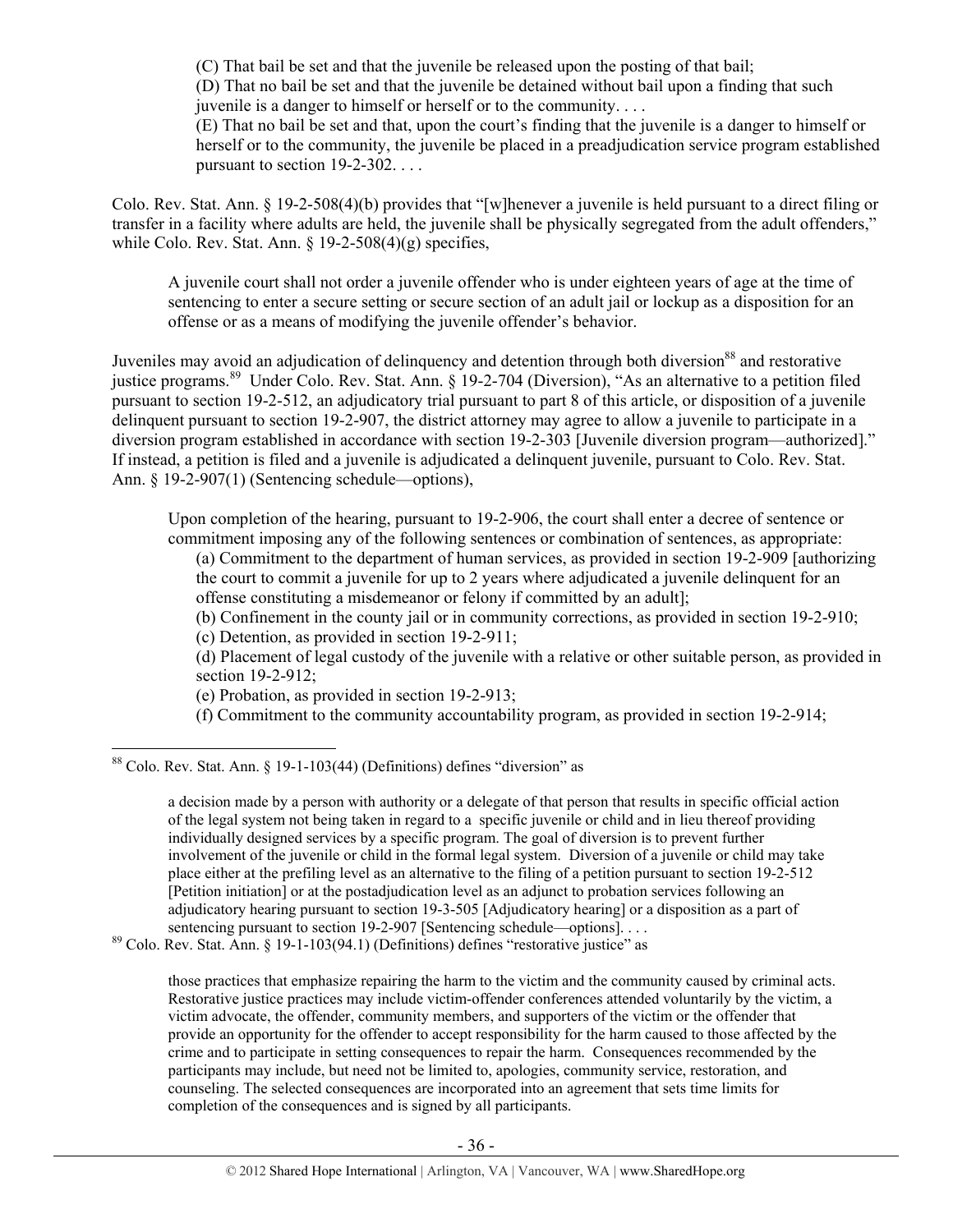(g) Placement of legal custody of the juvenile in the county department of social services or a child placement agency, as provided in section 19-2-915;

(l) Participation in an evaluation to determine whether the juvenile would be suitable for restorative justice practices that would be a part of the juvenile's sentence;  $\dots$ 

5.4.1 Recommendation: Establish a mandatory response law directing any minor involved in prostitution, pornography or sexual performance away from the criminal justice system and into a protective system.

## *5.5 Commercial sexual exploitation is identified as a type of abuse and neglect within child protection statutes.*

Trafficking in children and crimes associated with child prostitution are identified as abuse and neglect under Colorado's child protection statutes. Colo. Rev. Stat. Ann. § 19-1-103(1)(a)(II) defines "abuse" and "child abuse or neglect" for purposes of Colorado's laws on child abuse or neglect, as "an act or omission in one of the following categories that threatens the health or welfare of a child," including "[a]ny case in which a child is subjected to unlawful sexual behavior as defined in section 16-22-102(9), C.R.S. [Definitions]." Colo. Rev. Stat. Ann. § 16-22-102(9) includes violations of Colo. Rev. Stat. Ann. § 18-3-502 (Trafficking in children), § 18-3-405 (Sexual assault on a child), § 18-3-305 (Enticement of a child), § 18-6-403 (Sexual exploitation of children), § 18-6-404 (Procurement of a child for sexual exploitation), § 18-7-402 (Soliciting for child prostitution), § 18-7-403 (Pandering of a child), § 18-7-403.5 (Procurement of a child), § 18-7-404 (Keeping a place of child prostitution), § 18-7-405 (Pimping of a child), § 18-7-405.5 (Inducement of child prostitution), § 18-7-406 (Patronizing a prostituted child), § 18-3-306(3) (Internet luring of a child) (where a Class 4 felony), and § 18-3-405.4 (Internet sexual exploitation of a child) within the definition of "unlawful sexual behavior."

*5.6 The definition of "caregiver" (or similar term) in the child welfare statutes is broad enough to include a trafficker who has custody or control of a child in order to bring a trafficked child into protection of child protective services.* 

Colo. Rev. Stat. Ann. § 19-1-103(35) (Definitions) defines a "custodian" as "a person who has been providing shelter, food, clothing, and other care for a child in the same fashion as a parent would, whether or not by order of court." This definition is broad enough to include a trafficker (pimp) in custody or control of a child in order to bring a trafficked child into child protective services.

*5.7 Crime victims' compensation is specifically available to a child victim of sex trafficking or commercial sexual exploitation of children (CSEC) without regard to ineligibility factors.* 

Crime victims' compensation may be available to domestic minor sex trafficking victims pursuant to Colo. Rev. Stat. Ann. § 24-4.1-102(10)(a) (Definitions) to the extent that the victim<sup>90</sup> suffers "property damage, economic loss, injury, or death as a result of a compensable crime." A "compensable crime" is defined in part as "[a]n intentional, knowing, reckless or criminally negligent act . . . that results in residential property damage to or bodily injury or death of another person." Colo. Rev. Stat. Ann. § 24-4.1-102(4)(a)(I).

Even where a domestic minor sex trafficking victim is eligible to be an applicant for compensation, certain criteria in Colo. Rev. Stat. Ann. § 24-4.1-108 (Awarding compensation) may limit the ability of a commercially exploited child to obtain compensation. Under Colo. Rev. Stat. Ann.  $\frac{24-4.1-108(1)(b)}{1}$ , (f),  $\frac{91}{1}$  to receive an award, a victim must have reported the crime to law enforcement within 72 hours of the crime's commission

. . .

<sup>&</sup>lt;sup>90</sup> *See supra* Section 5.1 for the definition of "victim."<br><sup>91</sup> As amended by House Bill 1053, Colo. Rev. Stat. Ann. § 24-4.1-108(f) further states, "For purposes of this paragraph (f), 'good cause' may include but is not limited to circumstances in which a crime has remained unsolved for more than one year." The text of Colo. Rev. Stat. Ann. § 24-4.1-108 included here and elsewhere in this report includes amendments made by the passage of House Bill 1053, 68th Gen. Assemb. 1st Reg. Sess. (Colo. 2012) (effective August 8, 2012).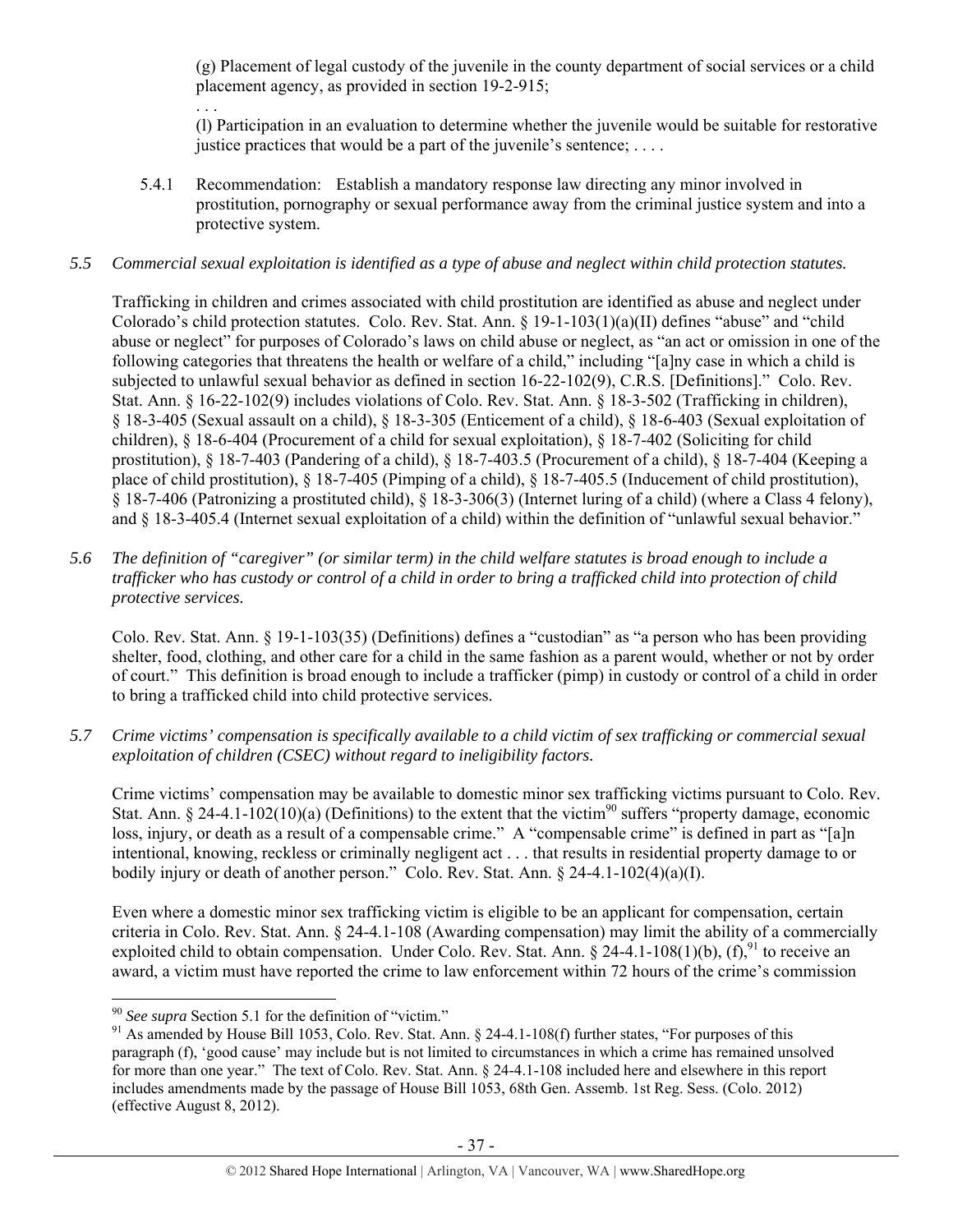and file a claim for compensation within 1 year of the crime unless the board finds good cause for failure to do so. Colo. Rev. Stat. Ann. § 24-4.1-108(1)(c) further requires the victim to have "cooperated fully with law enforcement officials in the apprehension and prosecution of the assailant [unless] the board has found good cause exists for the failure to cooperate." Lastly, Colo. Rev. Stat. Ann. § 24-4.1-108(1)(e) requires that "[t]he death of or injury to the victim was not substantially attributable to [the victim's] wrongful act or substantial provocation of his assailant." Despite these limitations, Colo. Rev. Stat. Ann. § 24-4.1-108(2) authorizes the board to waive any of the requirements for compensation if justice so requires.

5.7.1 Recommendation: Amend Colo. Rev. Stat. Ann. § 24-4.1-108 (Awarding compensation) to create exceptions for victims of domestic minor sex trafficking to the ineligibility criteria in Colo. Rev. Stat. Ann. § 24-4.1-108(1).

## *5.8 Victim-friendly procedures and protections are provided in the trial process for minors under 18.*

Colorado affords some protections to commercially exploited children who are victims of Colo. Rev. Stat. Ann. § 18-3-502 (Trafficking in children) and Colorado's CSEC crimes.

Colo. Rev. Stat. Ann. § 18-3-411(3)–(5) (Sex offenses against children) provides certain protections to victims of an "unlawful sexual offense."  $92$  Colo. Rev. Stat. Ann. § 18-3-411(3)–(5) provides,

(3) Out-of-court statements made by a child describing any act of sexual contact, intrusion, or penetration, as defined in section 18-3-401 [Definitions], performed with, by, or on the child declarant, not otherwise admissible by a statute or court rule which provides an exception to the objection of hearsay, may be admissible in any proceeding in which the child is a victim of an unlawful sexual offense pursuant to the provisions of section 13-25-129 [Statements of child victim of unlawful sexual offense against a child or of child abuse—hearsay exception], C.R.S.

(4) All cases involving the commission of an unlawful sexual offense shall take precedence before the court; the court shall hear these cases as soon as possible after they are filed.

(5) The statutory privilege between the husband and the wife shall not be available for excluding or refusing testimony in any prosecution of an unlawful sexual offense.

Additionally, Colo. Rev. Stat. Ann. § 18-3-413 (Video tape depositions—children—victims of sexual offenses) provides,

(1) When a defendant has been charged with an unlawful sexual offense . . . and when the victim at the time of the commission of the act is a child less than fifteen years of age, the prosecution may apply to the court for an order that a deposition be taken of the victim's testimony and that the deposition be recorded and preserved on video tape.

(3) Upon timely receipt of the application, the court shall make a preliminary finding regarding whether, at the time of trial, the victim is likely to be medically unavailable or otherwise unavailable within the meaning of rule 804(a) of the Colorado rules of evidence. Such finding shall be based on, but not be limited to, recommendations from the child's therapist or any other person having direct contact with the child, whose recommendations are based on specific behavioral indicators exhibited by the child. If the court so finds, it shall order that the deposition be taken, pursuant to rule 15 (d) of the Colorado rules of criminal procedure, and preserved on video tape. . . .

(4) If at the time of trial the court finds that further testimony would cause the victim emotional trauma so that the victim is medically unavailable or otherwise unavailable within the meaning of rule 804 (a) of the Colorado rules of evidence, the court may admit the video tape of the victim's deposition as former testimony under rule 804 (b) (1) of the Colorado rules of evidence.

. . . .

 <sup>92</sup> See supra note 3 for the definition of "unlawful sexual offense."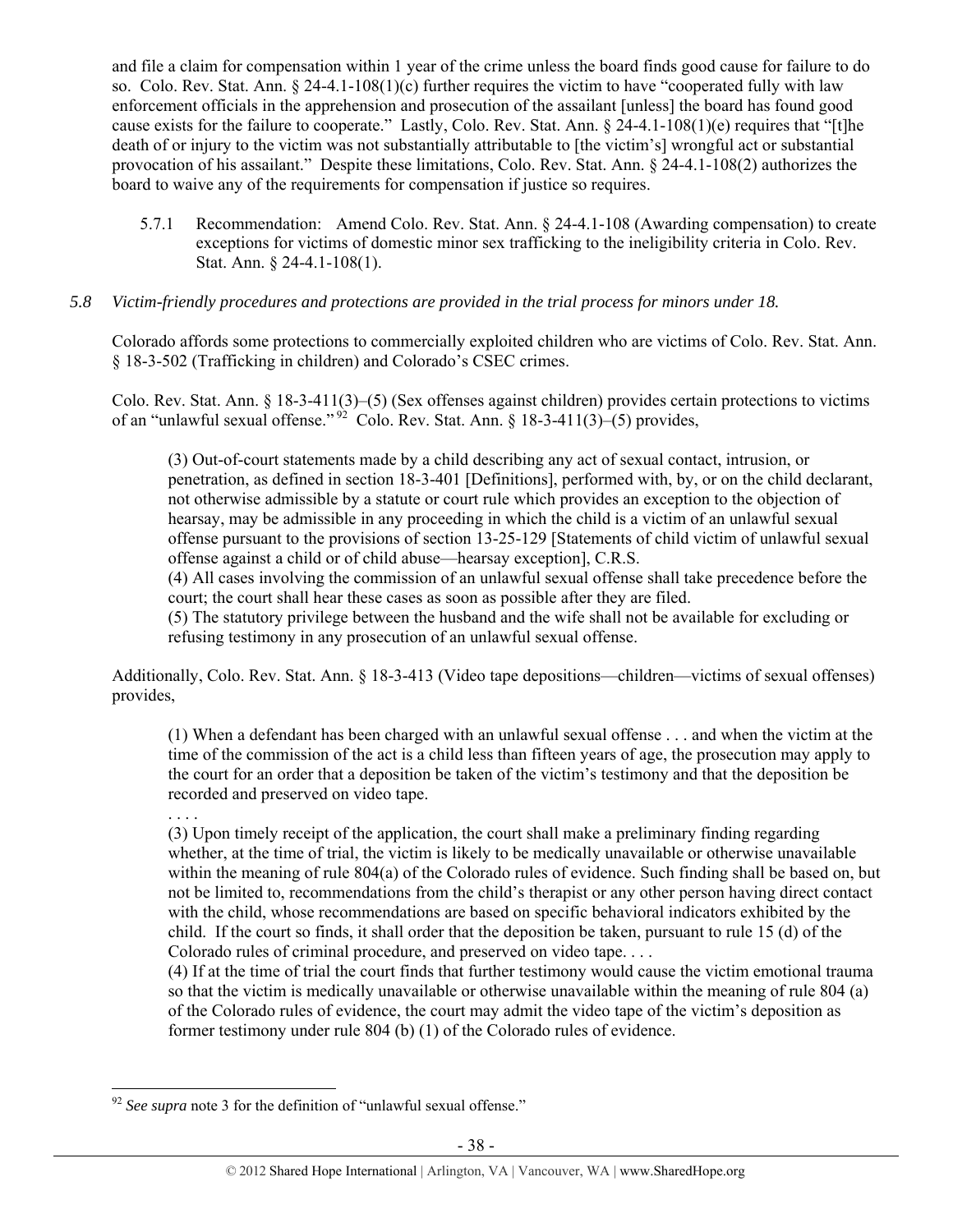(5) Nothing in this section shall prevent the admission into evidence of any videotaped statements of children which would qualify for admission pursuant to section 13-25-129, C.R.S., or any other statute or rule of evidence.

Colo. Rev. Stat. Ann. § 18-3-417 (Reports of sexual assault by applicants, registrants, or licensed professionals) makes victims' advocates available to victims of Colo. Rev. Stat. Ann. § 18-3-405 (Sexual assault on a child), § 18-3-405.4 (Internet sexual exploitation of a child), or any unlawful sexual offense. Colo. Rev. Stat. Ann. § 18-3-417 requires a victim's advocate to "make reasonable efforts to advise the victim of the right to pursue criminal action, the right to pursue civil action, the applicable statutes of limitations, and contact information for the police, sheriff, and community-based resources in the jurisdiction where the alleged offense occurred." When a victim is under the age of 15, pursuant to Colo. Rev. Stat. Ann. § 18-3-414 (Payment of treatment costs for the victim or victims of a sexual offense against a child), a court may order an offender convicted of "an unlawful sexual offense" to pay for the victim's treatment.

Pursuant to Colo. Rev. Stat. Ann. § 18-3-407(1) (Victim's and witness's prior history—evidentiary hearing victim's identity—protective order),

(1) Evidence of specific instances of the victim's or a witness's prior or subsequent sexual conduct, opinion evidence of the victim's or a witness's sexual conduct, and reputation evidence of the victim's or a witness's sexual conduct may be admissible only at trial and shall not be admitted in any other proceeding except at a proceeding pursuant to paragraph (c) of subsection (2) of this section. At trial, such evidence shall be presumed to be irrelevant except:

(a) Evidence of the victim's or witness' prior or subsequent sexual conduct with the actor; (b) Evidence of specific instances of sexual activity showing the source or origin of semen, pregnancy, disease, or any similar evidence of sexual intercourse offered for the purpose of showing that the act or acts charged were or were not committed by the defendant.

In prosecutions for "class 4 felony internet luring of a child, as described in section 18-3-306(3) . . . and 18-6- 404 [Procurement of a child for sexual exploitation]," among other sex offenses, Colo. Rev. Stat. Ann. § 18-3- 407(2) provides that "evidence, that is not excepted under subsection (1) of this section, of specific instances of the victim's or a witness's prior or subsequent sexual conduct, or opinion evidence of the victim's or a witness's sexual conduct, or reputation evidence of the victim's or a witness's sexual conduct, or evidence that the victim or a witness has a history of false reporting of sexual assaults," shall only be admitted upon the following of certain procedures set out in the statute.

Other rights are more generally afforded to all victims of crimes. Colo. Rev. Stat. Ann. § 24-4.1-302.5(1) (Rights afforded to victims) provides certain enumerated rights for victims, including the following:

 . . . (b.7) For a victim of a sex offense, the right to be informed of the filing of a petition by the perpetrator of the offense to terminate sex offender registration . . .

(c) (I) Except as otherwise provided in subparagraph (II) of this paragraph (c):

(A) The right to be informed, upon request by the victim, when a person who is accused or convicted of a crime against the victim is released or discharged from county jail; (B) The right to be informed, upon written request by the victim, when a person who is accused or convicted of a crime against the victim is released or discharged from custody other than county jail, is paroled, escapes from a secure or nonsecure correctional facility or program, or absconds from probation or parole.

```
. . . . 
. . . .
```
5.8.1 Recommendation: Amend Colo. Rev. Stat. Ann. § 16-10-402 (Use of closed-circuit television child or developmentally disabled witnesses) to protect all children under 18.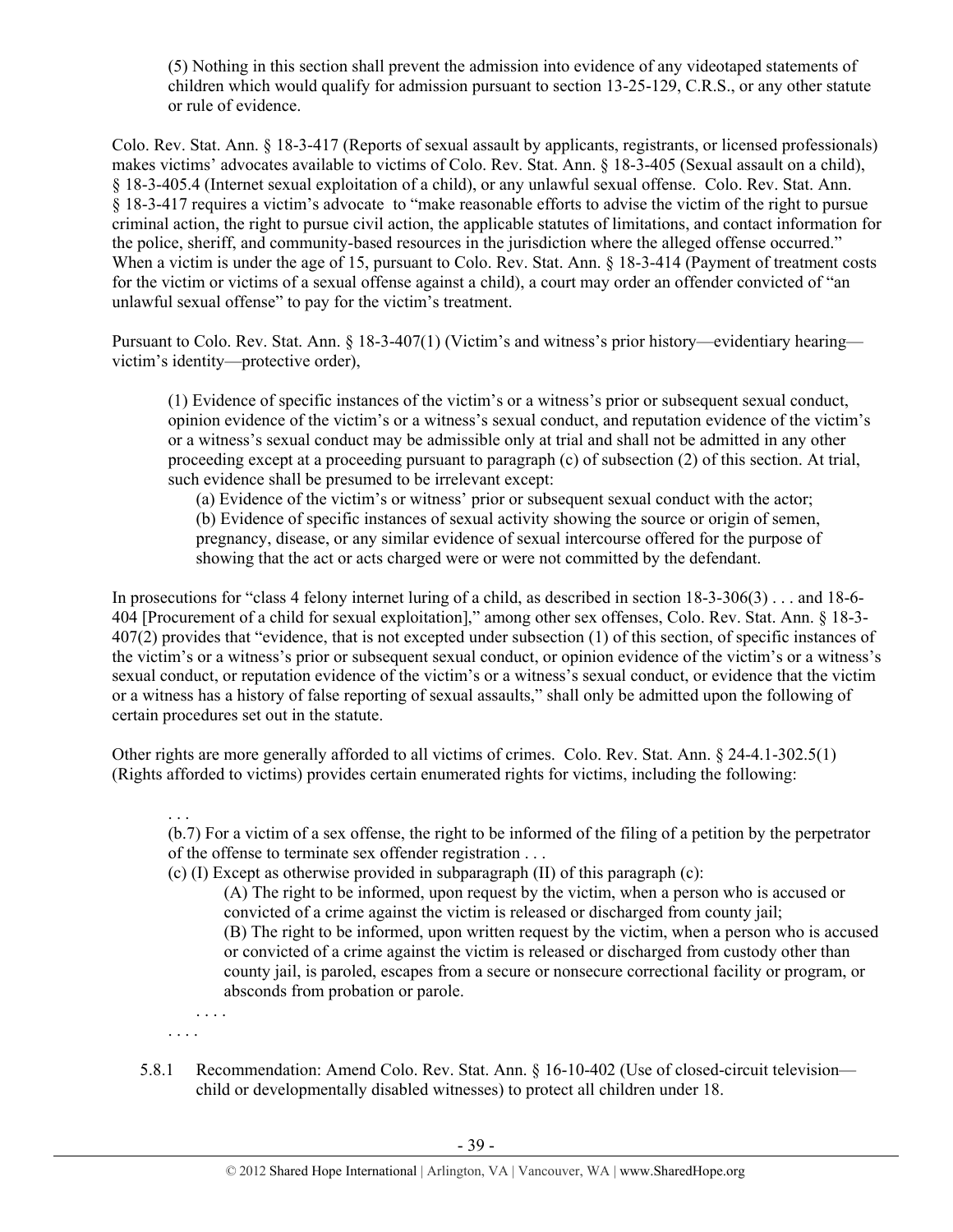*5.9 Expungement or sealing of juvenile delinquency records resulting from arrests or adjudications for prostitution-related offenses committed as a result of, or in the course of, the commercial sexual exploitation of a minor is available within a reasonable time after turning 18.* 

Colo. Rev. Stat. Ann. § 19-1-306<sup>93</sup> (Expungement of juvenile delinquent records) sets forth the criteria establishing when a minor may expunge juvenile delinquent records.<sup>94</sup> Under Colo. Rev. Stat. Ann. § 19-1- $306(5)(d)$ ,

The court shall order expunged all records in the custody of the court and any record in the custody of any other agency or official that pertain to the petitioner's conviction for prostitution, as described in section 18-7-201, C.R.S.; soliciting for prostitution, as described in section 18-7-202, C.R.S.; keeping a place of prostitution, as described in section 18-7-204, C.R.S.; public indecency, as described in section 18-7-301, C.R.S.; soliciting for child prostitution, as described in section 18-7-402, C.R.S., or any corresponding municipal code or ordinance if, at the hearing, the court finds that the petitioner who is the subject of the hearing has established by a preponderance of the evidence that, at the time he or she committed the offense, he or she:

(I) Had been sold, exchanged, bartered, or leased by another person, as described in section 18- 3-501 [Trafficking in adults] or 18-3-502 [Trafficking in children], C.R.S., for the purpose of performing the offense; or

(II) Was coerced by another person, as described in section 18-3-503 [Coercion of involuntary servitude], C.R.S., to perform the offense.

Under Colo. Rev. Stat. Ann. § 19-1-306(6),

A person is eligible to petition for an expungement order:

. . . . (a.5) At any time for the purposes described in paragraph (d) of subsection (5) of this section; . . . .

Colo. Rev. Stat. Ann.  $\S$  19-1-306(5)(c) further provides,

The court may order expunged all records in the petitioner's case in the custody of the court and any records in the custody of any other agency or official if at the hearing the court finds that:

(I) The petitioner who is the subject of the hearing has not been convicted of a felony or of a misdemeanor and has not been adjudicated a juvenile delinquent since the termination of the court's jurisdiction or the petitioner's unconditional release from parole supervision;

<sup>&</sup>lt;sup>93</sup> The text of Colo. Rev. Stat. Ann. § 19-1-306 included here and elsewhere in this report includes amendments made by the passage of House Bill 1151, 68th Gen. Assemb. 1st Reg. Sess. (Colo. 2012) (effective August 8, 2 <sup>94</sup> If a victim is adjudicated in the criminal justice system, Colo. Rev. Stat. Ann. § 24-72-308.7(2)<sup>94</sup> provides for the sealing of conviction records.

<sup>(</sup>II) If a petition is filed . . . for the sealing of a record of conviction for prostitution, as described in Section 18-7-201, C.R.S.; soliciting for prostitution, as described in section 18-7-202, C.R.S.; keeping a place of prostitution, as described in section 18-7-204, C.R.S., or public indecency, as described in section 18-7- 301, C.R.S., the court shall order the record sealed after:

 <sup>(</sup>A) The petition is filed;

 <sup>(</sup>B) The filing fee is paid; and

<sup>(</sup>C) The defendant establishes by a preponderance of the evidence that, at the time he or she committed the offense, he or she had been sold, exchanged, bartered, or leased by another person, as described in Section 18-3-501 [Trafficking in adults] or 18-3-502 [Trafficking in children], C.R.S., for the purpose of performing the offense, or he or she was coerced by another person, as described in section 18-3-503 [Coercion of involuntary servitude], C.R.S., to perform the offense.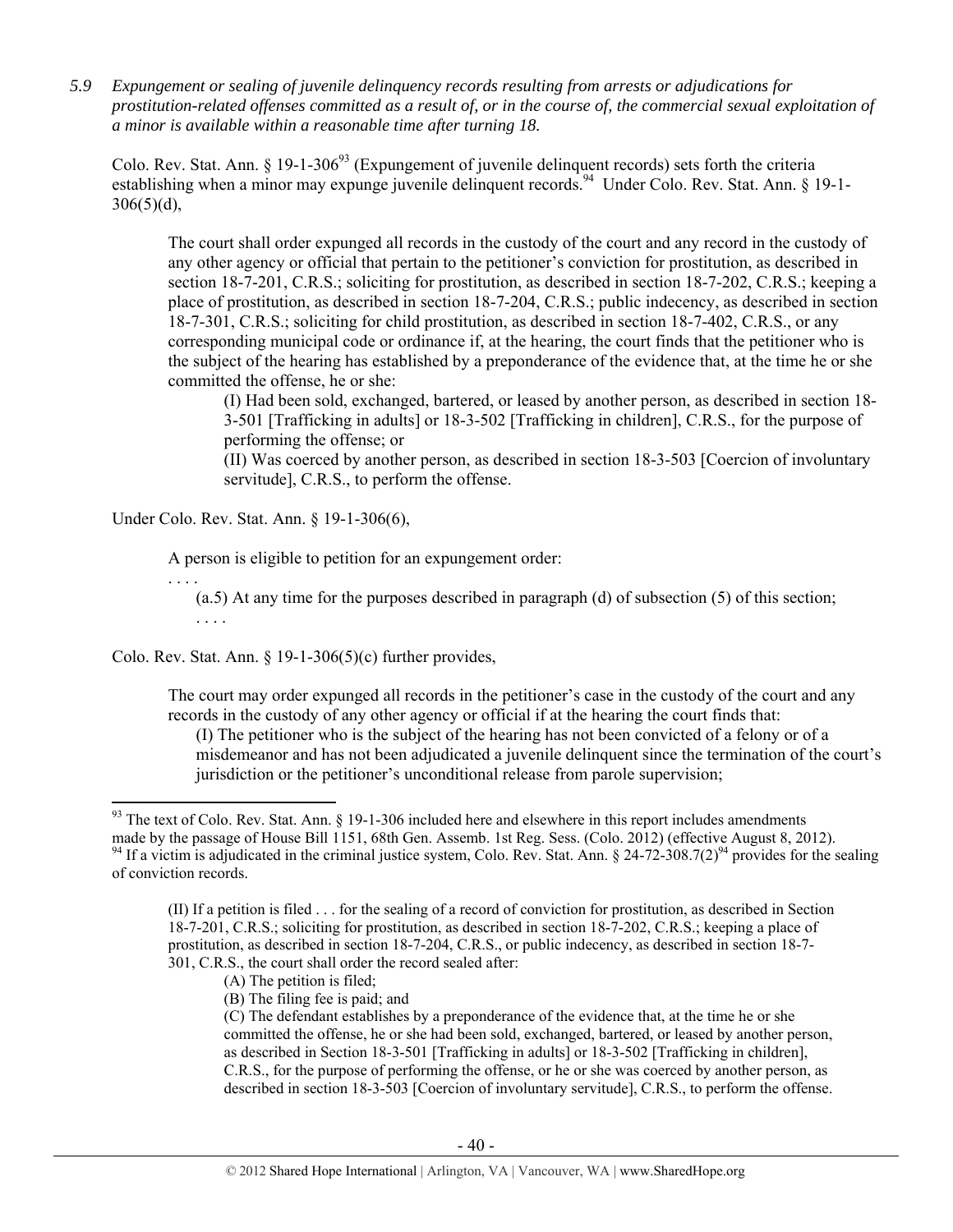(II) No proceeding concerning a felony, misdemeanor, or delinquency action is pending or being instituted against the petitioner;

(III) The rehabilitation of the petitioner has been attained to the satisfaction of the court; and (IV) The expungement is in the best interests of the petitioner and the community.

## *5.10 Victim restitution and civil remedies for victims of domestic minor sex trafficking or commercial sexual exploitation of children (CSEC) are authorized by law.*

Victims may be able to receive restitution from their offenders. Colo. Rev. Stat. Ann. § 18-1.3-602(4)(e) expressly defines a "victim" as "a person less than eighteen years of age who has been trafficked by an offender, as described in section 18-3-502 [Trafficking in children], or coerced into involuntary servitude, as described in section 18-3-503 [Coercion of involuntary servitude]." Colo. Rev. Stat. Ann. § 18-1.3-603(1) (Assessment of restitution—corrective orders) states,

Every order of conviction of a felony, misdemeanor, petty, or traffic misdemeanor offense, except any order of conviction for a state traffic misdemeanor offense issued by a municipal or county court in which the prosecuting attorney is acting as a special deputy district attorney pursuant to an agreement with the district attorney's office, shall include consideration of restitution. Each such order shall include one or more of the following:

(a) An order of a specific amount of restitution be paid by the defendant;

(b) An order that the defendant is obligated to pay restitution, but that the specific amount of restitution shall be determined within the ninety-one days immediately following the order of conviction, unless good cause is shown for extending the time period by which the restitution amount shall be determined;

(c) An order, in addition to or in place of a specific amount of restitution, that the defendant pay restitution covering the actual costs of specific future treatment of any victim of the crime; or (d) Contain a specific finding that no victim of the crime suffered a pecuniary loss and therefore no order for the payment of restitution is being entered.

Colo. Rev. Stat. Ann. § 16-18.5-107(1) (Collection of restitution by the victim) provides that "[a]ny victim in whose name a restitution order has been entered shall have a right to pursue collection of the amount of restitution owed to such person in such person's own name." Under Colo. Rev. Stat. Ann. § 16-18.5-109(1), (2) (Declined or unclaimed restitution), even if the victim initially declines restitution or cannot be located when an order for restitution is entered, the victim can receive restitution within 2 years of the final determination of the case.

Additionally, under Colo. Rev. Stat. Ann. § 18-3-414 (Payment of treatment costs for the victim or victims of a sexual offense against a child), when the victim is under the age of 15 the offender may be required to pay for all or part of the victim's treatment if the offender is convicted of an unlawful sexual offense.

Additionally, where the offender is convicted of Colo. Rev. Stat. Ann. § 18-17-104 (Prohibited activities), Colo. Rev. Stat. Ann. § 18-17-106 (Civil remedies) authorizes the victim to file a civil action. Under Colo. Rev. Stat. Ann. § 18-17-106(7), the victim may be able to receive triple damages, attorney fees and the costs of the investigation to a victim in a civil action.

Colo. Rev. Stat. Ann  $\S$  13-21-127(1)<sup>95</sup> states that a minor is "entitled to recover damages and to obtain injunctive relief from any person who commits . . . trafficking in children, as described in Section 18-3-502 [Trafficking in children] C.R.S." The defendant in the civil action need not have been convicted for trafficking in order for the victim to sustain their cause of action. Colo. Rev. Stat. Ann. § 13-21-127(2).

  $95$  The text of Colo. Rev. Stat. Ann. § 13-21-127 included here and elsewhere in this report includes amendments made by the passage of House Bill 1151, 68th Gen. Assemb. 1st Reg. Sess. (Colo. 2012) (effective August 8, 2012).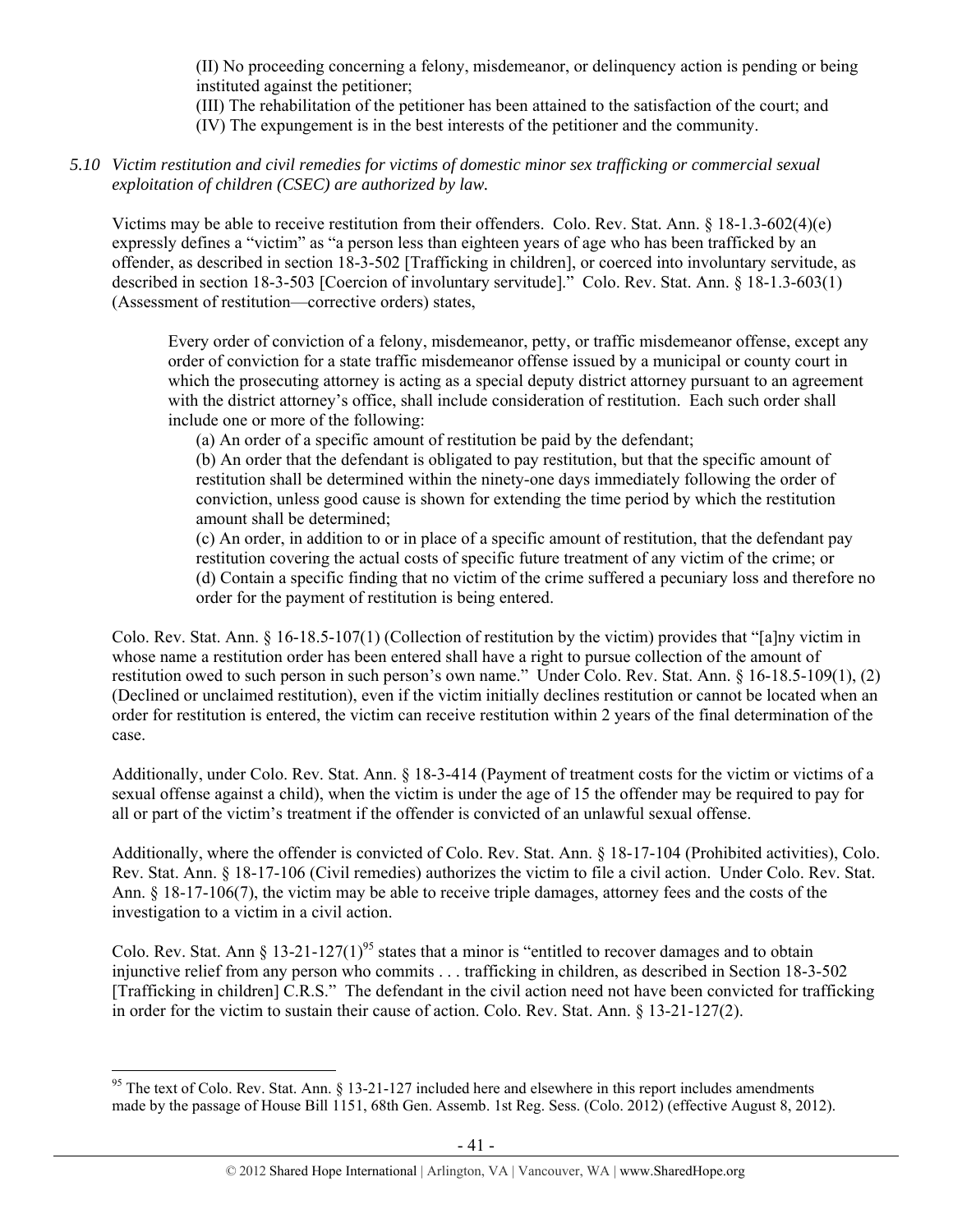*5.11 Statutes of limitations for civil and criminal actions for child sex trafficking or commercial sexual exploitation of children (CSEC) offenses are eliminated or lengthened sufficiently to allow prosecutors and victims a realistic opportunity to pursue criminal action and legal remedies.* 

Colorado has no statute of limitations for criminal prosecutions of Colo. Rev. Stat. Ann. § 18-3-502 (Trafficking in children) or for any of Colorado's CSEC laws. Colo. Rev. Stat. Ann. § 16-5-401(1)(a) (Limitation for commencing criminal proceedings and juvenile delinquency proceedings)<sup>96</sup> provides that no statute of limitations applies to "any sex offense against a child" or any "attempt, conspiracy, or solicitation to commit any sex offense against a child."<sup>97</sup>

In regard to civil claims, Colo. Rev. Stat. Ann. § 13-80-103.7 (General limitation of actions—sexual assault or sexual offense against a child—six years) provides for a six year statute of limitation. The statue provides,

(1) Notwithstanding any other statute of limitations specified in this article, or any other provision of law that can be construed to reduce the statutory period set forth in this section, any civil action based on a sexual assault or a sexual offense against a child shall be commenced within six years after a disability has been removed for a person under disability, as such term is defined in subsection (3.5) of this section, or within six years after a cause of action accrues, whichever occurs later, and not thereafter. . . .

(3) For the purposes of this section, "sexual offense against a child" shall include all offenses listed in section 18-3-411, C.R.S.

(3.5) (a) For the purpose of this section, "person under disability" means any person who is a minor under eighteen years of age, a mental incompetent, or a person under other legal disability and who does not have a legal guardian. . . . For the purpose of this section, where the plaintiff is a victim of a series of sexual assaults or sexual offenses against a child, the plaintiff need not establish which act of a series of acts caused the plaintiff's injury, and the statute of limitations set forth in this section shall commence with the last in the series of acts, subject to the provisions of this section regarding disability. However, as elements of the cause of action, a person under disability who is psychologically or emotionally unable to acknowledge the assault or offense and the harm resulting therefrom shall have the burden of proving that the assault or offense occurred and that such person was actually psychologically or emotionally unable to acknowledge the assault or offense and the harm resulting therefrom.

. . . . (c) If the plaintiff brings a civil action under this subsection (3.5) fifteen years or more after the plaintiff attains the age of eighteen, the plaintiff may only recover damages for medical and counseling treatment and expenses, plus costs and attorney fees.

  $96$  "It is the intent of the general assembly in enacting the provisions of paragraph (a) of subsection (1) of this section concerning sex offenses against children to apply an unlimited statute of limitations to sex offenses against children committed on or after July 1, 1996, and to sex offenses against children committed before July 1, 1996, for which the applicable statute of limitations in effect prior to July 1, 2006, has not yet run on July 1, 2006." Colo. Rev. Stat. Ann. § 16-5-401(1.5)(c).

<sup>&</sup>lt;sup>97</sup> Colo. Rev. Stat. Ann. § 16-5-401(1)(c)(IV) states that a "sex offense against a child" has the same meaning as an "unlawful sexual offense" in Colo. Rev. Stat. Ann. § 18-3-411(1). *See supra* note 3 for crimes that constitute an "unlawful sexual offense."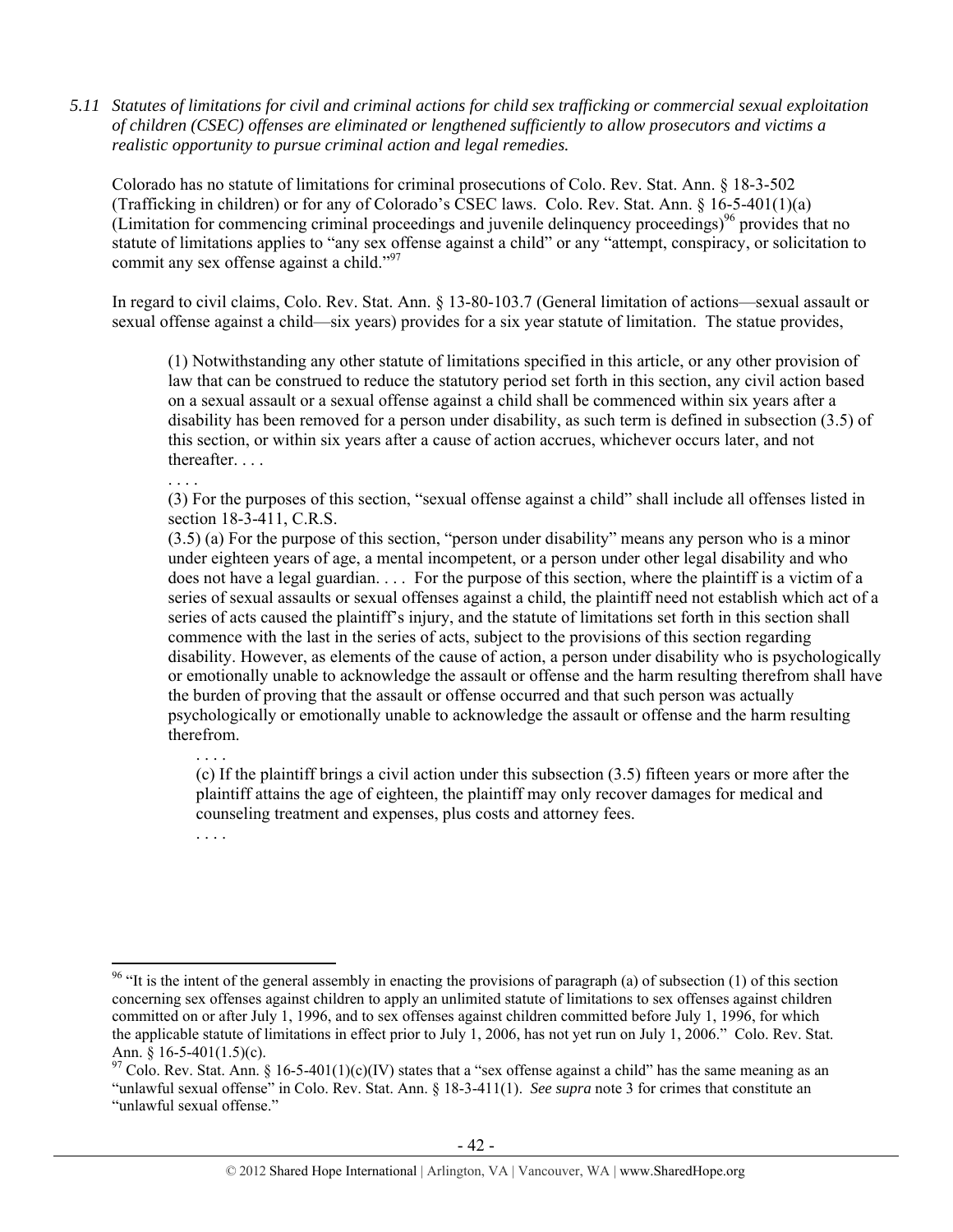### **FRAMEWORK ISSUE 6: CRIMINAL JUSTICE TOOLS FOR INVESTIGATION AND PROSECUTIONS**

## *Legal Components:*

- *6.1 Training on human trafficking and domestic minor sex trafficking for law enforcement is statutorily mandated.*
- *6.2 Single party consent to audiotaping is permitted in law enforcement investigations.*
- *6.3 Wiretapping is an available tool to investigate domestic minor sex trafficking.*
- *6.4 Using a law enforcement posing as a minor to investigate buying or selling of commercial sex acts is not a defense to soliciting, purchasing, or selling sex with a minor.*

*\_\_\_\_\_\_\_\_\_\_\_\_\_\_\_\_\_\_\_\_\_\_\_\_\_\_\_\_\_\_\_\_\_\_\_\_\_\_\_\_\_\_\_\_\_\_\_\_\_\_\_\_\_\_\_\_\_\_\_\_\_\_\_\_\_\_\_\_\_\_\_\_\_\_\_\_\_\_\_\_\_\_\_\_\_\_\_\_* 

- *6.5 Using the Internet to investigate buyers and traffickers is a permissible investigative technique.*
- *6.6 Law enforcement and child welfare agencies are mandated to promptly report missing and recovered children.*

## *Legal Analysis:*

*6.1 Training on human trafficking and domestic minor sex trafficking for law enforcement is statutorily mandated.* 

Colorado does not mandate that law enforcement receive training on human trafficking or domestic minor sex trafficking. The establishment of law enforcement training requirements falls under the P.O.S.T. board's (peace officers standards and training board) oversight. Colo. Rev. Stat. Ann. § 24-31-303(1).<sup>98</sup> However, Colo. Rev. Stat. Ann. § 24-31-303, which sets out the P.O.S.T board's duties, does not specifically mandate that the P.O.S.T. board establish requirements for law enforcement training on human trafficking or domestic minor sex trafficking.

- 6.1.1 Recommendation: Enact a law mandating training on domestic minor sex trafficking for law enforcement.
- *6.2 Single party consent to audiotaping is permitted in law enforcement investigations.*

Colorado permits single party consent to audio-taping. Colo. Rev. Stat. Ann. § 18-9-304(1)(a) (Eavesdropping prohibited—penalty) provides that "[a]ny person not visibly present during a conversation or discussion commits eavesdropping if he: (a) Knowingly overhears or records such conversation or discussion without the consent of at least one of the principal parties thereto, or attempts to do so."

Similarly, Colo. Rev. Stat. Ann. § 18-9-303(1)(a) (Wiretapping prohibited—penalty) states,

Any person not a sender or intended receiver of a telephone or telegraph communication commits wiretapping if he:

(a) Knowingly overhears, reads, takes, copies, or records a telephone, telegraph, or electronic communication without the consent of either a sender or a receiver thereof or attempts to do so . . .

*6.3 Wiretapping is an available tool to investigate domestic minor sex trafficking.* 

Investigations related to violations of Colo. Rev. Stat. Ann. § 18-3-502 (Trafficking in children) or any of Colorado's CSEC laws are not included as enumerated offenses in Colo. Rev. Stat. Ann. § 16-15-102(1)(a) (Ex parte order authorizing the interception of wire, oral, or electronic communications) for which "the interception of any wire, oral, or electronic communication may be issued."

<sup>98</sup> The text of Colo. Rev. Stat. Ann. § 24-31-303(1) included here and elsewhere in this report includes amendments made by the passage of House Bill 1345, 68th Gen. Assemb. 1st Reg. Sess. (Colo. 2012) (effective August 8, 2012).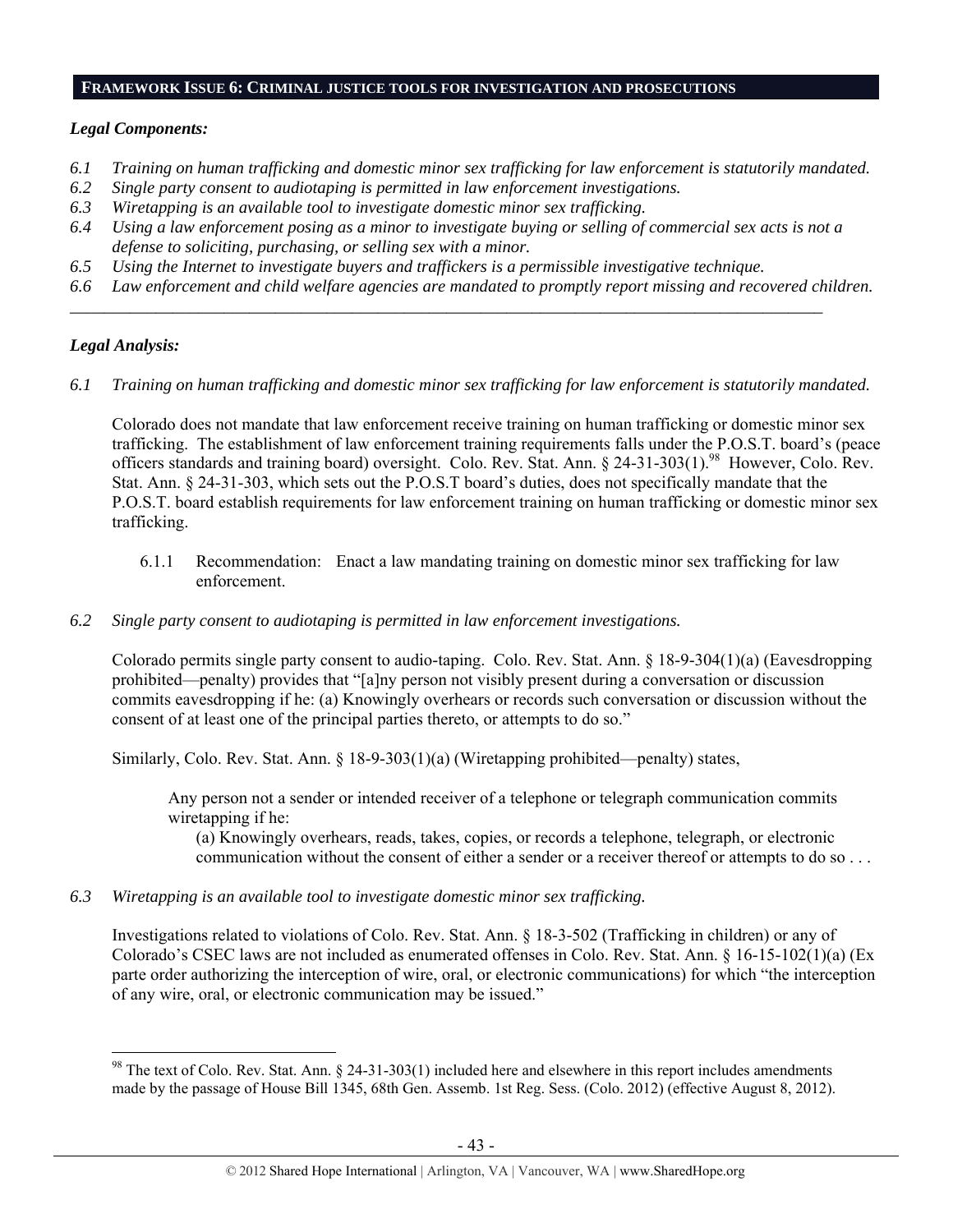6.3.1 Recommendation: Add Colo. Rev. Stat. Ann. § 18-3-502 (Trafficking in children) and the statutes related to the prohibition of child prostitution codified in Title 18, Article 7, Part 4 to the enumerated list of crimes for which interception of communications is permitted in Colo. Rev. Stat. Ann. § 16-15-102(1) (Ex parte order authorizing the interception of wire, oral, or electronic communications).

## *6.4 Using a law enforcement posing as a minor to investigate buying or selling of commercial sex acts is not a defense to soliciting, purchasing, or selling sex with a minor.*

No statute expressly authorizes the use of a decoy by law enforcement in the investigation of prostitution or sex trafficking. However, a close analogy is the use of the Internet to investigate traffickers and buyers of minors. Under Colo. Rev. Stat. Ann. § 18-3-306(1) (Internet luring of a child), "An actor commits internet luring of a child if the actor knowingly communicates over a computer or computer network, telephone network, or data network or by a text message or instant message to a person who the actor knows or believes to be under fifteen years of age," which appears to contemplate a defendant communicating with a law enforcement decoy. Additionally, Colo. Rev. Stat. Ann. § 18-3-306(2) further provides, "It shall not be a defense to this section that a meeting did not occur." Similarly, Colo. Rev. Stat. Ann. § 18-3-405.4(1) (Internet sexual exploitation of a child) states in part, "An actor commits internet sexual exploitation of a child if the actor knowingly importunes, invites, or entices through communication via a computer network or system, telephone network, or data network or by a text message or instant message, a person whom the actor knows or believes to be under fifteen years of age and at least four years younger than the actor . . . ."

Colorado's entrapment statute, Colo. Rev. Stat. Ann. § 18-1-709 (Entrapment), does not specifically state that use of a decoy is not a defense to the purchase of sex with a minor and states in part that "[m]erely affording a person an opportunity to commit an offense is not entrapment even though representations or inducements calculated to overcome the offender's fear of detection are used."

6.4.1 Recommendation: Enact a statute explicitly permitting the use of a decoy to investigate domestic minor sex trafficking related crimes.

## *6.5 Using the Internet to investigate buyers and traffickers is a permissible investigative technique.*

Colorado law does not expressly authorize law enforcement officers to use the Internet to investigate buyers and traffickers of domestic minor sex trafficking; however, such tactics are likely permissible. Colo. Rev. Stat. Ann. § 18-3-405.4(1) (Internet sexual exploitation of a child) states in part, "An actor commits internet sexual exploitation of a child if the actor knowingly importunes, invites, or entices through communication via a computer network or system, telephone network, or data network or by a text message or instant message, a person whom the actor knows or believes to be under fifteen years of age and at least four years younger than the actor . . . ." Similarly, Colo. Rev. Stat. Ann. § 18-3-306 (Internet luring of a child) makes it a crime when a person

knowingly communicates over a computer or computer network . . . to a person who the actor knows or believes to be under fifteen years of age and, in that communication or in any subsequent communication . . . describes explicit sexual conduct . . . and, in connection with that description, makes a statement persuading or inviting the person to meet the actor for any purpose, and the actor is more than four years older than the person or than the age the actor believes the person to be.

The use of the language "believes to be under fifteen years of age" suggests that it is permissible for law enforcement to be involved in the investigation of Colo. Rev. Stat. Ann. § 18-3-405.4 and § 18-3-306.

6.5.1 Recommendation: Amend Colo. Rev. Stat. Ann. § 18-3-405.4 (Internet sexual exploitation of a child) and § 18-3-306 (Internet luring of a child) to specifically permit law enforcement officers to investigate buyers and traffickers using the Internet.